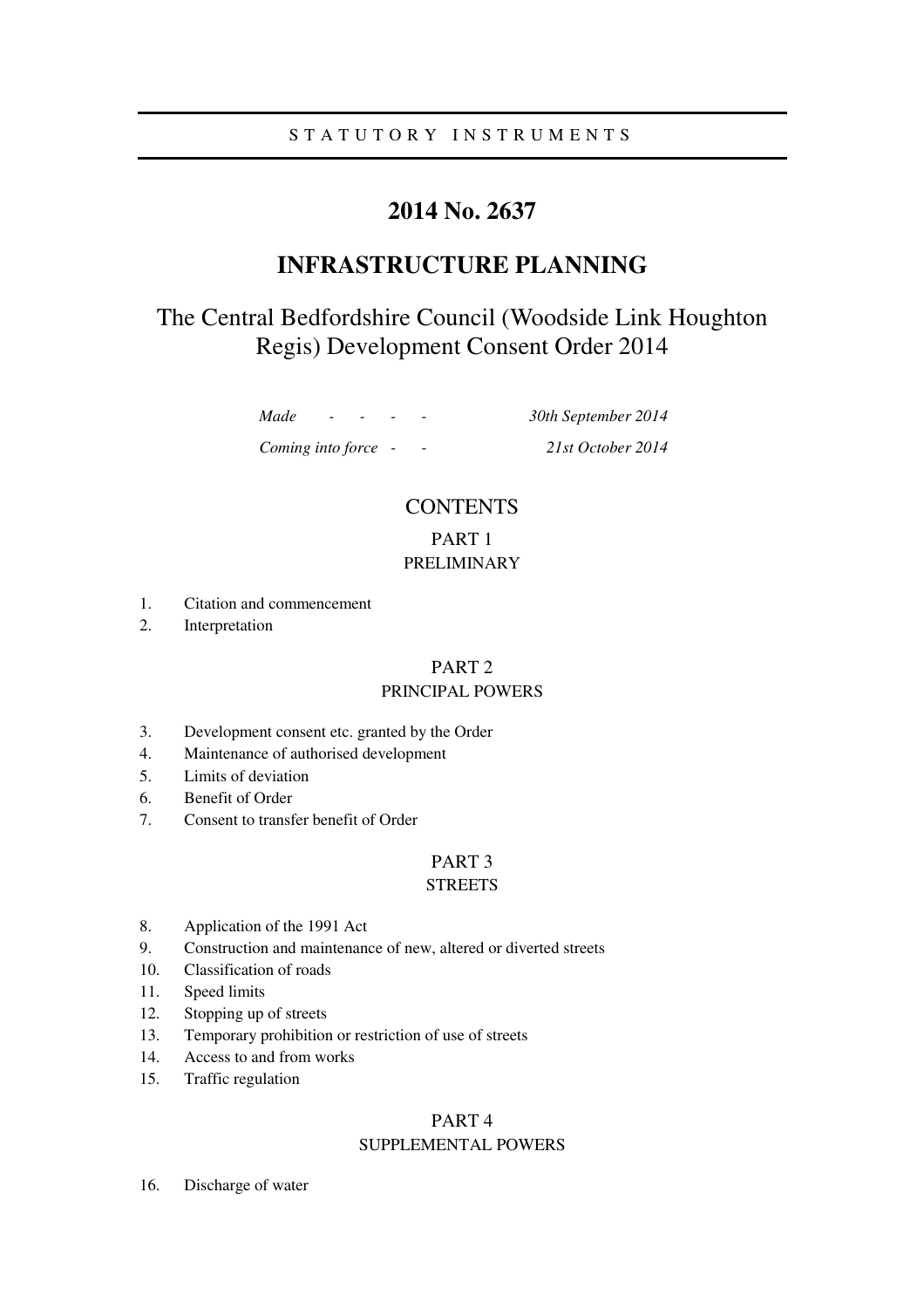- 17. Protective work to buildings
- 18. Authority to survey and investigate land

# PART 5 POWERS OF ACQUISITION

- 19. Compulsory acquisition of land
- 20. Time limit for exercise of authority to acquire land compulsorily
- 21. Compulsory acquisition of rights
- 22. Private rights
- 23. Application of the Compulsory Purchase (Vesting Declarations) Act 1981
- 24. Acquisition of subsoil or air-space only
- 25. Acquisition of part of certain properties
- 26. Rights under or over streets
- 27. Temporary use of land for carrying out the authorised development
- 28. Temporary use of land for maintaining authorised development
- 29. Special category land
- 30. Statutory undertakers
- 31. Apparatus and rights of statutory undertakers in stopped up streets
- 32. Recovery of costs of new connections

# PART 6

# **OPERATIONS**

33. Felling or lopping trees

## PART 7

# MISCELLANEOUS AND GENERAL

- 34. Application of landlord and tenant law
- 35. Operational land for purposes of the 1990 Act
- 36. Defence to proceedings in respect of statutory nuisance
- 37. Certification of plans, etc.
- 38. Service of notices
- 39. Arbitration
- 40. Procedure in relation to approvals, etc., under Schedule 2

# **SCHEDULES**

- SCHEDULE 1 AUTHORISED DEVELOPMENT
- SCHEDULE 2 REQUIREMENTS
- SCHEDULE 3 SPEED LIMITS
	- PART 1 ROADS SUBJECT TO 20 MPH SPEED LIMIT
	- PART 2 ROADS SUBJECT TO 30 MPH SPEED LIMIT
	- PART 3 ROADS SUBJECT TO 40 MPH SPEED LIMIT
- SCHEDULE 4 STREETS TO BE STOPPED UP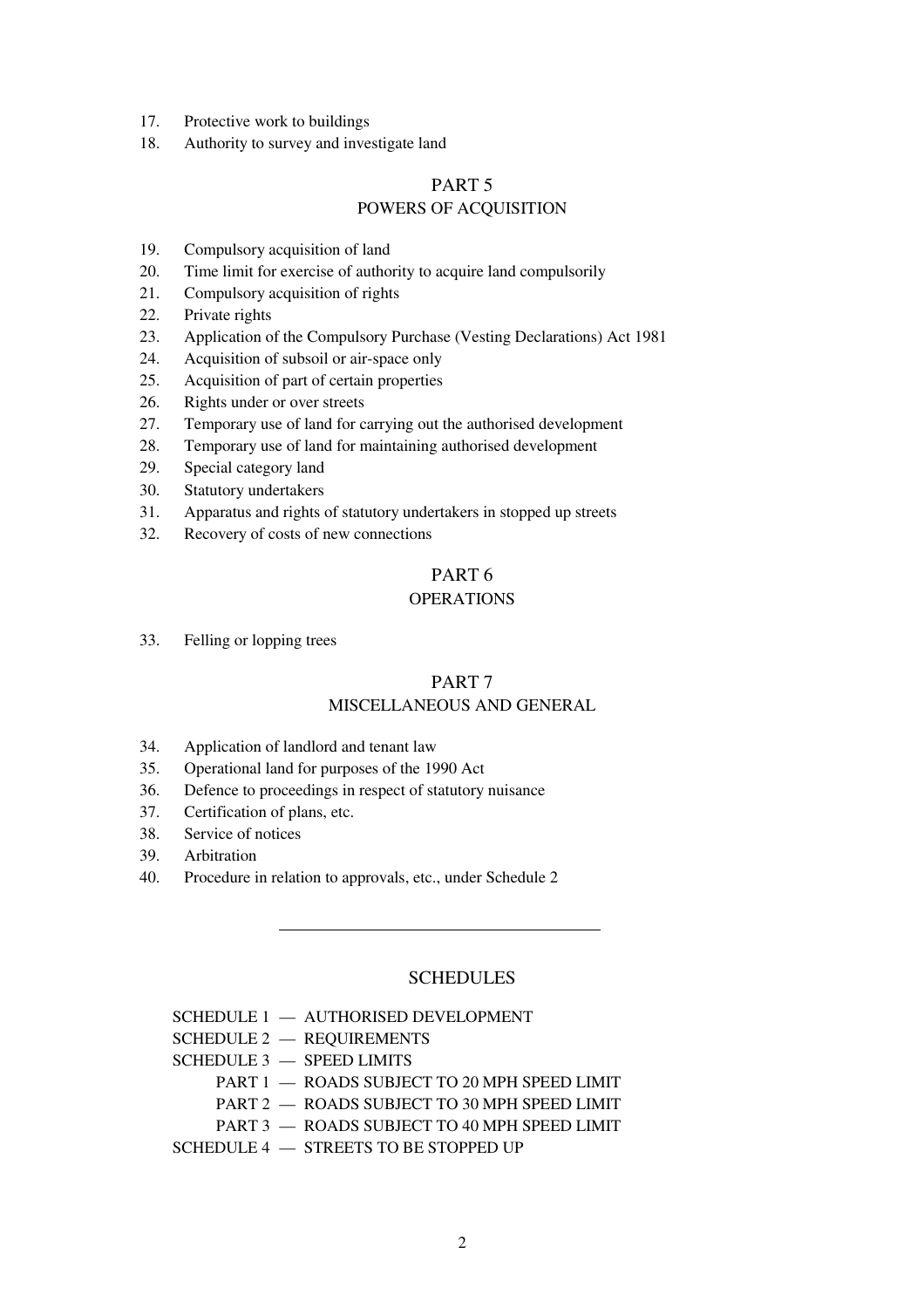| PART 1 - STREETS FOR WHICH A SUBSTITUTE IS TO BE<br><b>PROVIDED</b>                                                                                      |
|----------------------------------------------------------------------------------------------------------------------------------------------------------|
| PART 2 - PRIVATE ACCESSES FOR WHICH A SUBSTITUTE IS TO<br><b>BE PROVIDED</b>                                                                             |
| PART 3 - STREETS FOR WHICH NO SUBSTITUTE IS TO BE<br><b>PROVIDED</b>                                                                                     |
| SCHEDULE 5 - TEMPORARY PROHIBITION OR RESTRICTION OF USE<br><b>OF STREETS</b>                                                                            |
| SCHEDULE 6 - PRIVATE ACCESSES TO AND FROM WORKS                                                                                                          |
| SCHEDULE 7 — LAND IN WHICH ONLY NEW RIGHTS ETC. MAY BE<br><b>ACQUIRED</b>                                                                                |
| SCHEDULE 8 - MODIFICATION OF COMPENSATION AND<br>COMPULSORY PURCHASE ENACTMENTS FOR<br><b>CREATION OF NEW RIGHTS AND RESTRICTIVE</b><br><b>COVENANTS</b> |
| SCHEDULE 9 — LAND OF WHICH TEMPORARY POSSESSION MAY BE<br><b>TAKEN</b>                                                                                   |
| SCHEDULE 10 - PROTECTIVE PROVISIONS                                                                                                                      |
| PART 1 - FOR PROTECTION OF UK POWER NETWORKS LIMITED                                                                                                     |
| PART 2 - FOR THE PROTECTION OF NATIONAL GRID                                                                                                             |

An application has been made to the Secretary of State, in accordance with the Infrastructure Planning (Applications: Prescribed Forms and Procedure) Regulations 2009(**a**), for an Order under sections 37, 114, 115, 120 and 122 of the Planning Act 2008(**b**) ("the 2008 Act").

The application was examined by a single appointed person (appointed by the Secretary of State) in accordance with Chapter 4 of Part 6 of the 2008 Act, and the Infrastructure Planning (Examination Procedure) Rules 2010(**c**).

The single appointed person, having considered the representations made and not withdrawn and the application together with the accompanying documents, in accordance with section 83 of the 2008 Act, has submitted a report to the Secretary of State.

The Secretary of State, having considered the representations made and not withdrawn, and the report of the single appointed person, has decided to make an Order granting development consent for the development described in the application with modifications which in the opinion of the Secretary of State do not make any substantial change to the proposals comprised in the application.

The Secretary of State, in exercise of the powers conferred by sections 114, 115, 120 and 122 of, and paragraphs 1 to 3, 8, 10 to 17, 24, 26, 33, 36 and 37 of Part 1 of Schedule 5 to, the 2008 Act, makes the following Order—

<sup>(</sup>**a**) S.I. 2009/2264, amended by S.I. 2010/439, S.I. 2010/602, S.I. 2012/635, S.I. 2012/2654, S.I. 2012/2732, S.I. 2013/522 and S.I. 2013/755.

<sup>(</sup>**b**) 2008 c. 29. Parts 1 to 7 were amended by Chapter 6 of Part 6 of the Localism Act 2011 (c. 20).

<sup>(</sup>**c**) S.I. 2010/103, amended by S.I. 2012/635.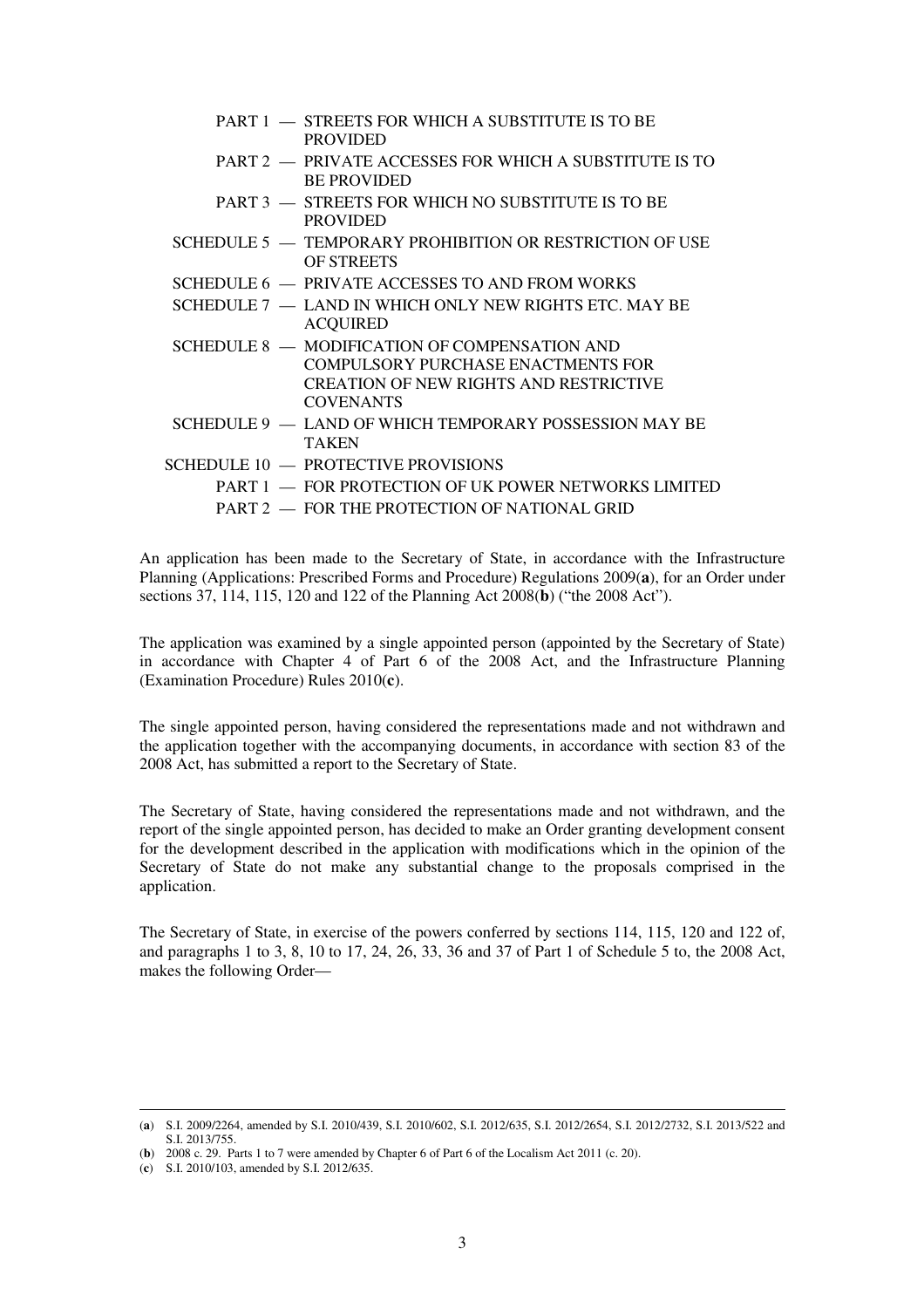# PART 1

## PRELIMINARY

### **Citation and commencement**

**1.** This Order may be cited as the Central Bedfordshire Council (Woodside Link Houghton Regis) Development Consent Order 2014 and comes into force on 21st October 2014.

### **Interpretation**

**2.**—(1) In this Order—

"the 1961 Act" means the Land Compensation Act 1961(**a**);

"the 1965 Act" means the Compulsory Purchase Act 1965(**b**);

"the 1980 Act" means the Highways Act 1980(**c**);

"the 1984 Act" means the Road Traffic Regulation Act 1984(**d**);

"the 1990 Act" means the Town and Country Planning Act 1990(**e**);

"the 1991 Act" means the New Roads and Street Works Act 1991(**f**);

"the 2008 Act" means the Planning Act 2008(**g**);

"the access plans" means the plans certified as the Access and Rights of Way Plans by the Secretary of State for the purposes of this Order;

"address" includes any number or address used for the purposes of electronic transmission;

"authorised development" means the development and associated development described in Schedule 1 (authorised development) and any other development authorised by this Order, which is development within the meaning of section 32 (meaning of development) of the 2008 Act;

"the book of reference" means the book of reference certified by the Secretary of State as the book of reference for the purposes of this Order;

"building" includes any structure or erection or any part of a building, structure or erection;

"carriageway" has the same meaning as in the 1980 Act;

"cycle track" has the same meaning as in section 329(1) (further provisions as to interpretation) of the 1980 Act(**h**);

"electronic transmission" means a communication transmitted—

(a) by means of an electronic communications network; or

(b) by other means but while in electronic form;

"the environmental statement" means the document certified as the environmental statement by the Secretary of State for the purposes of this Order;

"the exchange land plans" means the plans certified as the exchange land plans by the Secretary of State for the purposes of this Order;

"footpath" and "footway" have the same meaning as in the 1980 Act;

"highway" and "highway authority" have the same meaning as in the 1980 Act;

<sup>(</sup>**a**) 1961 c. 33.

<sup>(</sup>**b**) 1965 c. 56.

<sup>(</sup>**c**) 1980 c. 66. (**d**) 1984 c. 27.

<sup>(</sup>**e**) 1990 c. 8.

<sup>(</sup>**f**) 1991. c. 22.

<sup>(</sup>**g**) 2008 c. 29.

<sup>(</sup>**h**) The definition of "cycle track" was amended by section 1 of the Cycle Tracks Act 1984 (c. 38) and paragraph 21(2) of Schedule 3 to the Road Traffic (Consequential Provisions) Act 1988 (c. 54).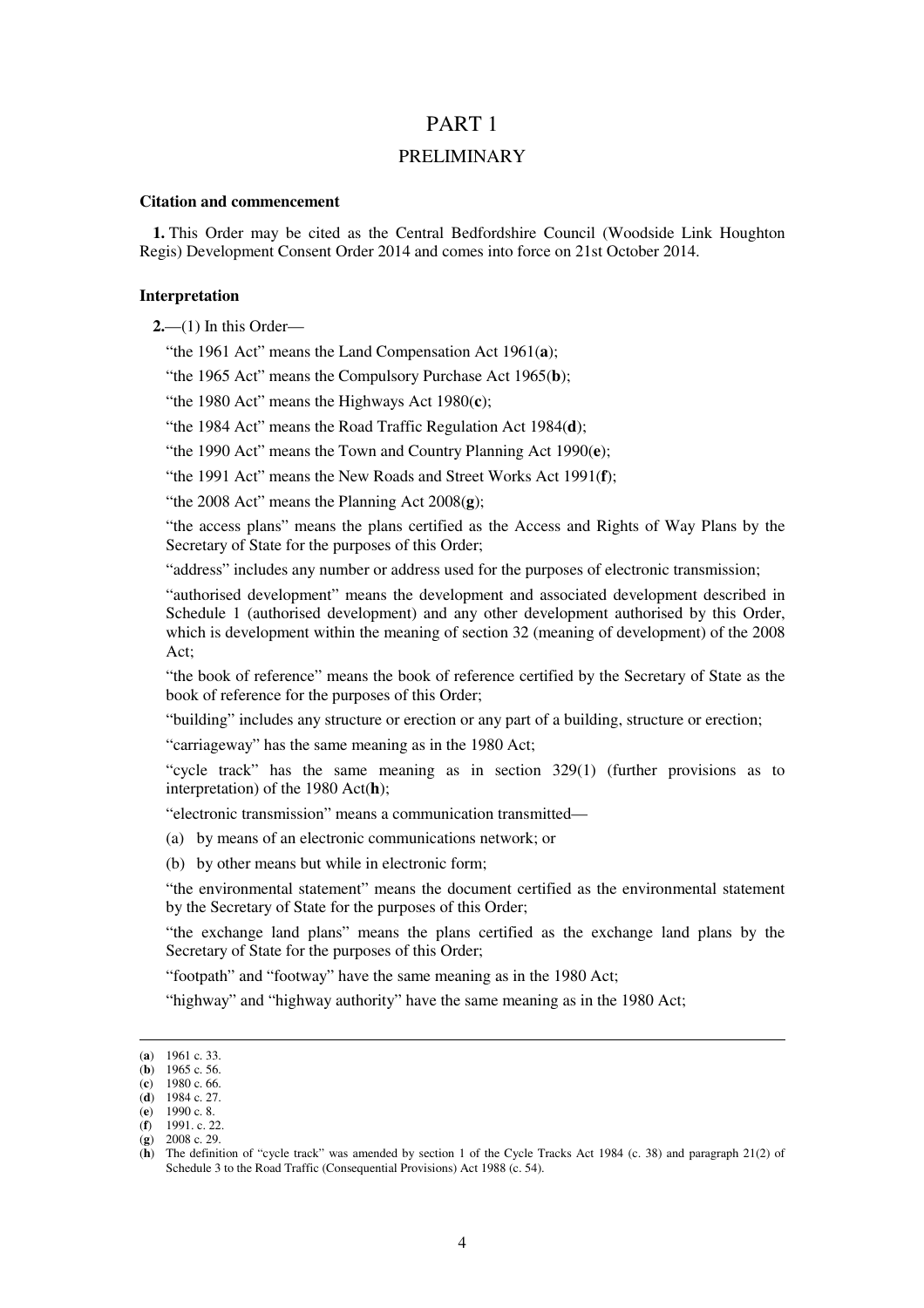"the land plans" means the plans certified as the land plans by the Secretary of State for the purposes of this Order;

"limits of deviation" means the limits of deviation referred to in article 5 (limits of deviation) and shown as such on the works plans;

"maintain" in relation to the authorised development includes to inspect or repair and any derivative of "maintain" is to be construed accordingly;

"Order land" means the land shown on the land plans within the limits of deviation, which is land to be acquired or used and is described in the book of reference:

"the Order limits" means the limits of deviation within which the authorised development may be carried out;

"owner", in relation to land, has the same meaning as in section 7 (interpretation) of the Acquisition of Land Act 1981(**a**);

"the relevant planning authority" means the Central Bedfordshire Council in relation to land in its area and Luton Borough Council in relation to land in its area, and "the relevant planning authorities" means both of them;

"the replacement land" means the land coloured green on the exchange land plans comprising plots numbered 02/13 (part), 02/14 (part), 02/15 (part), 02/16 (part), 02/17 (part), 02/19 (part), 02/20 (part), 02/28 (part), 02/29, 02/47 and 03/01 (part) in the book of reference and on the land plans;

"the sections" means the cross section drawings and the longitudinal section drawings certified as the sections by the Secretary of State for the purposes of this Order;

"the special category land" means the land coloured blue on the exchange land plans and comprising plots numbered 01/05, 01/06, 01/08, 01/10, 01/12, 01/15, 01/18, 01/20, 01/22, 01/23, 02/01, 02/04, 02/08, 02/09 and 02/42 in the book of reference and on the land plan and forming part of the open space which may be acquired compulsorily under this Order and for which replacement land is to be provided;

"statutory undertaker" means any statutory undertaker for the purposes of section 127(8) (statutory undertakers' land) of the 2008 Act;

"street" means a street within the meaning of section 48 (streets, street works and undertakers) of the 1991 Act, together with land on the verge of a street or between two carriageways, and includes part of a street;

"street authority", in relation to a street, has the same meaning as in Part 3 of the 1991 Act;

"the tribunal" means the Lands Chamber of the Upper Tribunal;

<u>.</u>

"the undertaker" means the person who has the benefit of this Order in accordance with section 156 (benefit of order granting development consent) of the 2008 Act and article 6 (benefit of Order);

"watercourse" includes all rivers, streams, ditches, drains, canals, cuts, culverts, dykes, sluices, sewers and passages through which water flows except a public sewer or drain; and

"the works plans" means the plans certified as the works plans by the Secretary of State for the purposes of this Order.

(2) References in this Order to rights over land include references to rights to do, or to place and maintain, anything in, on or under land or in the air-space above its surface.

(3) All distances, directions and lengths referred to in this Order are approximate and distances between points on a work comprised in the authorised development are taken to be measured along that work.

(4) For the purposes of this Order, all areas described in square metres in the book of reference are approximate.

<sup>(</sup>**a**) 1981 c. 67. The definition of "owner" was amended by paragraph 9 of Schedule 15 to the Planning and Compensation Act 1991 (c. 34). There are other amendments to section 7 which are not relevant to this Order.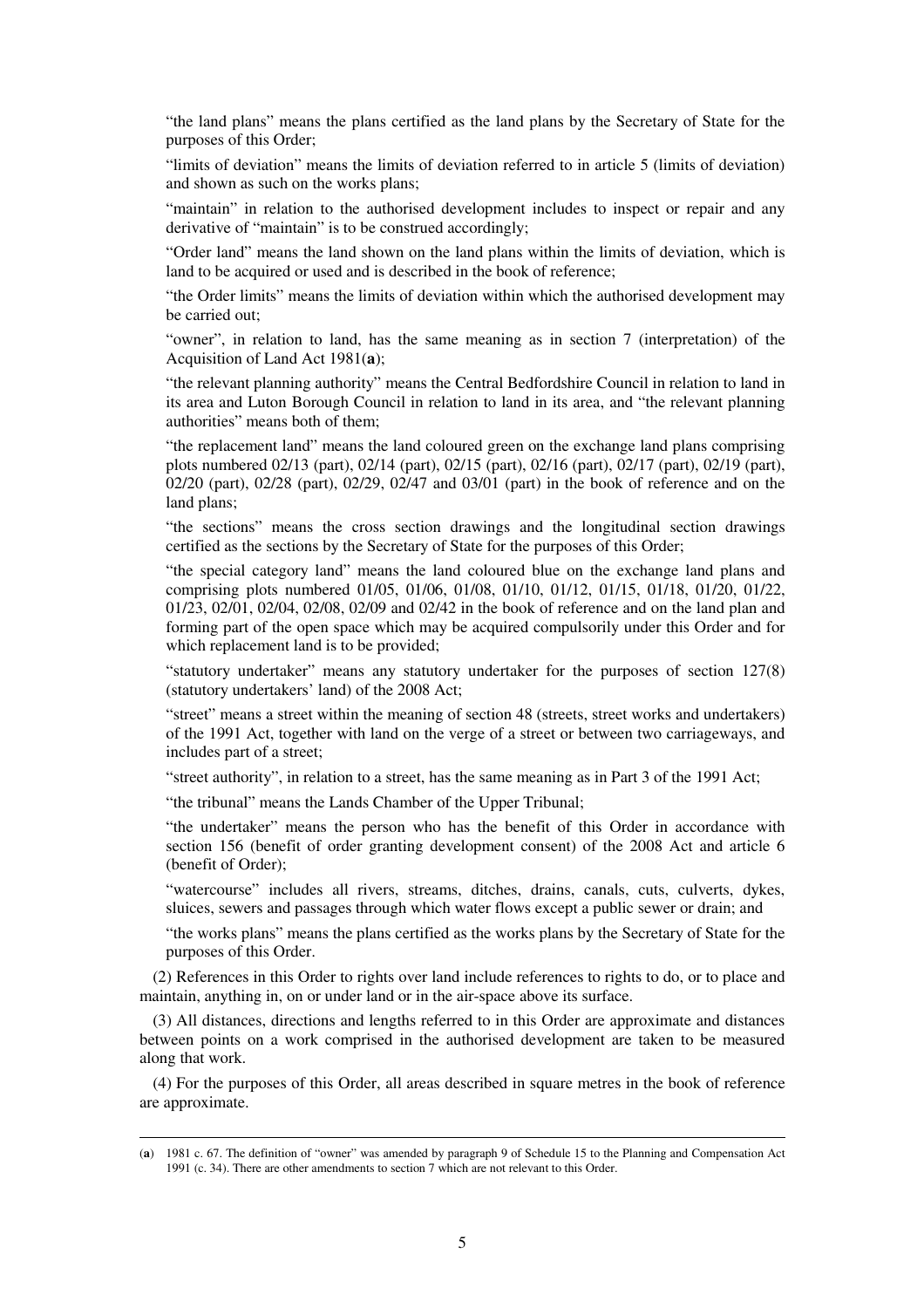(5) References in this Order to points identified by letters or numbers are to be construed as references to points so lettered or numbered on the access plans.

(6) References in this Order to numbered works are references to the works as numbered in Schedule 1.

# PART 2

## PRINCIPAL POWERS

#### **Development consent etc. granted by the Order**

**3.**—(1) Subject to the provisions of this Order, including the requirements in Schedule 2 (requirements), the undertaker is granted development consent for the authorised development to be carried out within the Order limits.

(2) Subject to article 5 (limits of deviation) the works numbered in Schedule 1 (authorised development) must be constructed in the lines and situations shown on the works plans and to the levels shown on the sections.

#### **Maintenance of authorised development**

**4.** The undertaker may at any time maintain the authorised development, except to the extent that this Order, or an agreement made under this Order, provides otherwise.

#### **Limits of deviation**

**5.** In carrying out the authorised development the undertaker may—

- (a) deviate vertically from the levels shown on the sections to any extent not exceeding 0.5 metres upwards or downwards; and
- (b) deviate laterally within the limits of deviation from the lines or situations shown on the works plans to any extent not exceeding 2 metres in any direction.

## **Benefit of Order**

**6.**—(1) Subject to paragraph (2) and article 7 (consent to transfer benefit of Order), the provisions of this Order have effect solely for the benefit of the Central Bedfordshire Council.

(2) Paragraph (1) does not apply to the works for which consent is granted by this Order for the express benefit of owners and occupiers of land, statutory undertakers and other persons affected by the authorised development.

### **Consent to transfer benefit of Order**

**7.**—(1) Subject to paragraph (4), the undertaker may—

- (a) transfer to another person ("the transferee") any or all of the benefit of the provisions of this Order and such related statutory rights as may be agreed between the undertaker and the transferee; or
- (b) grant to another person ("the lessee") for a period agreed between the undertaker and the lessee any or all of the benefit of the provisions of this Order and such related statutory rights as may be so agreed.

(2) Where an agreement has been made in accordance with paragraph (1) references in this Order to the undertaker, except in paragraph (3), include references to the transferee or the lessee.

(3) The exercise by a person of any benefits or rights conferred in accordance with any transfer or grant under paragraph (1) is subject to the same restrictions, liabilities and obligations as would apply under this Order if those benefits or rights were exercised by the undertaker.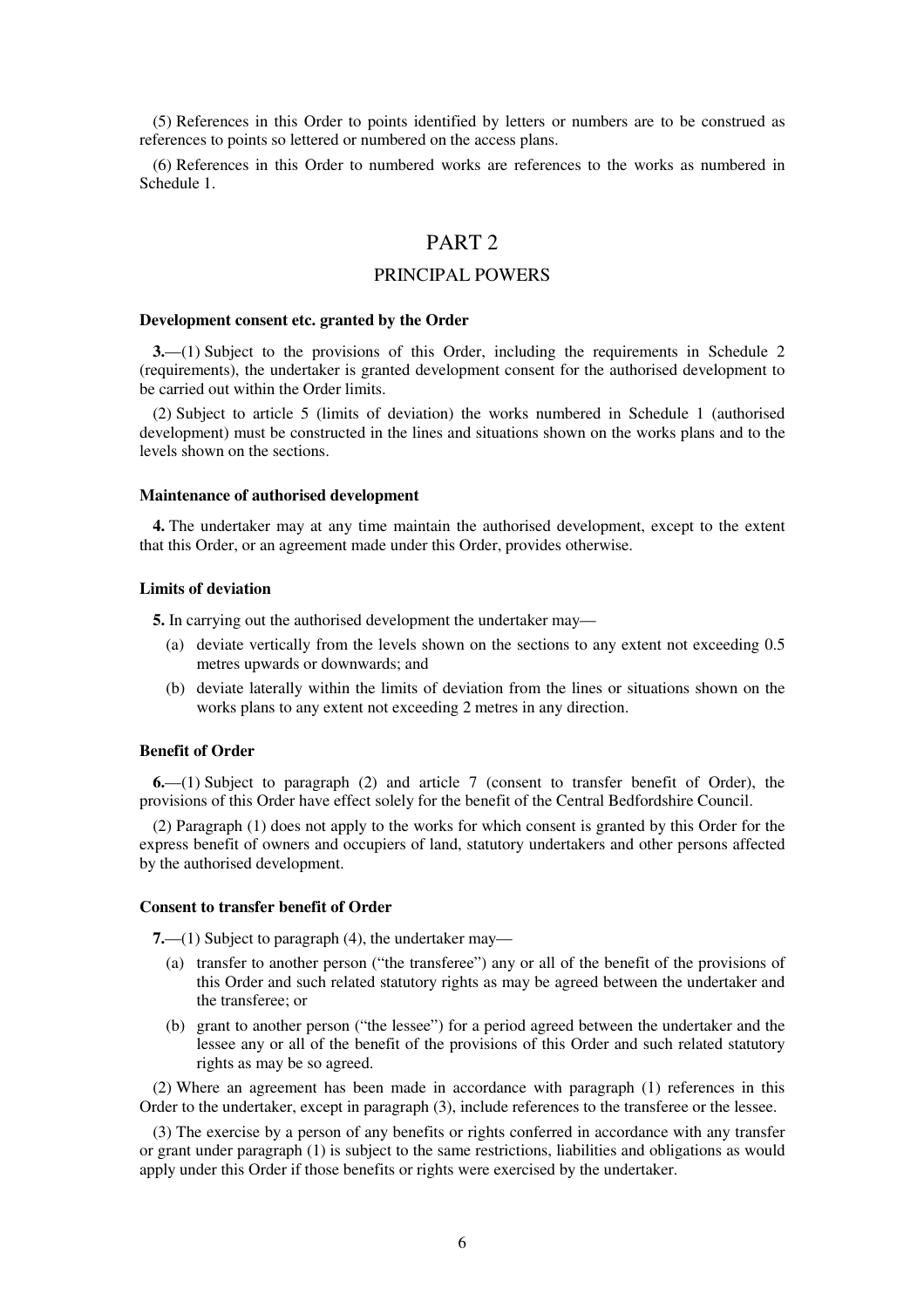(4) The consent of the Secretary of State is required for a transfer or grant under this article, except where the transfer or grant is made—

- (a) to a highway authority; or
- (b) to the Secretary of State.

# PART 3

## **STREETS**

#### **Application of the 1991 Act**

**8.**—(1) Works executed under this Order in relation to a highway which consists of or includes a carriageway are to be treated for the purposes of Part 3 (street works in England and Wales) of the 1991 Act as major highway works if—

- (a) they are of a description mentioned in any of paragraphs (a), (c) to (e), (g) and (h) of section 86(3) (which defines what highway authority works are major highway works) of that Act; or
- (b) they are works which might have been carried out in exercise of the powers conferred by section 64(**a**) of the 1980 Act (dual carriageways and roundabouts) or section 184 of that Act (vehicle crossings over footways and verges).

(2) In Part 3 of the 1991 Act references, in relation to major highway works, to the highway authority concerned are, in relation to works which are major highway works by virtue of paragraph (1), to be construed as references to the undertaker.

(3) The following provisions of the 1991 Act do not apply in relation to any works executed under the powers conferred by this Order—

section 56 (directions as to timing);

section 56A (power to give directions as to placing of apparatus);

section 58 (restrictions following substantial road works);

section 58A (restriction on works following substantial street works);

section 73A (power to require undertaker to re-surface street);

section 73B (power to specify timing etc. of re-surfacing);

section 73C (materials, workmanship and standard of re-surfacing);

section 78A (contributions to costs of re-surfacing by undertaker); and

Schedule 3A (restriction on works following substantial street works).

(4) The provisions of the 1991 Act mentioned in paragraph (5) (which, together with other provisions of that Act, apply in relation to the execution of street works) and any regulations made, or code of practice issued or approved under, those provisions apply (with the necessary modifications) in relation to any stopping up, alteration or diversion of a street of a temporary nature by the undertaker under the powers conferred by article 13 (temporary prohibition or restriction of use of streets) whether or not the stopping up, alteration or diversion constitutes street works within the meaning of that Act.

(5) The provisions of the 1991 Act(**b**) referred to in paragraph (4) are—

section 54(**c**) (advance notice of certain works), subject to paragraph (6);

<sup>(</sup>**a**) As amended by section 102 of, and Schedule 17 to, the Local Government Act 1985 (c. 51) and section 168(2) of, and Schedule 9 to, the New Roads and Street Works Act 1991 (c. 22).

<sup>(</sup>**b**) Sections 54, 55, 57, 60, 68 and 69 were amended by section 40(1) and (2) of, and Schedule 1 to, the Traffic Management Act 2004 (c. 18).

<sup>(</sup>**c**) As also amended by section 49(1) of the Traffic Management Act 2004.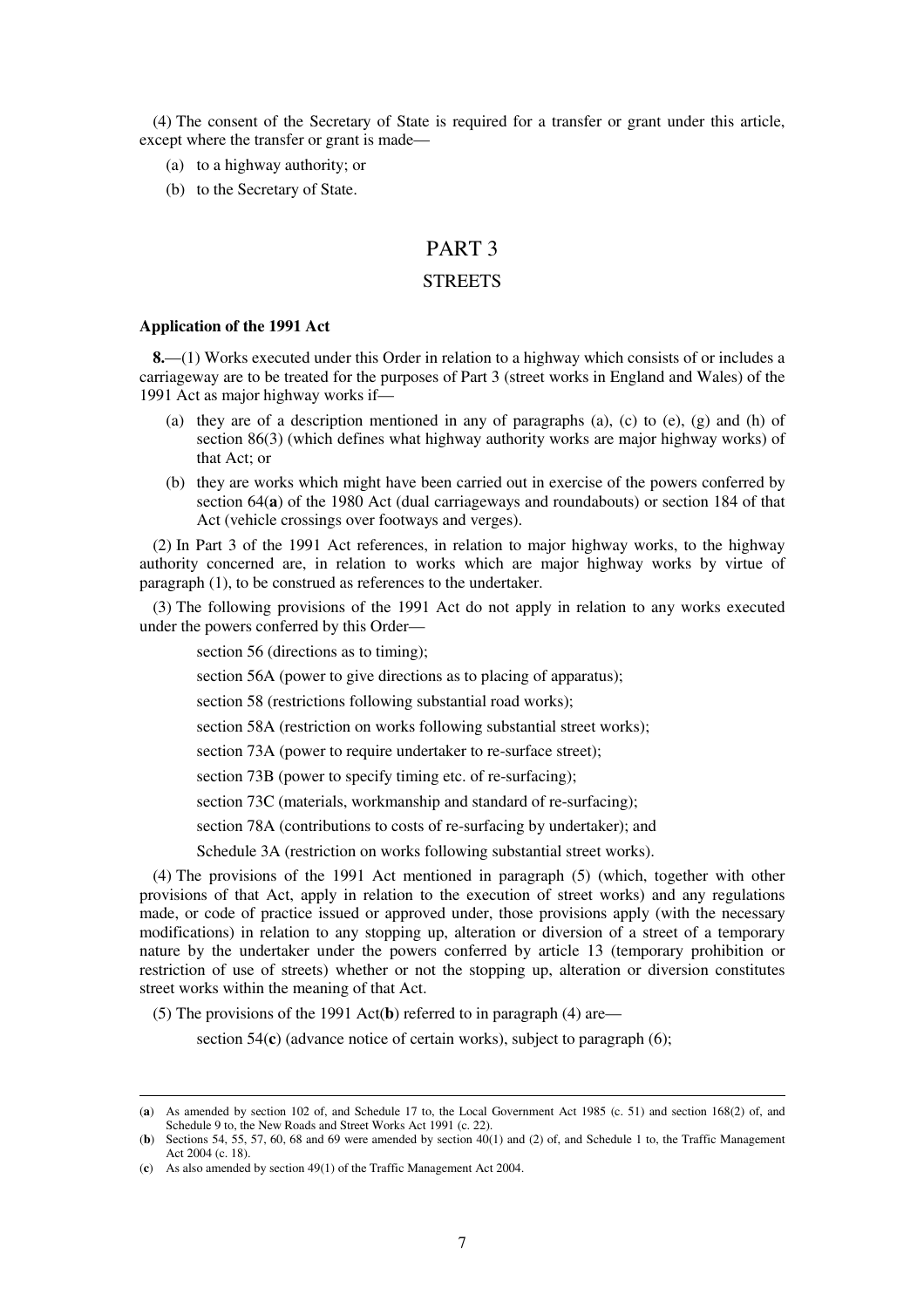section 55(**a**) (notice of starting date of works), subject to paragraph (6);

section 57(**b**) (notice of emergency works);

section 59(**c**) (general duty of street authority to co-ordinate works);

section 60 (general duty of undertakers to co-operate);

section 68 (facilities to be afforded to street authority);

section 69 (works likely to affect other apparatus in the street);

section 75 (inspection fees);

section 76 (liability for cost of temporary traffic regulation); and

section 77 (liability for cost of use of alternative route),

and all such other provisions as apply for the purposes of the provisions mentioned above.

(6) Sections 54 and 55 of the 1991 Act as applied by paragraph (4) have effect as if references in section 57 of that Act to emergency works were a reference to a stopping up, alteration or diversion (as the case may be) required in a case of emergency.

(7) Nothing in article 9 (construction and maintenance of new, altered or diverted streets) —

- (a) affects the operation of section 87 (prospectively maintainable highways) of the 1991 Act, and the undertaker is not by reason of any duty under that article to maintain a street to be taken to be the street authority in relation to that street for the purposes of Part 3 of that Act; or
- (b) has effect in relation to street works as respects which the provisions of Part 3 of the 1991 Act apply.

## **Construction and maintenance of new, altered or diverted streets**

**9.**—(1) Subject to paragraph (2), the streets authorised to be constructed, altered or diverted under this Order are to be public highways, and unless otherwise agreed with the highway authority in whose area those streets lie must be maintained—

- (a) by and at the expense of the undertaker for a period of 12 months from their completion; and
- (b) at the expiry of that period, by and at the expense of the highway authority, provided that the works concerned have been completed to the reasonable satisfaction of the highway authority.

(2) Where a street which is not and is not intended to be a public highway is constructed, altered or diverted under this Order, the street (or part of the street as the case may be), unless otherwise agreed with the street authority, must be maintained—

- (a) by and at the expense of the undertaker for a period of 12 months from its completion; and
- (b) at the expiry of that period by and at the expense of the street authority provided that the street has been completed to the reasonable satisfaction of the street authority.

(3) In any action against the undertaker in respect of damage resulting from its failure to maintain a street to which paragraph (2) applies, section 58 (special defence in action against a highway authority for damages for non-repair of highway)(**d**) of the 1980 Act applies as if that street were a highway maintainable at the public expense and the undertaker were the highway authority.

<sup>(</sup>**a**) As also amended by section 49(2) and 51(9) of the Traffic Management Act 2004.

<sup>(</sup>**b**) As also amended by section 52(3) of the Traffic Management Act 2004.

<sup>(</sup>**c**) As amended by section 42 of the Traffic Management Act 2004.

<sup>(</sup>**d**) As amended by section 168(2) of, and Schedule 9 to, the New Roads and Street Works Act 1991 (c. 22).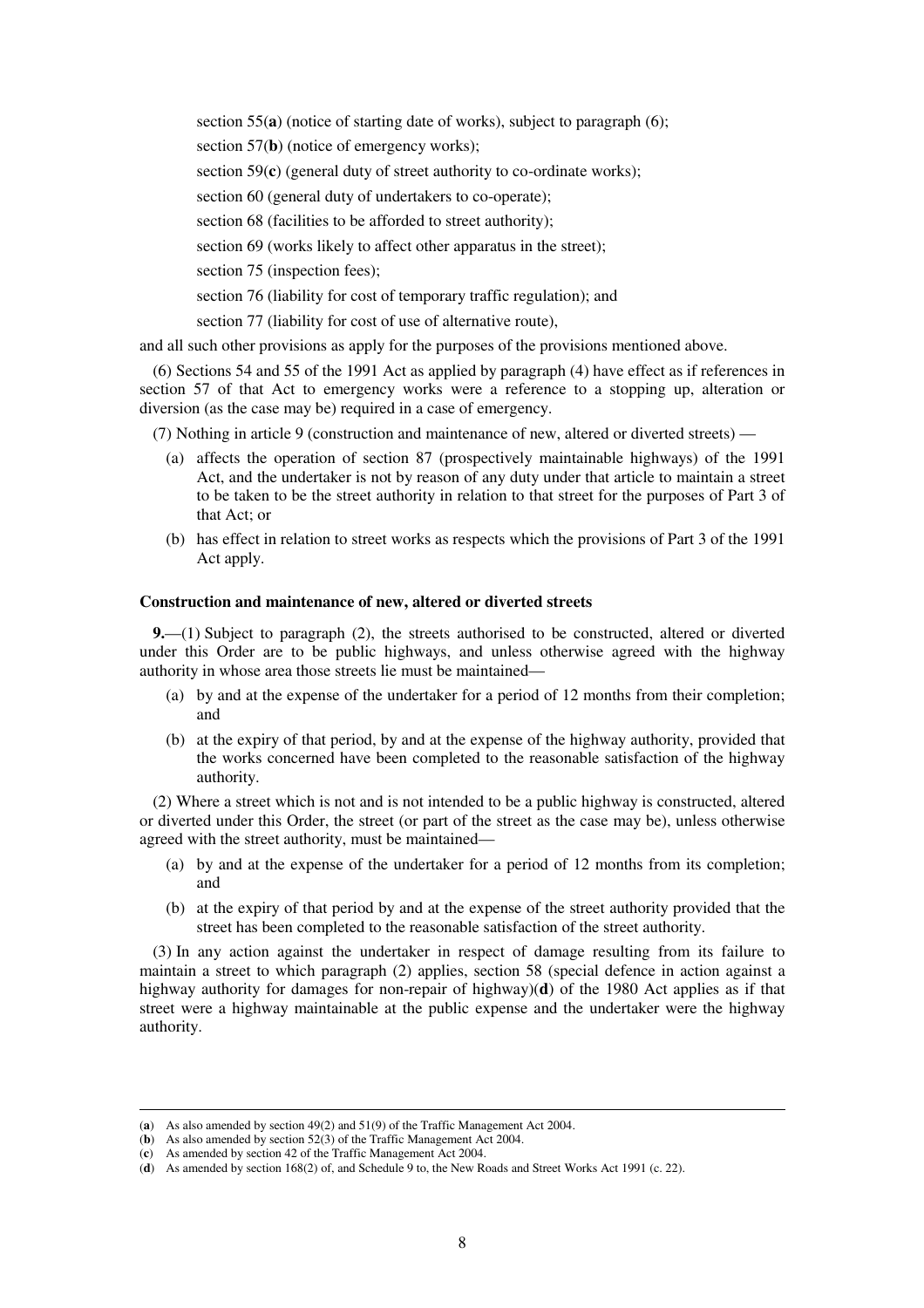### **Classification of roads**

**10.** On the date on which the new road referred to in Work No. 1 of Schedule 1 (authorised development) is completed and open for traffic, it is to be classified as the A5505 Woodside Link and is to be—

- (a) a principal road for the purpose of any enactment or instrument which refers to highways classified as principal roads; and
- (b) a classified road for the purpose of any enactment or instrument which refers to highways classified as classified roads,

as if such classification had been made under section 12(3) (general provision as to principal and classified roads) of the 1980 Act.

### **Speed limits**

**11.**—(1) From the date on which—

- (a) the length of road identified in Part 1 of Schedule 3 (speed limits) is completed and open for traffic, no person is to drive any motor vehicle at a speed exceeding 20 miles per hour in that length of road;
- (b) each length of road identified in Part 2 of Schedule 3 is completed and open to traffic, no person is to drive any motor vehicle at a speed exceeding 30 miles per hour in that length of road; and
- (c) each length of road identified in Part 3 of Schedule 3 is completed and open to traffic, no person is to drive any motor vehicle at a speed exceeding 40 miles per hour in that length of road.

(2) The speed limits imposed by this Order are deemed to have been imposed by an order under section 84(1) (speed limits on roads other than restricted roads)(**a**) of the 1984 Act and—

- (a) have the same effect; and
- (b) may be varied by the relevant traffic authority in the same manner,

as any other speed limit imposed by an order under that section.

(3) No speed limit imposed by this Order applies to vehicles falling within regulation 3(4) (regulations in relation to orders and notices under the 1984 Act) of the Road Traffic Exemptions (Special Forces) (Variation and Amendment) Regulations 2011(**b**) when used in accordance with regulation 3(5) of those Regulations.

#### **Stopping up of streets**

**12.**—(1) Subject to the provisions of this article, the undertaker may, in connection with the carrying out of the authorised development, stop up each of the streets specified in columns (1) and (2) of Parts 1 to 3 of Schedule 4 (streets to be stopped up) to the extent specified and described in column (3) of those Parts of that Schedule.

(2) No street specified in columns (1) and (2) of Parts 1 and 2 of Schedule 4 (being a street to be stopped up for which a substitute is to be provided) is to be wholly or partly stopped up under this article unless—

- (a) the new street to be constructed and substituted for it, which is specified in column (4) of those Parts of that Schedule, has been constructed and completed to the reasonable satisfaction of the street authority and is open for use; or
- (b) a temporary alternative route for the passage of such traffic as could have used the street to be stopped up is first provided and subsequently maintained by the undertaker, to the reasonable satisfaction of the street authority, between the commencement and

<sup>&</sup>lt;u>.</u> (**a**) As substituted by section 45(1) and (2) of the Road Traffic Act 1991 (c. 40).

<sup>(</sup>**b**) S.I. 2011/935.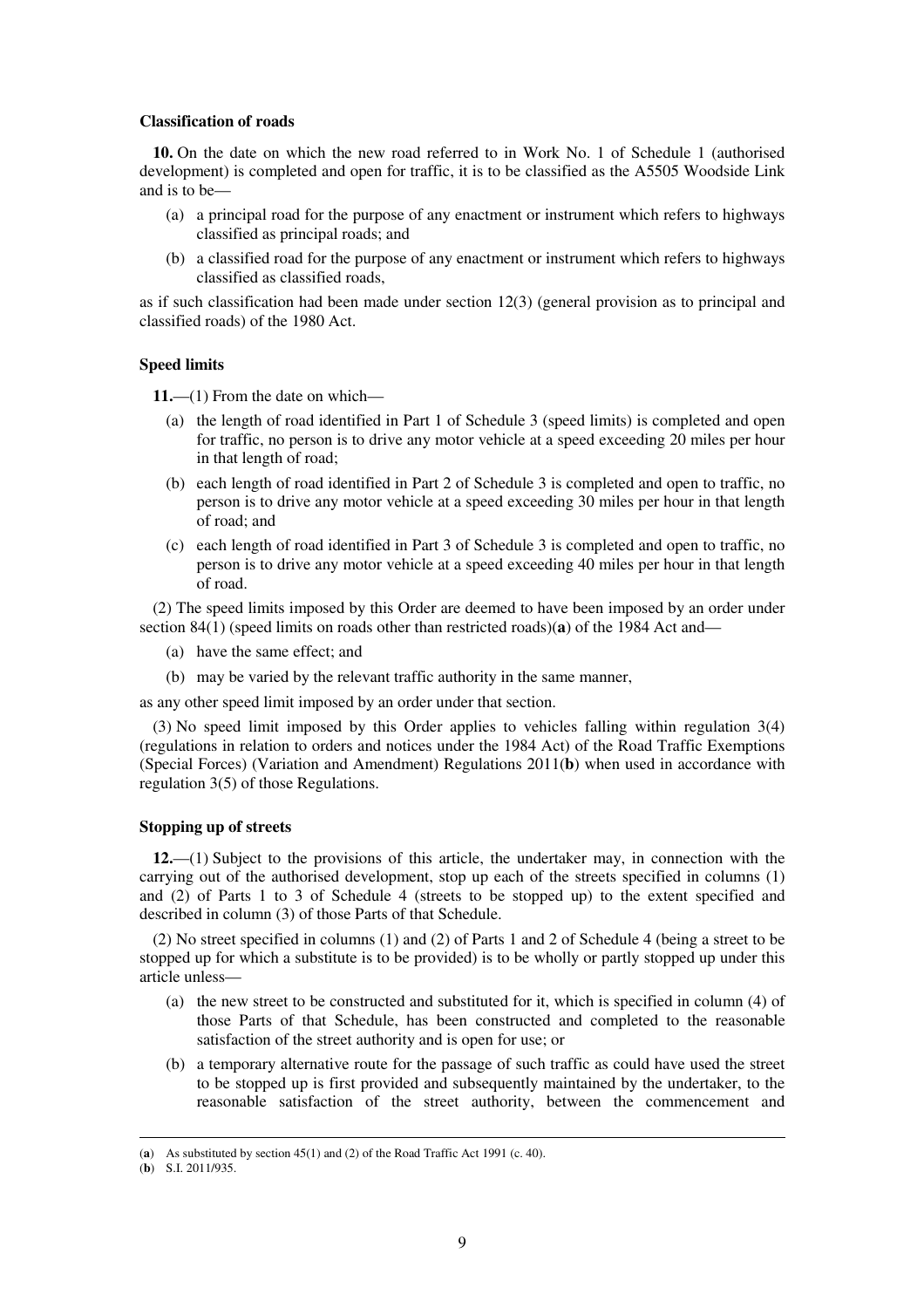termination points for the stopping up of the street until the completion and opening of the new street in accordance with sub-paragraph (a).

(3) The street specified in columns (1) and (2) of Part 3 of Schedule 4 (being a street to be stopped up for which no substitute is to be provided) must not be wholly or partly stopped up under this article unless the condition specified in paragraph (4) is satisfied in relation to all the land which abuts on either side of the street to be stopped up.

(4) The condition referred to in paragraph (3) is that—

- (a) the undertaker is in possession of the land;
- (b) there is no right of access to the land from the street concerned;
- (c) there is reasonably convenient access to the land otherwise than from the street concerned; or
- (d) the owners and occupiers of the land have agreed to the stopping up.

(5) Where a street has been stopped up under this article—

- (a) all rights of way over or along the street so stopped up are extinguished; and
- (b) the undertaker may appropriate and use for the purposes of the authorised development so much of the site of the street as is bounded on both sides by land owned by the undertaker.

(6) Any person who suffers loss by the suspension or extinguishment of any private right of way under this article is entitled to compensation to be determined, in case of dispute, under Part 1 of the 1961 Act.

(7) This article is subject to article 31 (apparatus and rights of statutory undertakers in stopped up streets).

#### **Temporary prohibition or restriction of use of streets**

**13.**—(1) The undertaker, during and for the purposes of carrying out the authorised development, may temporarily alter, divert, prohibit or restrict the use of any street and may for any reasonable time—

- (a) divert the traffic from the street; and
- (b) subject to paragraph (3), prevent all persons from passing along the street.

(2) Without limitation on the scope of paragraph (1), the undertaker may use any street where the use has been prohibited or restricted under the powers conferred by this article and within the Order limits as a temporary working site.

(3) The undertaker must provide reasonable access for pedestrians going to or from premises abutting a street affected by the temporary alteration, diversion, prohibition or restriction of a street under this article if there would otherwise be no such access.

(4) Without limitation on the scope of paragraph (1), the undertaker may temporarily alter, divert, prohibit or restrict the use of the streets specified in columns (1) and (2) of Schedule 5 (temporary prohibition or restriction of use of streets) to the extent specified in column (3) of that Schedule.

(5) The undertaker must not temporarily alter, divert, or prohibit or restrict the use of—

- (a) any street specified as mentioned in paragraph (4) without first consulting the street authority; and
- (b) any other street, without the consent of the street authority, which may attach reasonable conditions to any consent, but such consent must not be unreasonably withheld,

except that this paragraph does not apply where the undertaker is the street authority.

(6) Any person who suffers loss by the suspension of any private right of way under this article is entitled to compensation to be determined, in case of dispute, under Part 1 of the 1961 Act.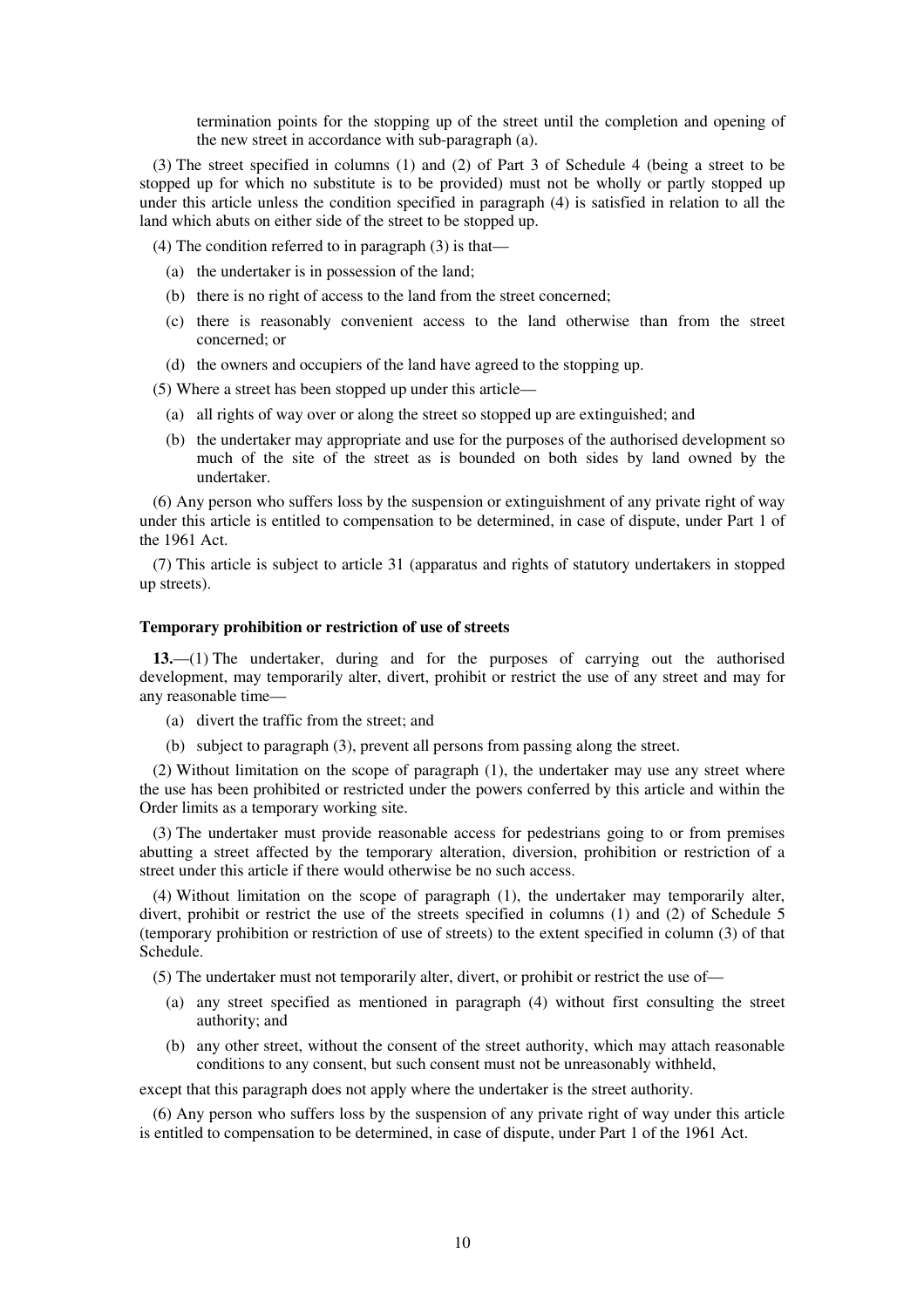(7) If a street authority fails to notify the undertaker of its decision within 28 days of receiving an application for consent under paragraph  $(5)(b)$  that street authority is deemed to have granted consent.

#### **Access to and from works**

**14.** The undertaker may, for the purposes of the authorised development—

- (a) form and lay out means of access, or improve existing means of access, in the location specified in columns (1) and (2) of Schedule 6 (private accesses to and from works); and
- (b) with the approval of the relevant planning authority after consultation with the highway authority (where the highway authority is not the undertaker), form and lay out such other means of access or improve existing means of access at such locations within the Order limits as the undertaker reasonably requires for the purposes of the authorised development.

### **Traffic regulation**

**15.**—(1) Subject to the provisions of this article, and the consent of the traffic authority in whose area the road concerned is situated, such consent not to be unreasonably withheld, the undertaker may, for the purposes of the authorised development—

- (a) revoke, amend or suspend in whole or in part any order made, or having effect as if made, under the 1984 Act;
- (b) permit, prohibit or restrict the stopping, waiting, loading or unloading of vehicles on any road;
- (c) authorise the use as a parking place of any road;
- (d) make provision as to the direction or priority of vehicular traffic on any road; and
- (e) permit or prohibit vehicular access to any road,

either at all times or at times, on days or during such periods as may be specified by the undertaker.

(2) Subject to paragraph (6), the power conferred by paragraph (1) cannot be exercised after the expiry of 12 months from the opening of the authorised development for public use, but any prohibition, restriction or other provision made under paragraph (1) may have effect both before and after the expiry of that period.

(3) The undertaker must consult the chief officer of police and the traffic authority in whose area the road is situated before complying with the provisions of paragraph (4).

(4) The undertaker must not exercise the powers conferred by paragraph (1) unless it has—

- (a) given not less than—
	- (i) 12 weeks' notice in writing of its intention so to do in the case of a prohibition, restriction or other provision intended to have effect permanently; or
	- (ii) 4 weeks' notice in writing of its intention so to do in the case of a prohibition, restriction or other provision intended to have effect temporarily,

to the chief officer of police and to the traffic authority in whose area the road is situated; and

- (b) advertised its intention in such manner as the traffic authority may specify in writing within 28 days of its receipt of notice of the undertaker's intention in the case of subparagraph (a)(i), or within 7 days of its receipt of notice of the undertaker's intention in the case of sub-paragraph (a)(ii).
- (5) Any prohibition, restriction or other provision made by the undertaker under paragraph  $(1)$ 
	- (a) has effect as if duly made by, as the case may be—
		- (i) the traffic authority in whose area the road is situated, as a traffic regulation order under the 1984 Act; or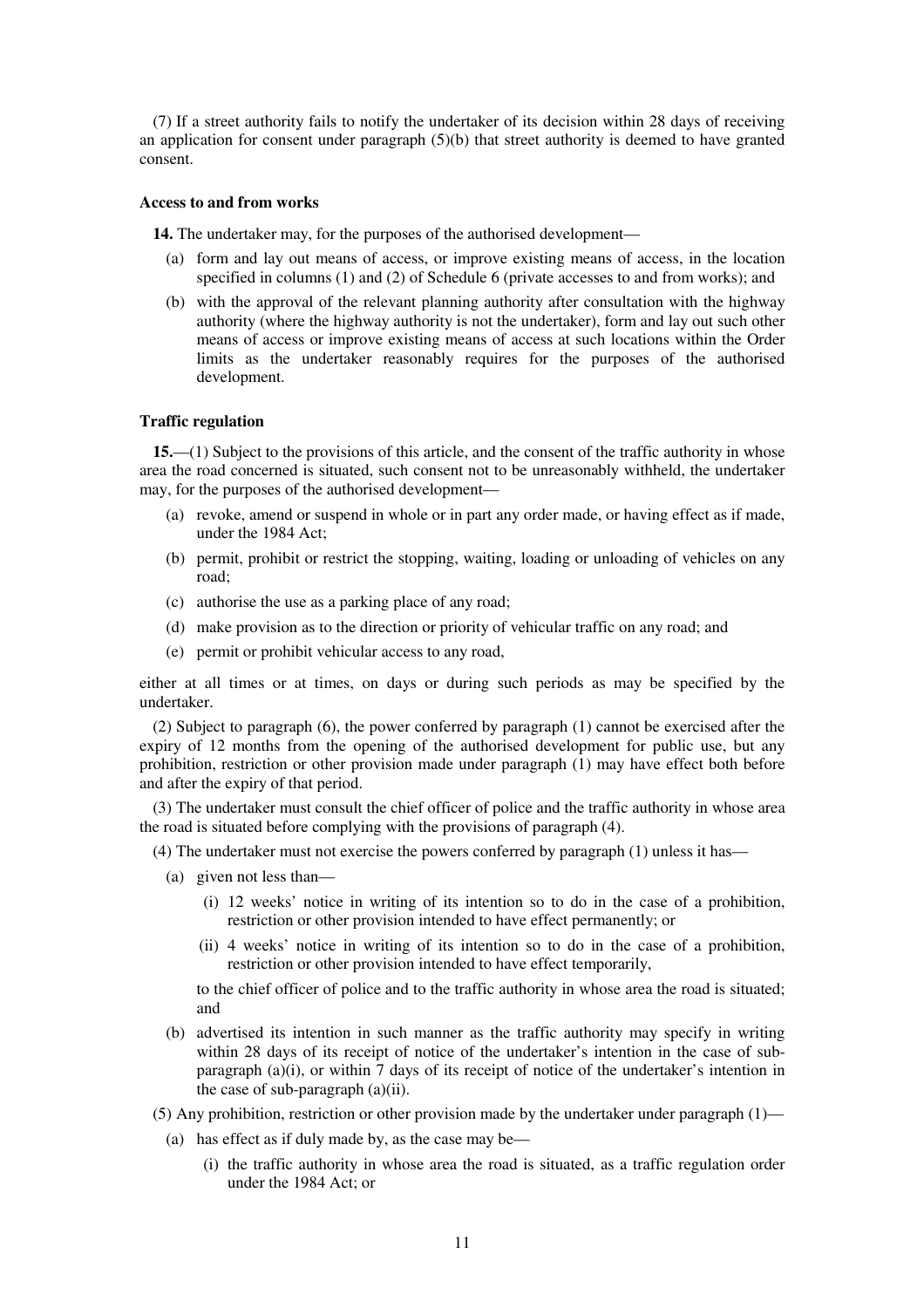(ii) the local authority in whose area the road is situated, as an order under section 32 (power of local authorities to provide parking spaces)(**a**) of the 1984 Act,

and the instrument by which it is effected may specify savings and exemptions to which the prohibition, restriction or other provision is subject; and

(b) is deemed to be a traffic order for the purposes of Schedule 7 (road traffic contraventions subject to civil enforcement) to the Traffic Management Act 2004 .

(6) Any prohibition, restriction or other provision made under this article may be suspended, varied or revoked by the undertaker from time to time by subsequent exercise of the powers conferred by paragraph (1) within a period of 24 months from the opening of the authorised development.

(7) Before exercising the powers conferred by paragraph (1) the undertaker must consult such persons as it considers necessary and appropriate and must take into consideration any representations made to it by any such person.

(8) Expressions used in this article and in the 1984 Act have the same meaning in this article as in that Act.

(9) The powers conferred on the undertaker by this article with respect to any road have effect subject to any agreement entered into by the undertaker with any person with an interest in (or who undertakes activities in relation to) premises served by the road.

# PART 4

## SUPPLEMENTAL POWERS

#### **Discharge of water**

<u>.</u>

**16.**—(1) The undertaker may use any watercourse or any public sewer or drain for the drainage of water in connection with the carrying out or maintenance of the authorised development and for that purpose may lay down, take up and alter pipes and may, on any land within the Order limits, make openings into, and connections with, the watercourse, public sewer or drain.

(2) Any dispute arising from the making of connections to or the use of a public sewer or drain by the undertaker under paragraph (1) is to be determined as if it were a dispute under section 106 (right to communicate with public sewers) of the Water Industry Act 1991(**b**).

(3) The undertaker must not discharge any water into any watercourse, public sewer or drain except with the consent of the person to whom it belongs; and such consent may be given subject to such terms and conditions as that person may reasonably impose, but must not be unreasonably withheld.

(4) The undertaker must not make any opening into any public sewer or drain except—

- (a) in accordance with plans approved by the person to whom the sewer or drain belongs, but such approval must not be unreasonably withheld; and
- (b) where that person has been given the opportunity to supervise the making of the opening.

(5) The undertaker must not, in carrying out or maintaining works under the powers conferred by this article, damage or interfere with the bed or banks of any watercourse forming part of a main river.

(6) The undertaker must take such steps as are reasonably practicable to secure that any water discharged into a watercourse or public sewer or drain under the powers conferred by this article is as free as may be practicable from gravel, soil or other solid substance, oil or matter in suspension.

<sup>(</sup>**a**) As amended by section 102 of, and Schedule 17 to, the Local Government Act 1985 (c. 51) and section 168(1) of, and paragraph 39 of Schedule 8 to, the 1991 Act.

<sup>(</sup>**b**) 1991 c. 56, section 106 was amended by section 35(1) and (8) of, and Schedule 2 to, the Competition and Service (Utilities) Act 1992 (c. 43), sections 36(2) and 99 of the Water Act 2003 (c. 37) and paragraph 16(1) of Schedule 3 to the Flood and Water Management Act 2010 (c. 29).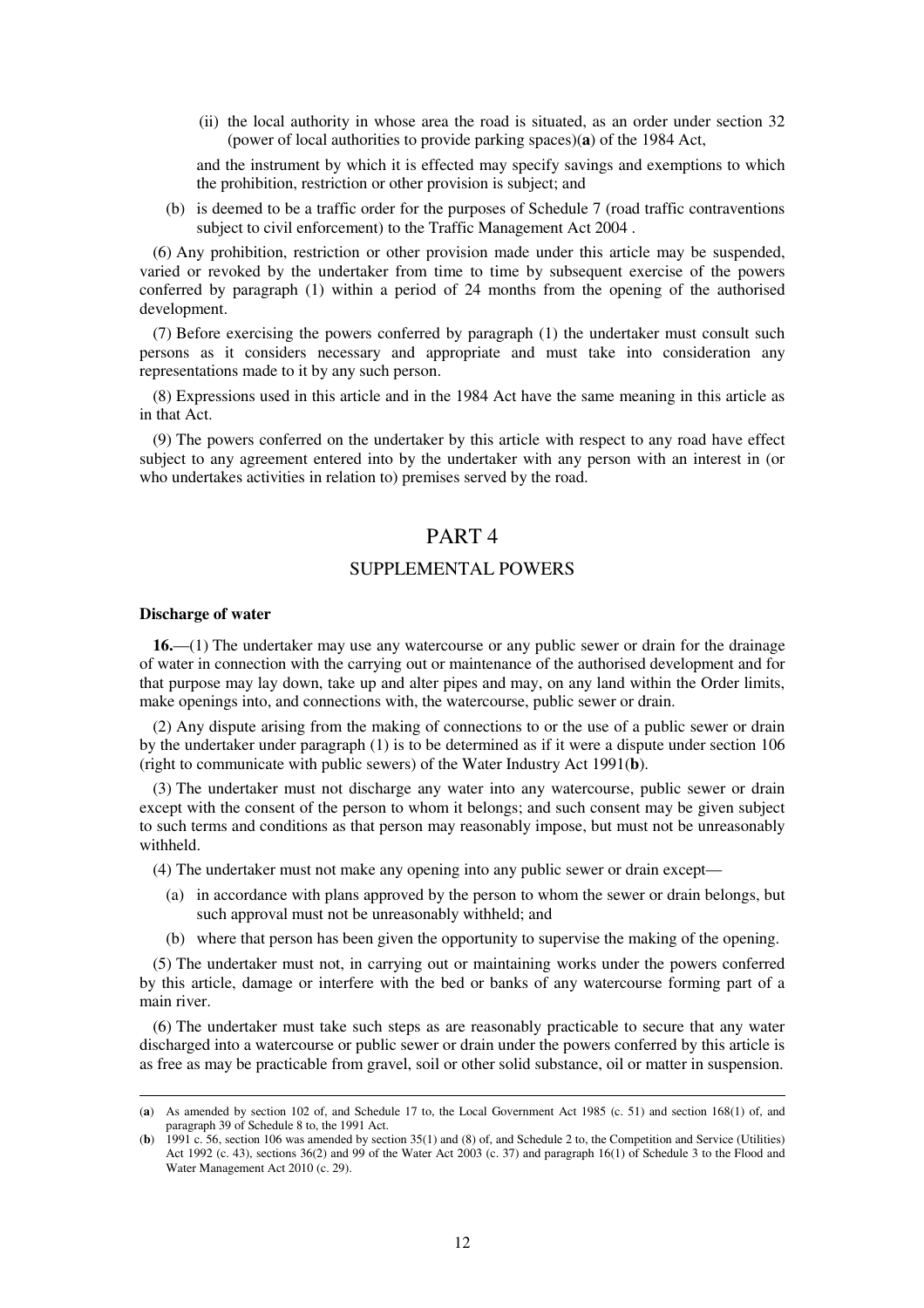(7) Nothing in this article overrides the requirement for an environmental permit under regulation 12(1)(b) (requirement for environmental permit) of the Environmental Permitting (England and Wales) Regulations 2010(**a**).

- (8) In this article—
	- (a) "public sewer or drain" means a sewer or drain which belongs to a sewerage undertaker, the Environment Agency, an internal drainage board or a local authority; and
	- (b) other expressions, excluding watercourse, used both in this article and in the Water Resources Act 1991(**b**) have the same meaning as in that Act.

## **Protective work to buildings**

**17.**—(1) Subject to the following provisions of this article, the undertaker may at its own expense carry out such protective works to any building lying within the Order limits as the undertaker considers necessary or expedient.

(2) Protective works may be carried out—

- (a) at any time before or during the carrying out in the vicinity of the building of any part of the authorised development; or
- (b) after the completion of that part of the authorised development in the vicinity of the building at any time up to the end of the period of 5 years beginning with the day on which that part of the authorised development is first opened for use.

(3) For the purpose of determining how the functions under this article are to be exercised the undertaker may enter and survey any building falling within paragraph (1) and any land within its curtilage.

(4) For the purpose of carrying out protective works to a building under this article the undertaker may (subject to paragraphs (5) and (6))—

- (a) enter the building and any land within its curtilage; and
- (b) where the works cannot be carried out reasonably conveniently without entering land which is adjacent to the building but outside its curtilage, enter the adjacent land (but not any building erected on it).
- (5) Before exercising—
	- (a) a right under paragraph (1) to carry out protective works to a building;
	- (b) a right under paragraph (3) to enter a building and land within its curtilage;
	- (c) a right under paragraph (4)(a) to enter a building and land within its curtilage; or
	- (d) a right under paragraph (4)(b) to enter land,

the undertaker must, except in the case of emergency, serve on the owners and occupiers of the building or land not less than 14 days' notice of its intention to exercise that right and, in a case falling within sub-paragraph (a) or (c), specifying the protective works proposed to be carried out.

(6) Where a notice is served under paragraph  $(5)(a)$ , (c) or (d), the owner or occupier of the building or land concerned may, by serving a counter-notice within the period of 10 days beginning with the day on which the notice was served, require the question whether it is necessary or expedient to carry out the protective works or to enter the building or land to be referred to arbitration under article 39 (arbitration).

(7) The undertaker must compensate the owners and occupiers of any building or land in relation to which rights under this article have been exercised for any loss or damage arising to them by reason of the exercise of those rights.

(8) Where—

<u>.</u>

(a) protective works are carried out under this article to a building; and

<sup>(</sup>**a**) S.I. 2010/675, as amended by S.I. 2011/2043 and S.I. 2013/390; there are other amending instruments but none are relevant. (**b**) 1991 c. 57.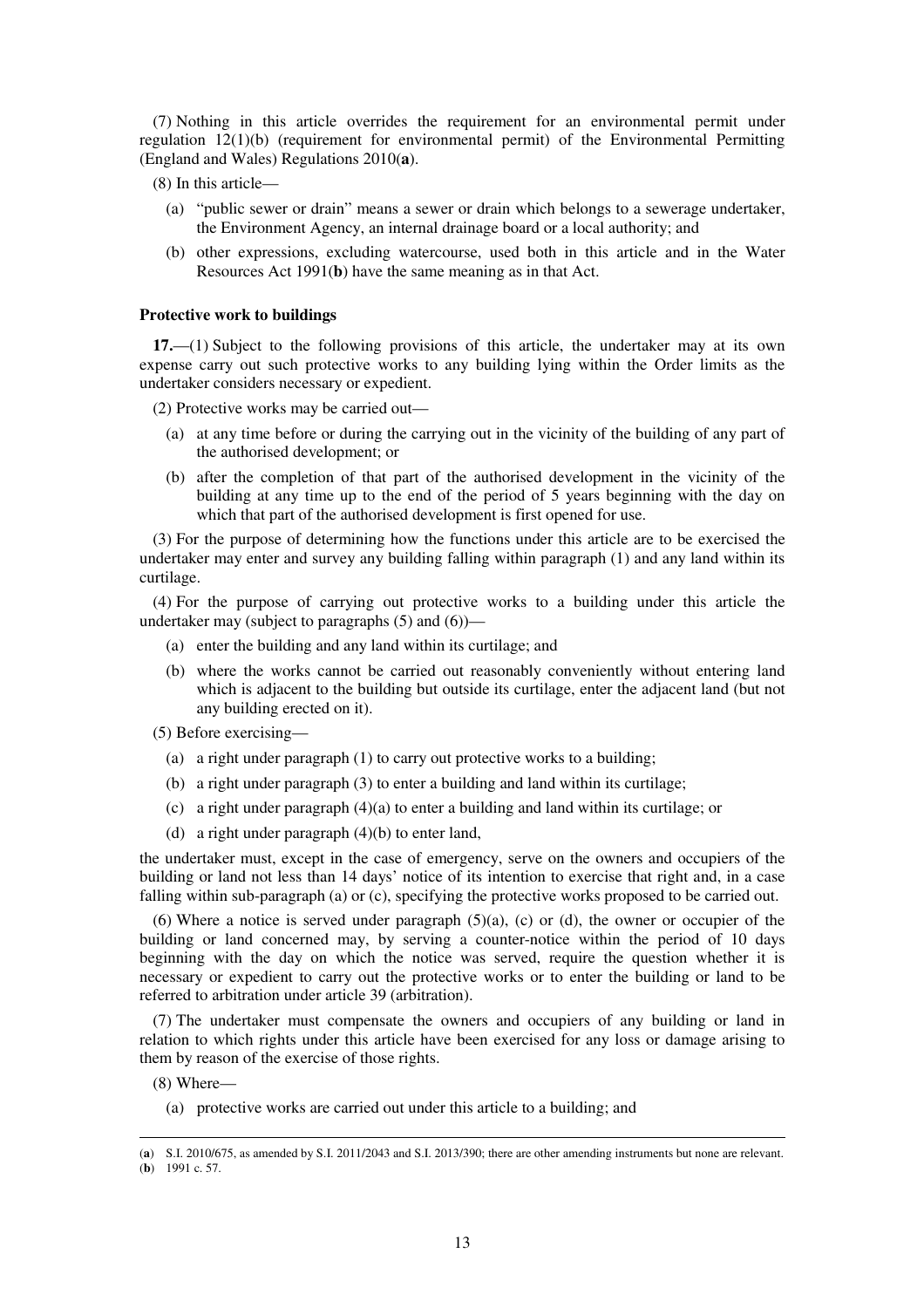(b) within the period of 5 years beginning with the day on which the part of the authorised development carried out in the vicinity of the building is first opened for use it appears that the protective works are inadequate to protect the building against damage caused by the carrying out or use of that part of the authorised development,

the undertaker must compensate the owners and occupiers of the building for any loss or damage sustained by them.

(9) Nothing in this article relieves the undertaker from any liability to pay compensation under section 152 (compensation where no right to claim in nuisance)(**a**) of the 2008 Act.

(10) Any compensation payable under paragraph (7) or (8) is to be determined, in case of dispute, under Part 1 of the 1961 Act (determination of questions of disputed compensation).

(11) In this article "protective works" in relation to a building means—

- (a) underpinning, strengthening and any other works the purpose of which is to prevent damage which may be caused to the building by the carrying out, maintenance or use of the authorised development; and
- (b) any works the purpose of which is to remedy any damage which has been caused to the building by the carrying out, maintenance or use of the authorised development.

### **Authority to survey and investigate land**

**18.**—(1) The undertaker may for the purposes of this Order enter on any land shown within the Order limits or which may be affected by the authorised development and—

- (a) survey or investigate the land;
- (b) without limitation on the scope of sub-paragraph (a), make trial holes on the land in such positions as the undertaker thinks fit to investigate the nature of the surface layer and subsoil and remove soil samples;
- (c) without limitation on the scope of sub-paragraph (a), carry out ecological or archaeological investigations on such land; and
- (d) place on, leave on and remove from the land apparatus for use in connection with the survey and investigation of land and making of trial holes.

(2) No land may be entered or equipment placed or left on or removed from the land under paragraph (1), unless at least 14 days' notice has been served on every owner and occupier of the land.

(3) Any person entering land under this article on behalf of the undertaker—

- (a) must, if so required, before or after entering the land produce written evidence of authority to do so; and
- (b) may take onto the land such vehicles and equipment as are necessary to carry out the survey or investigation or to make the trial holes.

(4) No trial holes are to be made under this article—

- (a) on land located within the highway boundary without the consent of the highway authority; or
- (b) in a private street without the consent of the street authority,

but such consent must not be unreasonably withheld.

(5) As soon as practicable following the exercise of any powers under paragraph (1), any apparatus or equipment must be removed and the land must be restored to the reasonable satisfaction of the owners of the land.

(6) The undertaker must compensate the owners and occupiers of the land for any loss or damage arising by reason of the exercise of the powers conferred by this article, such

<sup>(</sup>**a**) As amended by S.I. 2009/1307.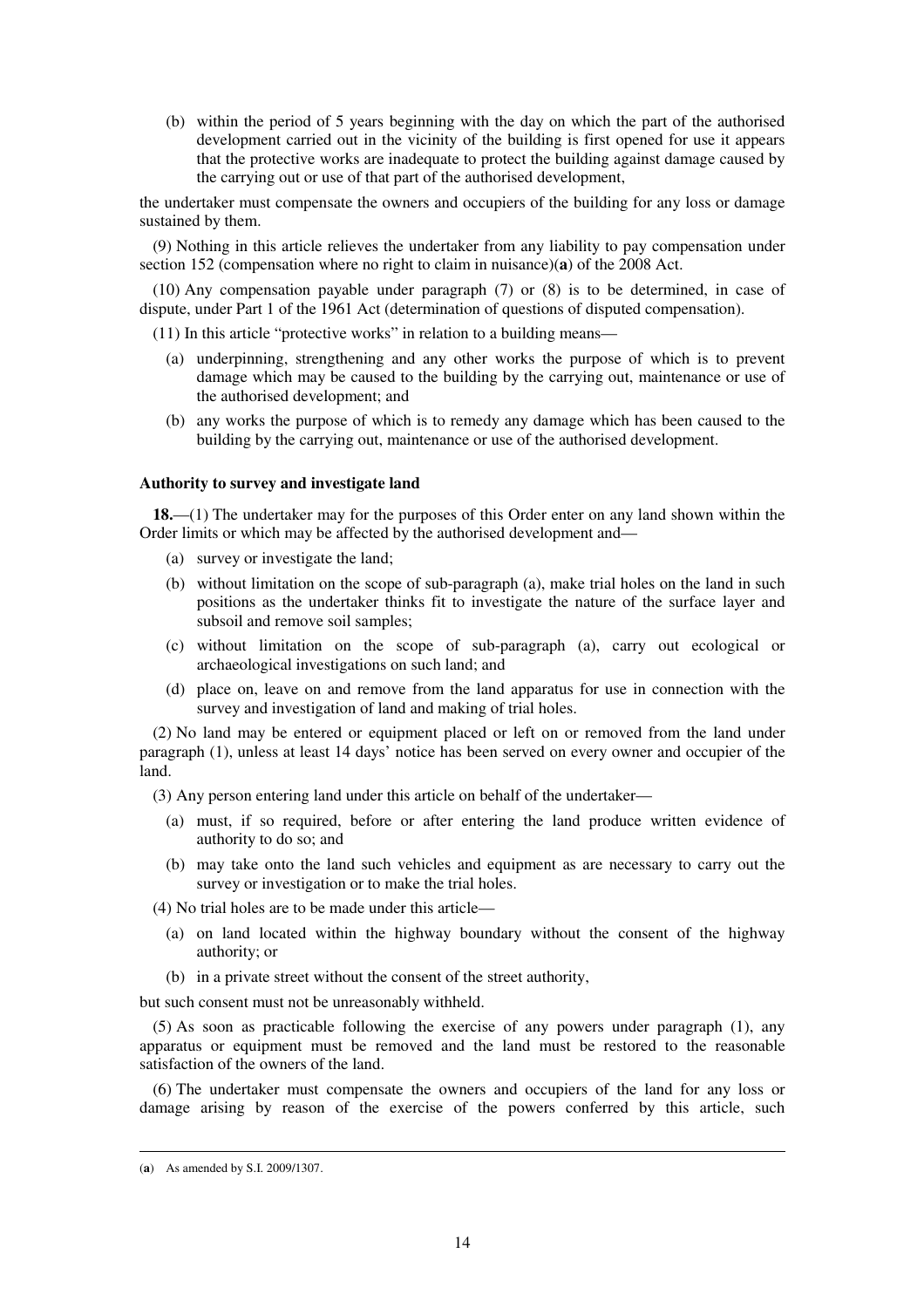compensation to be determined, in case of dispute, under Part 1 of the 1961 Act (determination of questions of disputed compensation).

# PART 5

# POWERS OF ACQUISITION

### **Compulsory acquisition of land**

**19.**—(1) The undertaker may acquire compulsorily so much of the Order land as is required for the authorised development or to facilitate, or is incidental to, it or as replacement land.

(2) This article is subject to paragraphs (2) and (3) of article 21 (compulsory acquisition of rights) and paragraph (8) of article 27 (temporary use of land for carrying out the authorised development).

## **Time limit for exercise of authority to acquire land compulsorily**

**20.**—(1) After the end of the period of 5 years beginning on the day on which the Order comes into force—

- (a) no notice to treat is to be served in respect of the Order land under Part 1 of the 1965 Act; and
- (b) no declaration is to be executed in respect of the Order land under section 4 (execution of declaration) of the Compulsory Purchase (Vesting Declarations) Act 1981(**a**) as applied by article 23 (application of the Compulsory Purchase (Vesting Declarations) Act 1981).

(2) The authority conferred by article 27 (temporary use of land for carrying out the authorised development) ceases at the end of the period referred to in paragraph (1), except that nothing in this paragraph prevents the undertaker remaining in possession of land after the end of that period, if the land was entered and possession was taken before the end of that period.

## **Compulsory acquisition of rights**

**21.**—(1) Subject to paragraphs (2) and (3) the undertaker may acquire compulsorily such rights over the Order land, or impose restrictive covenants affecting the land, as may be required for any purpose for which that land may be acquired under article 19 (compulsory acquisition of land) by creating them as well as by acquiring rights already in existence.

(2) In the case of the Order land specified in column (1) of Schedule 7 (land in which only new rights etc. may be acquired) the undertaker's powers of compulsory acquisition are limited to the acquisition of such wayleaves, easements or new rights in the land, or the imposition of restrictive covenants affecting the land, as may be required for the purpose specified in relation to that land in column (2) of that Schedule.

(3) The power to impose restrictive covenants under paragraph (1) is exercisable only in respect of plots specified in column (1) of Schedule 7.

(4) Subject to section 8 (other provisions as to divided land) of the 1965 Act (as substituted by paragraph 5 of Schedule 8 (modification of compensation and compulsory purchase enactments for creation of new rights)) where the undertaker acquires a right over land or the benefit of a restrictive covenant affecting land under paragraph (1) or (2) the undertaker is not required to acquire a greater interest in that land.

(5) Schedule 8 has effect for the purpose of modifying the enactments relating to compensation and the provisions of the 1965 Act in their application in relation to the compulsory acquisition under this article of a right over land by the creation of a new right or the imposition of a restrictive covenant.

<sup>(</sup>**a**) 1981 c. 66.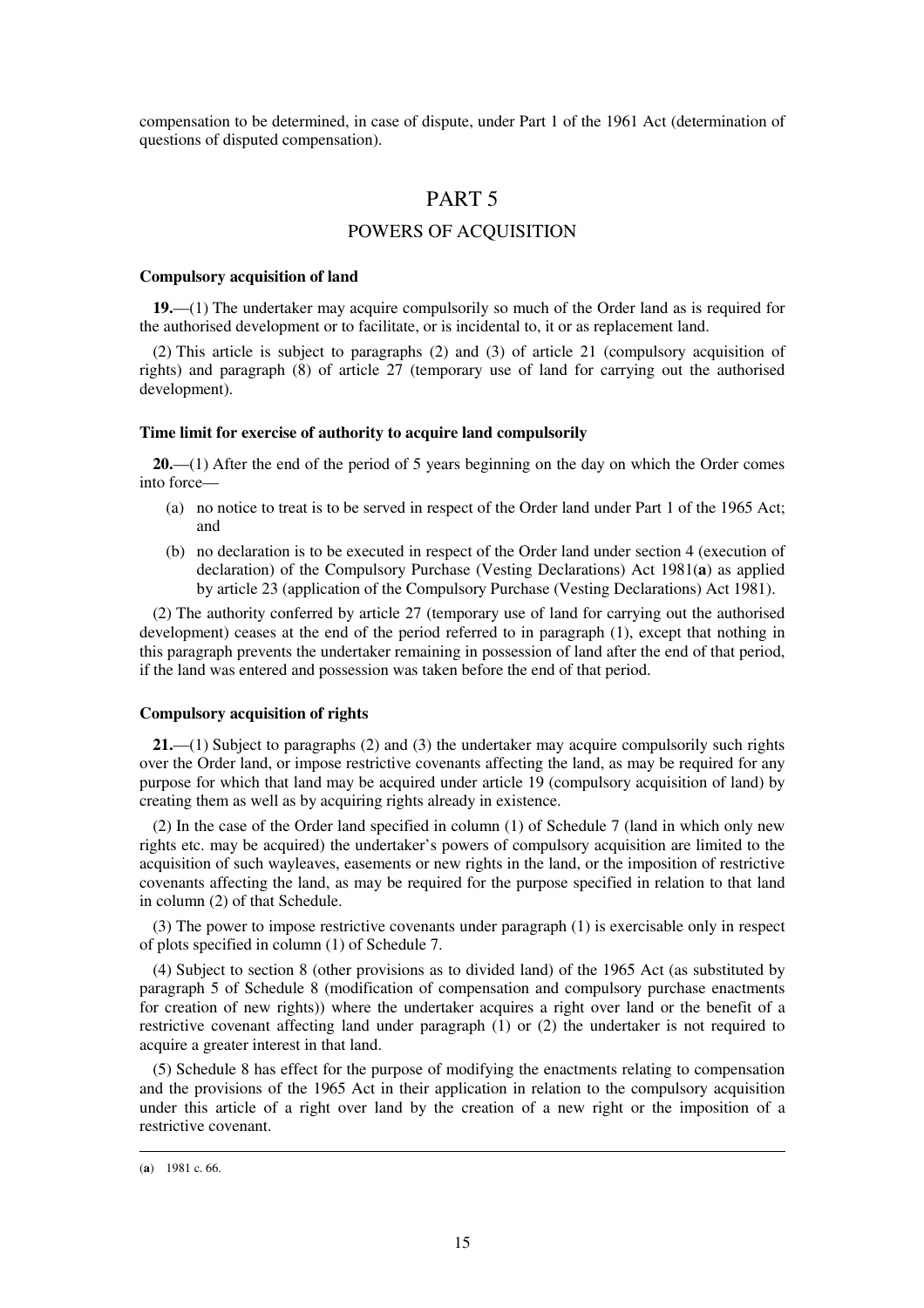#### **Private rights**

**22.**—(1) Subject to the provisions of this article, all private rights over land subject to compulsory acquisition under this Order are extinguished—

- (a) as from the date of acquisition of the land by the undertaker, whether compulsorily or by agreement; or
- (b) on the date of entry on the land by the undertaker under section  $11(1)$  (power of entry) of the 1965 Act,

whichever is the earlier.

(2) Subject to the provisions of this article, all private rights over land subject to the compulsory acquisition of rights or the imposition of restrictive covenants under this Order are extinguished in so far as their continuance would be inconsistent with the exercise of the right acquired or the burden of the restrictive covenant imposed—

- (a) as from the date of the acquisition of the right or the benefit of the restrictive covenant by the undertaker, whether compulsorily or by agreement; or
- (b) on the date of entry on the land by the undertaker under section 11(1) of the 1965 Act in pursuance of the right,

whichever is the earlier.

(3) Subject to the provisions of this article, all private rights over Order land owned by the undertaker are extinguished on commencement of any activity authorised by this Order which interferes with or breaches such rights.

(4) Subject to the provisions of this article, all private rights over land of which the undertaker takes temporary possession under this Order are suspended and unenforceable for as long as the undertaker remains in lawful possession of the land.

(5) Any person who suffers loss by the extinguishment or suspension of any private right under this article is entitled to compensation to be determined, in case of dispute, under Part 1 of the 1961 Act.

(6) This article does not apply in relation to any right to which section 138 (extinguishment of rights, and removal of apparatus, of statutory undertakers etc.) of the 2008 Act or article 30 (statutory undertakers) applies.

(7) Paragraphs (1) to (4) have effect subject to—

- (a) any notice given by the undertaker before—
	- (i) the completion of the acquisition of the land or the acquisition of rights or the imposition of restrictive covenants over or affecting the land;
	- (ii) the undertaker's appropriation of it;
	- (iii) the undertaker's entry onto it; or
	- (iv) the undertaker's taking temporary possession of it,
	- that any or all of those paragraphs do not apply to any right specified in the notice; and
- (b) any agreement made at any time between the undertaker and the person in or to whom the right in question is vested or belongs.

(8) If any such agreement as is referred to in paragraph  $(7)(b)$ —

- (a) is made with a person in or to whom the right is vested or belongs; and
- (b) is expressed to have effect also for the benefit of those deriving title from or under that person,

it is effective in respect of the persons so deriving title, whether the title was derived before or after the making of the agreement.

(9) Reference in this article to private rights over land includes reference to any trusts or incidents to which the land is subject.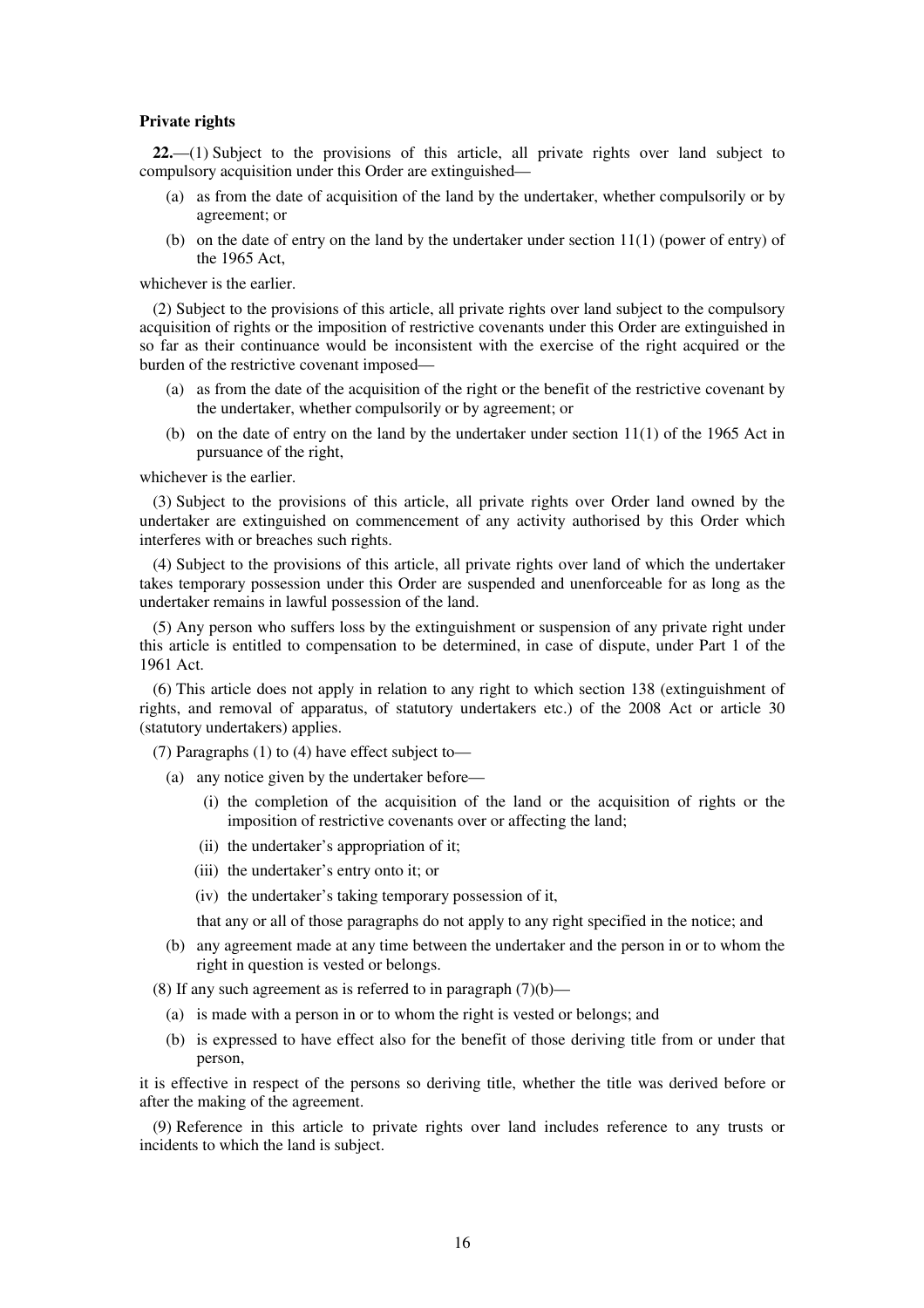### **Application of the Compulsory Purchase (Vesting Declarations) Act 1981**

**23.**—(1) The Compulsory Purchase (Vesting Declarations) Act 1981(**a**) applies as if this Order were a compulsory purchase order.

(2) The Compulsory Purchase (Vesting Declarations) Act 1981, as applied by paragraph (1), has effect with the following modifications.

(3) In section 3 (preliminary notices) for subsection (1) substitute—

"(1) Before making a declaration under section 4 with respect to any land which is subject to a compulsory purchase order the acquiring authority must include the particulars specified in subsection (3) in a notice which is—

- (a) given to every person with a relevant interest in the land with respect to which the declaration is to be made (other than a mortgagee who is not in possession); and
- (b) published in a local newspaper circulating in the area in which the land is situated."

(4) In that section, in subsection (2), for " $(1)(b)$ " substitute " $(1)$ " and after "given" insert "and published".

(5) In that section, for subsections (5) and (6) substitute—

"(5) For the purposes of this section, a person has a relevant interest in land if—

- (a) that person is for the time being entitled to dispose of the fee simple of the land, whether in possession or in reversion; or
- (b) that person holds, or is entitled to the rents and profits of, the land under a lease or agreement, the unexpired term of which exceeds one month.".

(6) In section 5 (earliest date for execution of declaration)—

- (a) in subsection (1), after "publication" insert "in a local newspaper circulating in the area in which the land is situated"; and
- (b) omit subsection (2).

(7) In section 7 (constructive notice to treat) in subsection  $(1)(a)$ , omit "(as modified by section 4 of the Acquisition of Land Act 1981)".

(8) References to the 1965 Act in the Compulsory Purchase (Vesting Declarations) Act 1981 are construed as references to that Act as applied by section 125 (application of compulsory acquisition provisions) of the 2008 Act to the compulsory acquisition of land under this Order.

### **Acquisition of subsoil or air-space only**

**24.**—(1) The undertaker may acquire compulsorily so much of, or such rights in, the subsoil of or the air-space over the land referred to in article 19 (compulsory acquisition of land) as may be required for any purpose for which that land may be acquired under that provision instead of acquiring the whole of the land.

(2) Where the undertaker acquires any part of or rights in the subsoil of or the air-space over land under paragraph (1), the undertaker is not required to acquire an interest in any other part of the land.

(3) Paragraph (2) does not prevent article 25 (acquisition of part of certain properties) from applying where the undertaker acquires a cellar, vault, arch or other construction forming part of a house, building or manufactory or air-space above a house, building, manufactory, park or garden.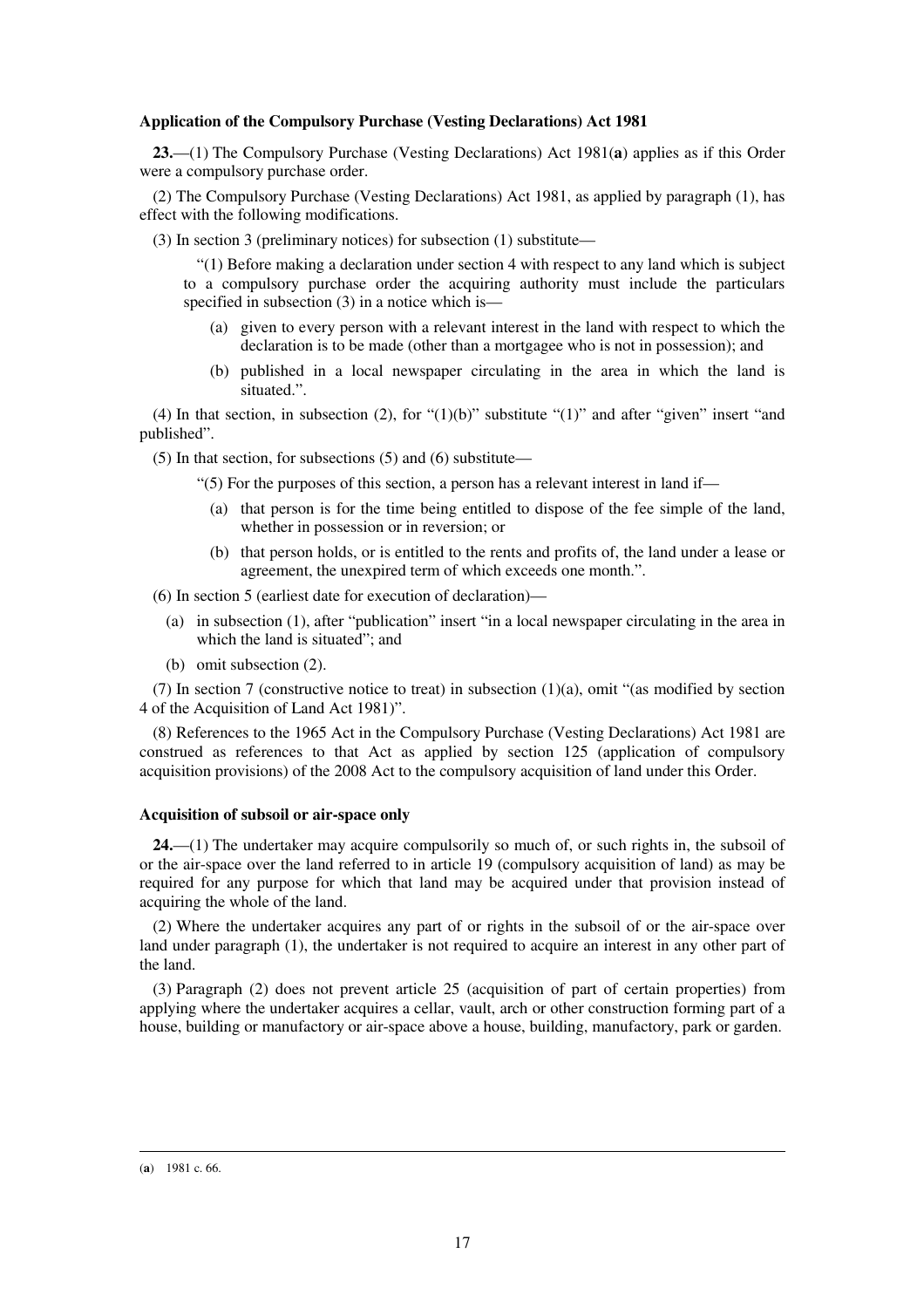#### **Acquisition of part of certain properties**

**25.**—(1) This article applies instead of section 8(1) of the 1965 Act (other provisions as to divided land) (as applied by section 125 of the 2008 Act) (application of compulsory acquisition provisions) where—

- (a) a notice to treat is served on a person ("the owner") under the 1965 Act (as so applied) in respect of land forming only part of a house, building or manufactory or of land consisting of a house with a park or garden ("the land subject to the notice to treat"); and
- (b) a copy of this article is served on the owner with the notice to treat.

(2) In such a case, the owner may, within the period of 21 days beginning with the day on which the notice was served, serve on the undertaker a counter-notice objecting to the sale of the land subject to the notice to treat and stating that the owner is willing and able to sell the whole ("the land subject to the counter-notice").

(3) If no such counter-notice is served within that period, the owner must sell the land subject to the notice to treat.

(4) If such a counter-notice is served within that period, the question whether the owner must sell only the land subject to the notice to treat is, unless the undertaker agrees to take the land subject to the counter-notice, to be referred to the tribunal.

(5) If on such a reference the tribunal determine that the land subject to the notice to treat can be taken—

- (a) without material detriment to the remainder of the land subject to the counter-notice; or
- (b) in the case of part of land consisting of a house with a park or garden, without material detriment to the remainder of the land subject to the counter-notice and without seriously affecting the amenity and convenience of the house,

the owner must sell the land subject to the notice to treat.

(6) If on such a reference the tribunal determine that only part of the land subject to the notice to treat can be taken—

- (a) without material detriment to the remainder of the land subject to the counter-notice; or
- (b) in the case of part of land consisting of a house with a park or garden, without material detriment to the remainder of the land subject to the counter-notice and without seriously affecting the amenity and convenience of the house,

the notice to treat is deemed to be a notice to treat for that part.

(7) If on such a reference the tribunal determine that—

- (a) the land subject to the notice to treat cannot be taken without material detriment to the remainder of the land subject to the counter-notice; but
- (b) the material detriment is confined to a part of the land subject to the counter-notice,

the notice to treat is deemed to be a notice to treat for the land to which the material detriment is confined in addition to the land already subject to the notice, whether or not the additional land is land which the undertaker is authorised to acquire compulsorily under this Order.

(8) If the undertaker agrees to take the land subject to the counter-notice, or if the tribunal determine that—

- (a) none of the land subject to the notice to treat can be taken without material detriment to the remainder of the land subject to the counter-notice or, as the case may be, without material detriment to the remainder of the land subject to the counter-notice and without seriously affecting the amenity and convenience of the house; and
- (b) the material detriment is not confined to a part of the land subject to the counter-notice,

the notice to treat is deemed to be a notice to treat for the land subject to the counter-notice whether or not the whole of that land is land which the undertaker is authorised to acquire compulsorily under this Order.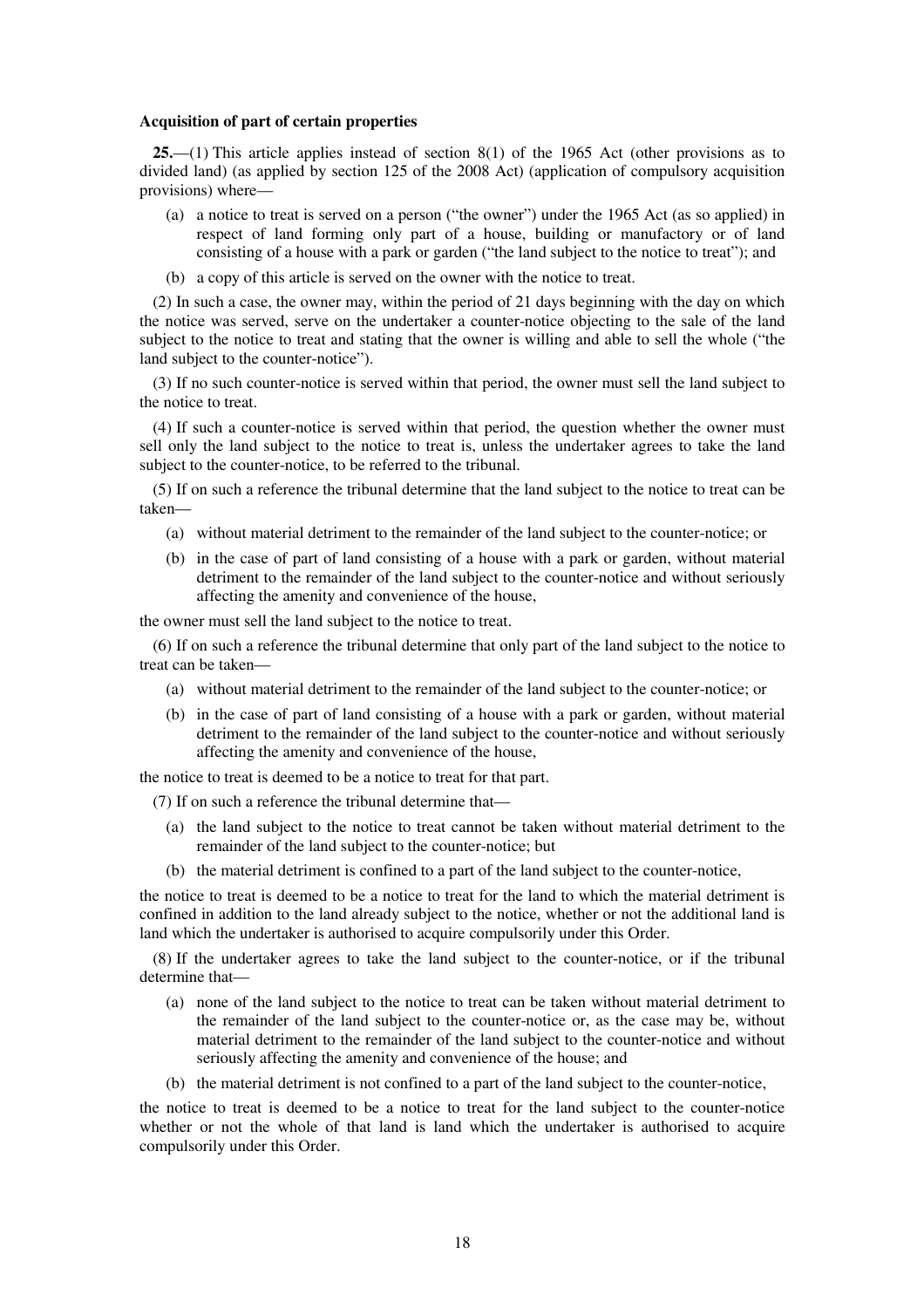(9) Where, by reason of a determination by the tribunal under this article a notice to treat is deemed to be a notice to treat for less land or more land than that specified in the notice, the undertaker may, within the period of 6 weeks beginning with the day on which the determination is made, withdraw the notice to treat; and, in that event must pay the owner compensation for any loss or expense occasioned to the owner by the giving and withdrawal of the notice, to be determined in case of dispute by the tribunal.

(10) Where the owner is required under this article to sell only part of a house, building or manufactory or of land consisting of a house with a park or garden, the undertaker must pay the owner compensation for any loss sustained by the owner due to the severance of that part in addition to the value of the interest acquired.

#### **Rights under or over streets**

**26.**—(1) The undertaker may enter upon and appropriate so much of the subsoil of, or air-space over, any street within the Order limits as may be required for the purposes of the authorised development and may use the subsoil or air-space for those purposes or any other purpose ancillary to the authorised development.

(2) Subject to paragraph (3), the undertaker may exercise any power conferred by paragraph (1) in relation to a street without the undertaker being required to acquire any part of the street or any easement or right in the street.

(3) Paragraph (2) does not apply in relation to—

- (a) any subway or underground building; or
- (b) any cellar, vault, arch or other construction in, on or under a street which forms part of a building fronting onto the street.

(4) Subject to paragraph (5), any person who is an owner or occupier of land in respect of which the power of appropriation conferred by paragraph (1) is exercised without the undertaker acquiring any part of that person's interest in the land, and who suffers loss by the exercise of that power, is entitled to compensation to be determined, in case of dispute, under Part 1 of the 1961 Act.

(5) Compensation is not payable under paragraph (4) to any person who is an undertaker to whom section 85 (sharing cost of necessary measures) of the 1991 Act applies in respect of measures of which the allowable costs are to be borne in accordance with that section.

## **Temporary use of land for carrying out the authorised development**

**27.**—(1) The undertaker may, in connection with the carrying out of the authorised development—

- (a) enter on and take temporary possession of—
	- (i) the land specified in columns (1) and (2) of Schedule 9 (land of which temporary possession may be taken) for the purpose specified in relation to that land in column (3) of that Schedule relating to the part of the authorised development specified in column (4) of that Schedule; and
	- (ii) any other Order land in respect of which no notice of entry has been served under section 11 (powers of entry) of the 1965 Act (other than in connection with the acquisition of rights only) and no declaration has been made under section 4 of the Compulsory Purchase (Vesting Declarations) Act 1981;
- (b) remove any buildings and vegetation from that land;
- (c) construct temporary works (including the provision of means of access) and buildings on that land; and
- (d) construct any permanent mitigation works.

(2) Not less than 14 days before entering on and taking temporary possession of land under this article the undertaker must serve notice of the intended entry on the owners and occupiers of the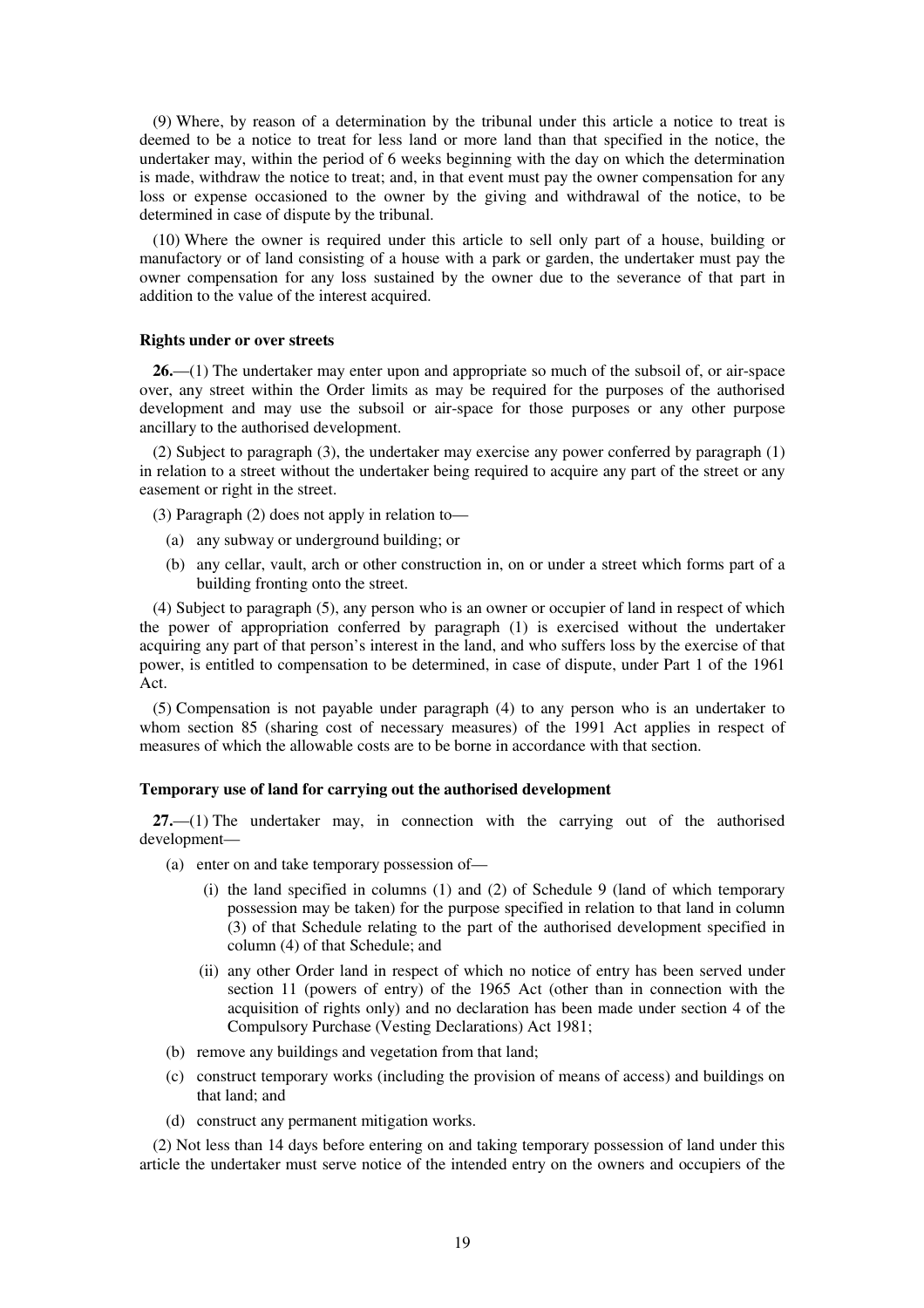land which specifies the purpose for the temporary possession and the part of the authorised development to which the temporary possession relates.

(3) The undertaker may not, without the agreement of the owners of the land, remain in possession of any land under this article—

- (a) in the case of land specified in paragraph  $(1)(a)(i)$ , after the end of the period of one year beginning with the date of completion of the part of the authorised development specified in relation to that land in column (4) of Schedule 9; or
- (b) in the case of any land referred to in paragraph  $(1)(a)(ii)$ , after the end of the period of one year beginning with the date of completion of the work for which temporary possession of the land was taken unless the undertaker has, by the end of that period, served a notice of entry under section 11 of the 1965 Act or made a declaration under section 4 (expectation of declaration) of the Compulsory Purchase (Vesting Declarations) Act 1981 in relation to that land.

(4) Before giving up possession of land of which temporary possession has been taken under this article, the undertaker must remove all temporary works and restore the land to the reasonable satisfaction of the owners of the land; but the undertaker is not required to—

- (a) replace a building removed under this article;
- (b) restore the land on which any permanent works have been constructed under paragraph  $(1)(d)$ ; or
- (c) remove any ground strengthening works which have been placed on the land to facilitate construction of the authorised development.

(5) The undertaker must pay compensation to the owners and occupiers of land of which temporary possession is taken under this article for any loss or damage arising from the exercise in relation to the land of the provisions of this article.

(6) Any dispute as to a person's entitlement to compensation under paragraph (5), or as to the amount of the compensation, is to be determined under Part 1 of the 1961 Act.

(7) Nothing in this article affects any liability to pay compensation under section 152 (compensation in case where no right to claim in nuisance) of the 2008 Act or under any other enactment in respect of loss or damage arising from the carrying out of the authorised development, other than loss or damage for which compensation is payable under paragraph (5).

(8) The undertaker may not compulsorily acquire under this Order the land referred to in paragraph  $(1)(a)(i)$  except that the undertaker is not precluded from—

- (a) acquiring new rights or imposing restrictive covenants over any part of that land under article 21 (compulsory acquisition of rights); or
- (b) acquiring any part of the subsoil of or air-space over (or rights in the subsoil of or airspace over) that land under article 24 (acquisition of subsoil or airspace only).

(9) Where the undertaker takes possession of land under this article, it is not required to acquire the land or any interest in it.

(10) Section 13 (refusal to give possession to acquiring authority) of the 1965 Act applies to the temporary use of land under this article to the same extent as it applies to the compulsory acquisition of land under this Order by virtue of section 125 (application of compulsory acquisition provisions) of the 2008 Act.

## **Temporary use of land for maintaining authorised development**

**28.**—(1) Subject to paragraph (2), at any time during the maintenance period relating to any of the authorised development, the undertaker may—

- (a) enter upon and take temporary possession of any land within the Order limits if such possession is reasonably required for the purpose of maintaining the authorised development; and
- (b) construct such temporary works (including the provision of means of access) and buildings on the land as may be reasonably necessary for that purpose.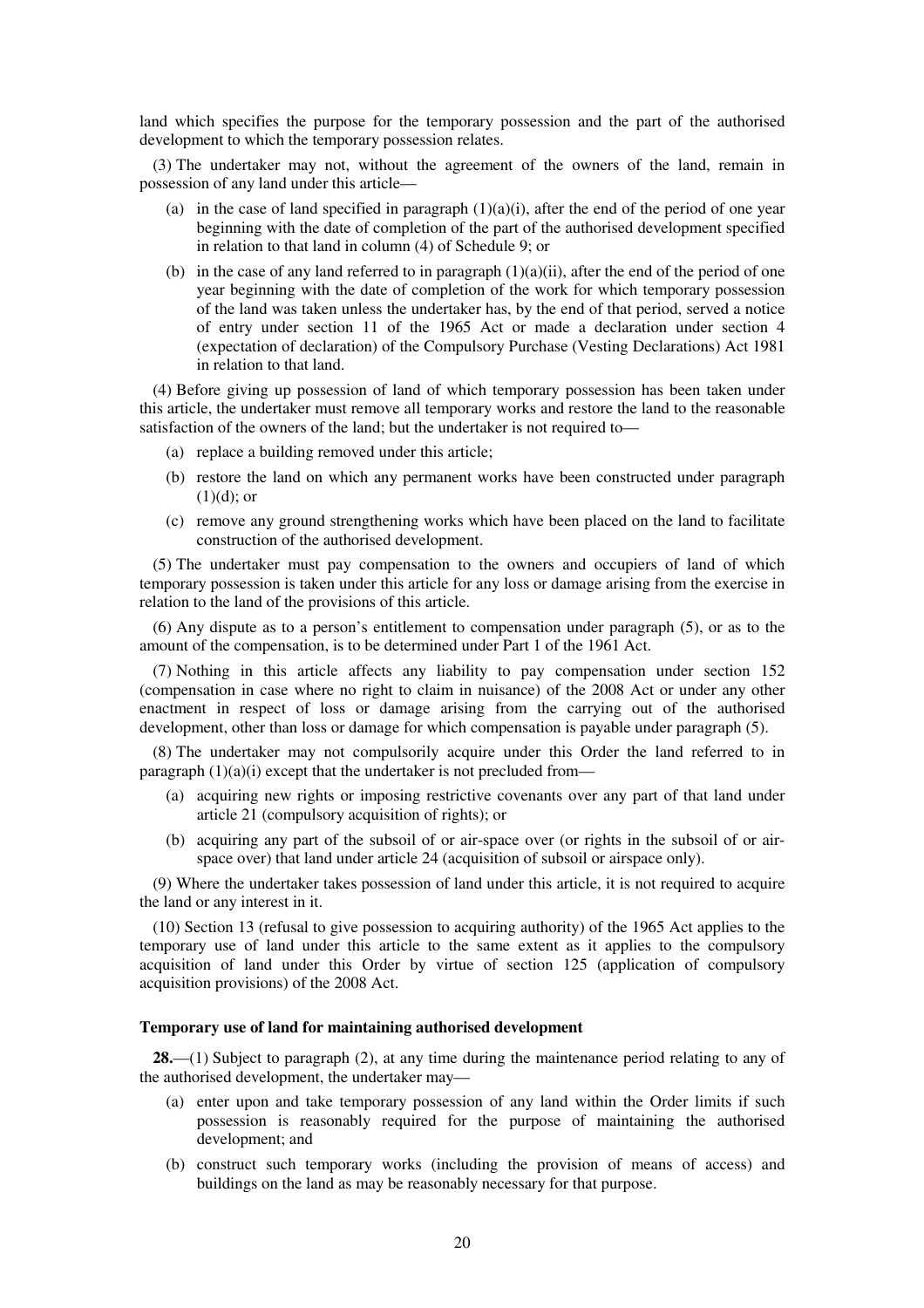(2) Paragraph (1) does not authorise the undertaker to take temporary possession of—

- (a) any house or garden belonging to a house; or
- (b) any building (other than a house) if it is for the time being occupied.

(3) Not less than 28 days before entering upon and taking temporary possession of land under this article the undertaker must serve notice of the intended entry on the owners and occupiers of the land.

(4) The undertaker may only remain in possession of land under this article for so long as may be reasonably necessary to carry out the maintenance of the part of the authorised development for which possession of the land was taken.

(5) Before giving up possession of land of which temporary possession has been taken under this article, the undertaker must remove all temporary works and restore the land to the reasonable satisfaction of the owners of the land.

(6) The undertaker must pay compensation to the owners and occupiers of land of which temporary possession is taken under this article for any loss or damage arising from the exercise in relation to the land of the powers conferred by this article.

(7) Any dispute as to a person's entitlement to compensation under paragraph (6), or as to the amount of the compensation, is to be determined under Part 1 of the 1961 Act.

(8) Nothing in this article affects any liability to pay compensation under section 152 of the 2008 Act (compensation in case where no right to claim in nuisance) or under any other enactment in respect of loss or damage arising from the execution of any works, other than loss or damage for which compensation is payable under paragraph (6).

(9) Where the undertaker takes possession of land under this article, it is not required to acquire the land or any interest in it.

(10) Section 13 of the 1965 Act applies to the temporary use of land under this article to the same extent as it applies to the compulsory acquisition of land under this Order by virtue of section 125 of the 2008 Act.

(11) In this article "the maintenance period", in relation to any part of the authorised development means the period of 5 years beginning with the date on which that part of the authorised development is first opened for use.

## **Special category land**

**29.**—(1) The special category land is not to vest in the undertaker until the undertaker has acquired the replacement land and the relevant planning authority has certified that a scheme for the provision of the replacement land as open space has been implemented to its satisfaction.

(2) On the requirements of paragraph (1) being satisfied, the replacement land is to vest—

- (a) in respect of plots numbered 02/13 (part) and 02/14 (part), in Luton Borough Council of Town Hall, George Street, Luton, Bedfordshire, LU1 2BQ;
- (b) in respect of plots numbered 02/15 (part) in Central Bedfordshire Council of Priory House, Monks Walk, Chicksands, Shefford SG17 5TQ and Aldwyck Housing Group Limited of 6 Houghton Hall Business Park, Porz Avenue, Houghton Regis, Bedfordshire, LU5 5UZ;
- (c) in respect of plots numbered  $02/28$  (part),  $02/16$  (part),  $02/17$  (part) and  $02/47$  in Central Bedfordshire Council of Priory House, Monks Walk, Chicksands, Shefford, SG17 5TQ; and
- (d) in respect of plots numbered  $02/19$  (part),  $02/20$  (part),  $02/29$  and  $03/01$  (part) in Friends Life Company Limited of Pixham End, Dorking, Surrey, RH4 1QA,

subject to the rights, trusts and incidents as attached to the special category land that are to be discharged; and the special category land is to be discharged from all such rights, trusts and incidents to which it was previously subject.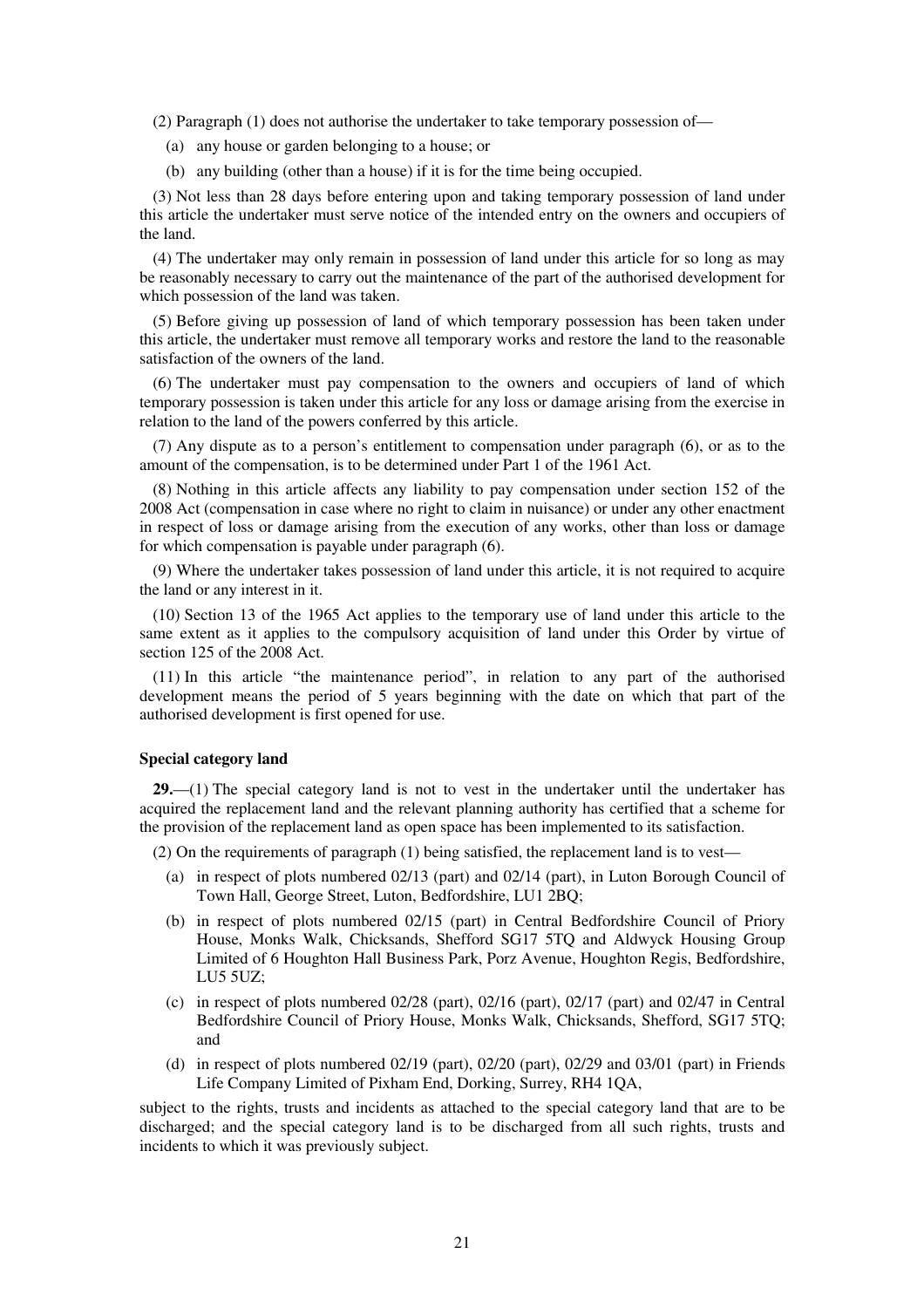### **Statutory undertakers**

**30.**—(1) Schedule 10 (protective provisions) has effect.

(2) Subject to the provisions of article 21(2) and (3) (compulsory acquisition of rights) and Schedule 10 and in accordance with section 138 (extinguishment of rights, and removal of apparatus, of statutory undertakers etc.)(**a**) of the 2008 Act, the undertaker may—

- (a) acquire compulsorily or acquire new rights or impose restrictive covenants over the land belonging to statutory undertakers shown on the land plans within the limits of the land to be acquired and described in the book of reference;
- (b) extinguish the rights of, remove or reposition the apparatus belonging to, statutory undertakers over or within the Order land.

## **Apparatus and rights of statutory undertakers in stopped up streets**

**31.**—(1) Where a street is stopped up under article 12 (stopping up of streets) any statutory utility whose apparatus is under, in, on, along or across the street has the same powers and rights in respect of that apparatus, subject to the provisions of this article, as if this Order had not been made.

(2) Where a street is stopped up under article 12 any statutory utility whose apparatus is under, in, on, over, along or across the street may, and if reasonably requested to do so by the undertaker must—

- (a) remove the apparatus and place it or other apparatus provided in substitution for it in such other position as the utility may reasonably determine and have power to place it; or
- (b) provide other apparatus in substitution for the existing apparatus and place it in such position as described in sub-paragraph (a).

(3) Subject to the following provisions of this article, the undertaker must pay to any statutory utility an amount equal to the cost reasonably incurred by the utility in or in connection with—

- (a) the execution of the relocation works required in consequence of the stopping up of the street; and
- (b) the doing of any other work or thing rendered necessary by the execution of the relocation works.
- (4) If in the course of the execution of relocation works under paragraph (2)—
	- (a) apparatus of a better type, of greater capacity or of greater dimensions is placed in substitution for existing apparatus; or
	- (b) apparatus (whether existing apparatus or apparatus substituted for existing apparatus) is placed at a depth greater than the depth at which the existing apparatus was,

and the placing of apparatus of that type or capacity or of those dimensions or the placing of apparatus at that depth, as the case may be, is not agreed by the undertaker, or, in default of agreement, is not determined by arbitration to be necessary, then, if it involves cost in the execution of the relocation works exceeding that which would have been involved if the apparatus placed had been of the existing type, capacity or dimensions, or at the existing depth, as the case may be, the amount which, apart from this paragraph, would be payable to the statutory utility by virtue of paragraph (3) is to be reduced by the amount of that excess.

(5) For the purposes of paragraph (4)—

<u>.</u>

(a) an extension of apparatus to a length greater than the length of existing apparatus is not to be treated as a placing of apparatus of greater dimensions than those of the existing apparatus; and

<sup>(</sup>**a**) As amended by section 23(1) and (4) of the Growth and Infrastructure Act 2013 (c. 27).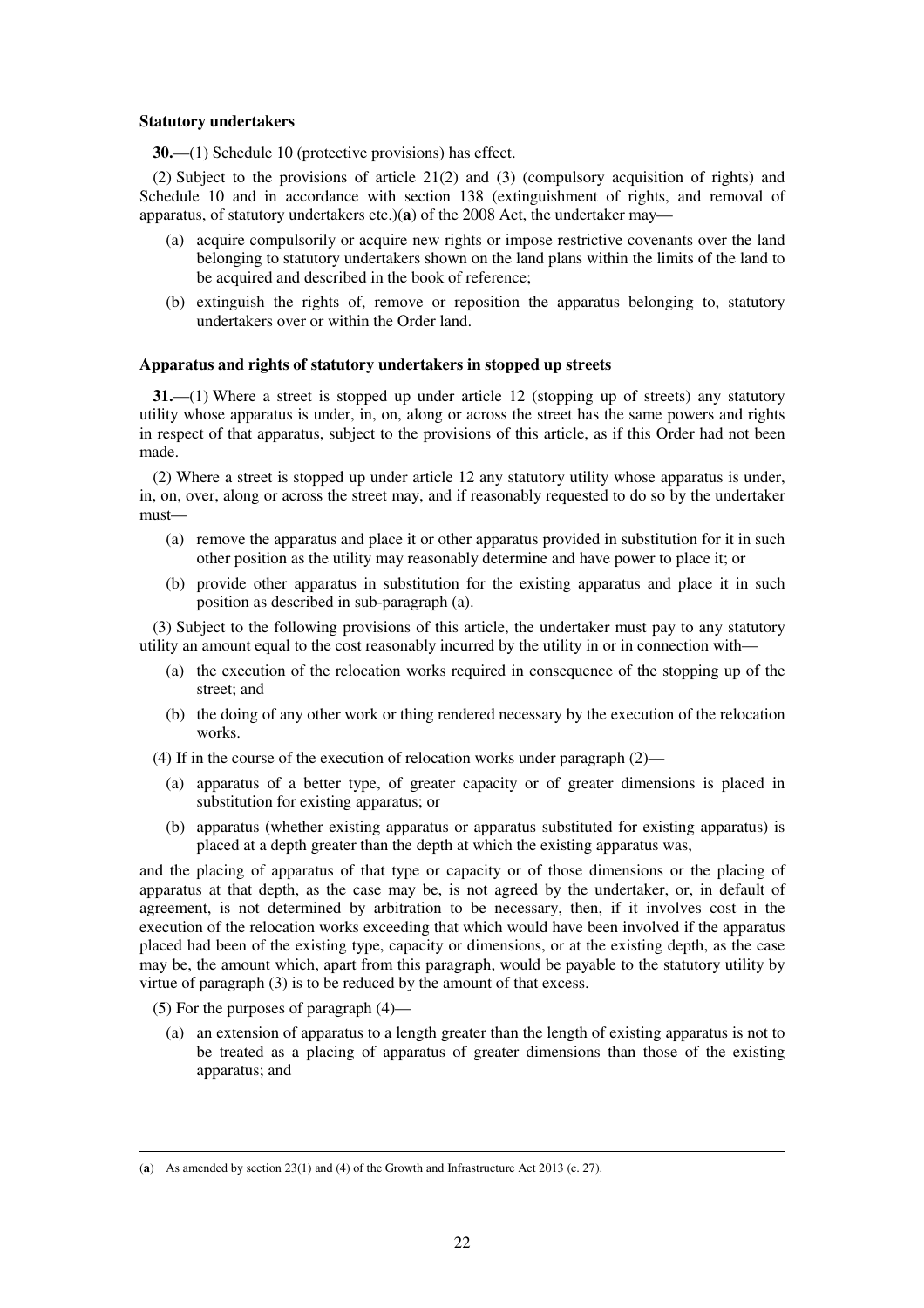(b) where the provision of a joint in a cable is agreed, or is determined to be necessary, the consequential provision of a jointing chamber or of a manhole is to be treated as if it also had been agreed or had been so determined.

(6) An amount which, apart from this paragraph, would be payable to a statutory utility in respect of works by virtue of paragraph (3) (and having regard, where relevant, to paragraph (4)), if the works include the placing of apparatus provided in substitution for apparatus placed more than 7 years and 6 months earlier so as to confer on the utility any financial benefit by deferment of the time for renewal of the apparatus in the ordinary course, is to be reduced by the amount which represents that benefit.

(7) Paragraphs (3) to (6) do not apply where the authorised development constitutes major highway works, major bridge works or major transport works for the purposes of Part 3 of the 1991 Act, but instead—

- (a) the allowable costs of the relocation works are to be determined in accordance with section 85 (sharing of cost of necessary measures) of that Act and any regulations for the time being having effect under that section; and
- (b) the allowable costs are to be borne by the undertaker and the statutory utility in such proportions as may be prescribed by any such regulations.
- (8) In this article—

"apparatus" has the same meaning as in Part 3 of the 1991 Act;

"relocation works" means work executed, or apparatus provided, under paragraph (2); and

"statutory utility" means a statutory undertaker for the purposes of the 1980 Act or a public communications provider as defined in section 151(1) of the Communications Act 2003(**a**).

### **Recovery of costs of new connections**

**32.**—(1) Where any apparatus of a public utility undertaker or of a public communications provider is removed under article 30 (statutory undertakers) any person who is the owner or occupier of premises to which a supply was given from that apparatus is entitled to recover from the undertaker compensation in respect of expenditure reasonably incurred by that person, in consequence of the removal, for the purpose of effecting a connection between the premises and any other apparatus from which a supply is given.

(2) Paragraph (1) does not apply in the case of the removal of a public sewer but where such a sewer is removed under article 30, any person who is—

- (a) the owner or occupier of premises the drains of which communicated with that sewer; or
- (b) the owner of a private sewer which communicated with that sewer,

is entitled to recover from the undertaker compensation in respect of expenditure reasonably incurred by that person, in consequence of the removal, for the purpose of making the drain or sewer belonging to that person communicate with any other public sewer or with a private sewerage disposal plant.

(3) This article does not have effect in relation to apparatus to which article 31 (apparatus and rights of statutory undertakers in stopped up streets) or Part 3 of the 1991 Act applies.

(4) In this paragraph—

"public communications provider" has the same meaning as in section 151(1) of the Communications Act 2003; and

"public utility undertaker" has the same meaning as in the 1980 Act.

<sup>(</sup>**a**) 2003 c. 21.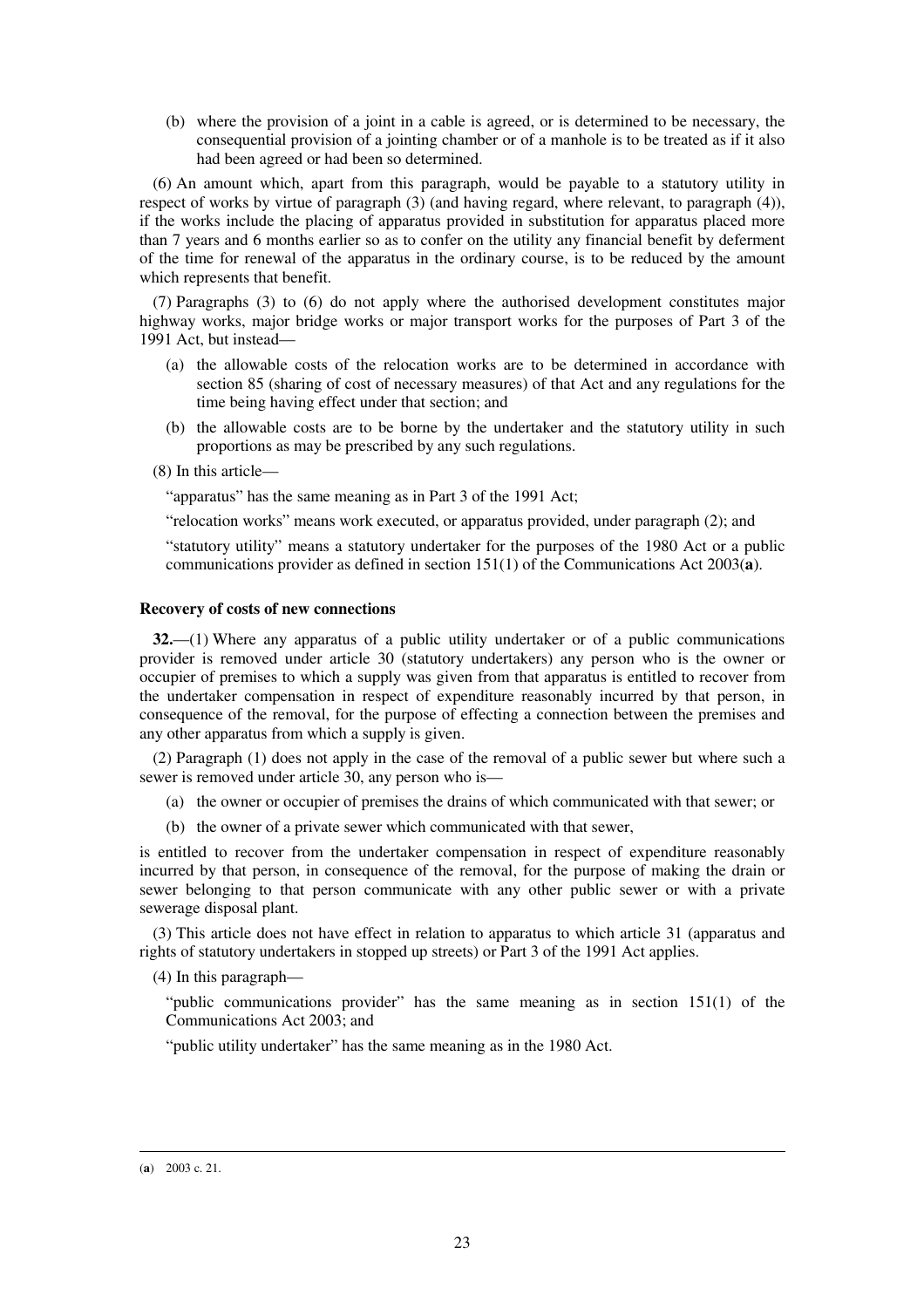# PART 6

## **OPERATIONS**

### **Felling or lopping trees**

**33.**—(1) The undertaker may fell or lop any tree or shrub within or overhanging land within the Order limits or cut back its roots, if it reasonably believes it to be necessary to do so to prevent the tree or shrub—

- (a) from obstructing or interfering with the construction, maintenance or operation of the authorised development or any apparatus used in connection with the authorised development; or
- (b) from constituting a danger to persons using the authorised development.

(2) In carrying out any activity authorised by paragraph (1), the undertaker must not cause unnecessary damage to any tree or shrub and must pay compensation to any person for any loss or damage arising from such activity.

(3) Any dispute as to a person's entitlement to compensation under paragraph (2), or as to the amount of compensation, is to be determined under Part 1 of the 1961 Act.

# PART 7

# MISCELLANEOUS AND GENERAL

#### **Application of landlord and tenant law**

**34.**—(1) This article applies to—

- (a) any agreement for leasing to any person the whole or any part of the authorised development or the right to operate the same; and
- (b) any agreement entered into by the undertaker with any person for the construction, maintenance, use or operation of the authorised development, or any part of it,

so far as any such agreement relates to the terms on which any land which is the subject of a lease granted by or under that agreement is to be provided for that person's use.

(2) No enactment or rule of law regulating the rights and obligations of landlords and tenants prejudices the operation of any agreement to which this article applies.

(3) Accordingly, no such enactment or rule of law applies in relation to the rights and obligations of the parties to any lease granted by or under any such agreement so as to—

- (a) exclude or in any respect modify any of the rights and obligations of those parties under the terms of the lease, whether with respect to the termination of the tenancy or any other matter;
- (b) confer or impose on any such party any right or obligation arising out of or connected with anything done or omitted on or in relation to land which is the subject of the lease, in addition to any such right or obligation provided for by the terms of the lease; or
- (c) restrict the enforcement (whether by action for damages or otherwise) by any party to the lease of any obligation of any other party under the lease.

### **Operational land for purposes of the 1990 Act**

**35.** Development consent granted by this Order is to be treated as specific planning permission for the purposes of section 264(3)(a) (cases in which land is to be treated as operational land for the purposes of that Act) of the 1990 Act .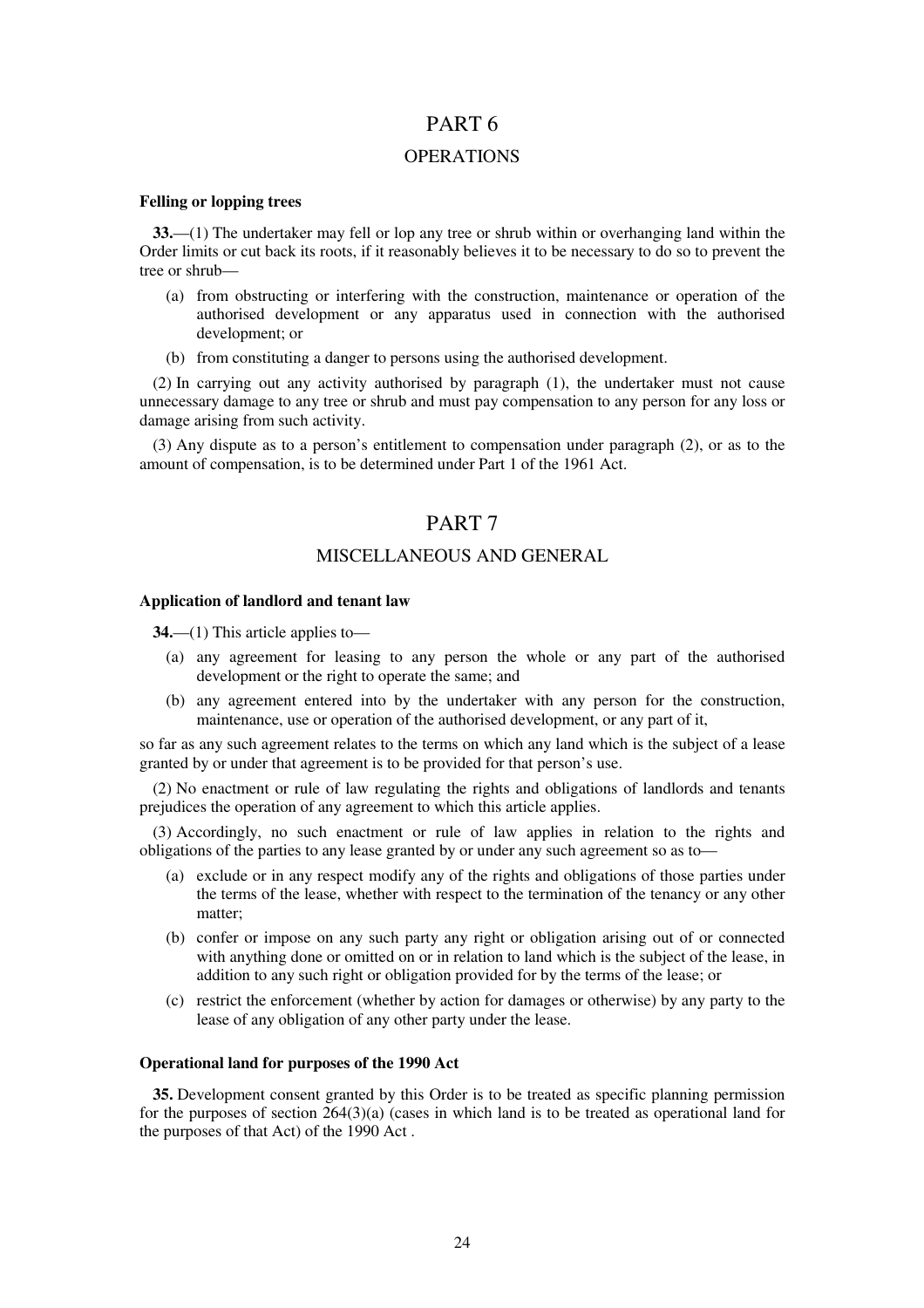#### **Defence to proceedings in respect of statutory nuisance**

**36.**—(1) Where proceedings are brought under section 82(1) (statutory nuisances and inspections therefor) of the Environmental Protection Act 1990(**a**) in relation to a nuisance falling within paragraph (g) of section 79(1) (noise emitted from premises so as to be prejudicial to health or a nuisance) of that Act no order is to be made, and no fine may be imposed, under section 82(2)(**b**) of that Act if—

- (a) the defendant shows that the nuisance—
	- (i) relates to premises used by the undertaker for the purposes of or in connection with the construction or maintenance of the authorised development and that the nuisance is attributable to the carrying out of the authorised development in accordance with a notice served under section 60 (control of noise on construction site), or a consent given under section 61 (prior consent for work on construction site) or 65 (noise exceeding registered level), of the Control of Pollution Act 1974(**c**); or
	- (ii) is a consequence of the construction or maintenance of the authorised development and that it cannot reasonably be avoided; or
- (b) the defendant shows that the nuisance is a consequence of the use of the authorised development and that it cannot reasonably be avoided.

(2) Section 61(9) of the Control of Pollution Act 1974 and section 65(8) of that Act do not apply where the consent relates to the use of premises by the undertaker for the purposes of or in connection with the construction or maintenance of the authorised development.

#### **Certification of plans, etc.**

**37.**—(1) The undertaker must, as soon as practicable after the making of this Order, submit to the Secretary of State copies of—

- (a) the access plans;
- (b) the book of reference;
- (c) the environmental statement;
- (d) the exchange land plans;
- (e) the land plans;
- (f) the sections; and
- (g) the works plans,

for certification that they are true copies of the documents referred to in this Order.

(2) A plan or document so certified is admissible in any proceedings as evidence of the contents of the document of which it is a copy.

#### **Service of notices**

**38.**—(1) A notice or other document required or authorised to be served for the purposes of this Order may be served—

(a) by post;

- (b) by delivering it to the person on whom it is to be served or to whom it is to be given or supplied; or
- (c) with the consent of the recipient and subject to paragraphs (6) to (8) by electronic transmission.

<sup>(</sup>**a**) 1990 c. 43. There are amendments to subsection 82(1) which are not relevant to this Order.

<sup>(</sup>**b**) Subsection 82(2) was amended by section 5(1) and (2) of the Noise and Statutory Nuisance Act 1993 (c. 40); there are other amendments to this subsection but none are relevant to this Order.

<sup>(</sup>**c**) 1974 c.40. Section 61 and 65 were amended by section 162 of, and paragraph 15(1), (3) and (4) of Schedule 15 to, the Environmental Act 1990 (c. 43); there are other amendments to sections 61 and 65 but none are relevant to this Order.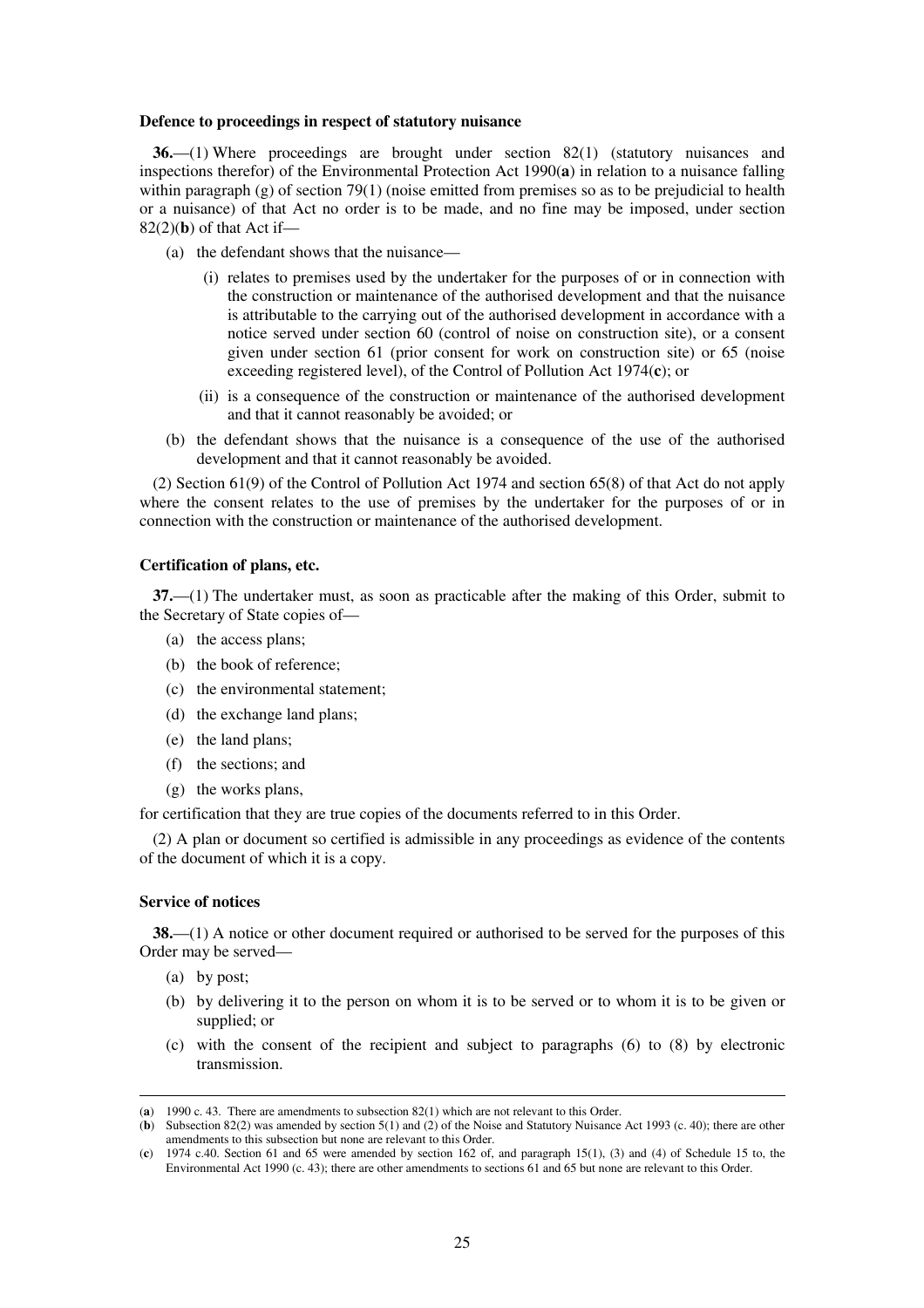(2) Where the person on whom a notice or other document to be served for the purposes of this Order is a body corporate, the notice or document is duly served if it is served on the secretary or clerk of that body.

(3) For the purposes of section 7 (references to service by post) of the Interpretation Act 1978(**a**) as it applies for the purposes of this article, the proper address of any person in relation to the service on that person of a notice or document under paragraph (1) is, if that person has given an address for service, that address, and otherwise—

- (a) in the case of the secretary or clerk of a body corporate, the registered or principal office of that body; and
- (b) in any other case, the last known address of that person at the time of service.

(4) Where for the purposes of this Order a notice or other document is required or authorised to be served on a person as having any interest in, or as the occupier of, land and the name or address of that person cannot be ascertained after reasonable enquiry, the notice may be served by—

- (a) addressing it to that person by name or by the description of "owner", or as the case may be "occupier", of the land (describing it); and
- (b) either leaving it in the hands of a person who is or appears to be resident or employed on the land or leaving it conspicuously affixed to some building or object on or near the land.

(5) Where a notice or other document required to be served or sent for the purposes of this Order is served or sent by electronic transmission the requirement is taken to be fulfilled only where—

- (a) the recipient of the notice or other document to be transmitted has given consent to the use of electronic transmission in writing or by electronic transmission;
- (b) the notice or document is capable of being accessed by the recipient;
- (c) the notice or document is legible in all material respects; and
- (d) the notice or document is in a form sufficiently permanent to be used for subsequent reference.

(6) Where the recipient of a notice or other document served or sent by electronic transmission notifies the sender within 7 days of receipt that the recipient requires a paper copy of all or part of that notice or other document the sender must provide such a copy as soon as reasonably practicable.

(7) Any consent to the use of electronic communication given by a person may be revoked by that person in accordance with paragraph (8).

(8) Where a person is no longer willing to accept the use of electronic transmission for any of the purposes of this Order—

- (a) that person must give notice in writing or by electronic transmission revoking any consent given by that person for that purpose; and
- (b) such revocation is final and takes effect on a date specified by the person in the notice but that date must not be less than 7 days after the date on which the notice is given.

(9) This article does not exclude the employment of any method of service not expressly provided for by it.

(10) In this article "legible in all material respects" means that the information contained in the notice or document is available to that person to no lesser extent than it would be if served, given or supplied by means of a notice or document in printed form.

## **Arbitration**

**39.** Except where otherwise expressly provided for in this Order and unless otherwise agreed between the parties, any difference under any provision of this Order (other than a difference which falls to be determined by the tribunal) must be referred to and settled by a single arbitrator

<sup>(</sup>**a**) 1978 c. 30.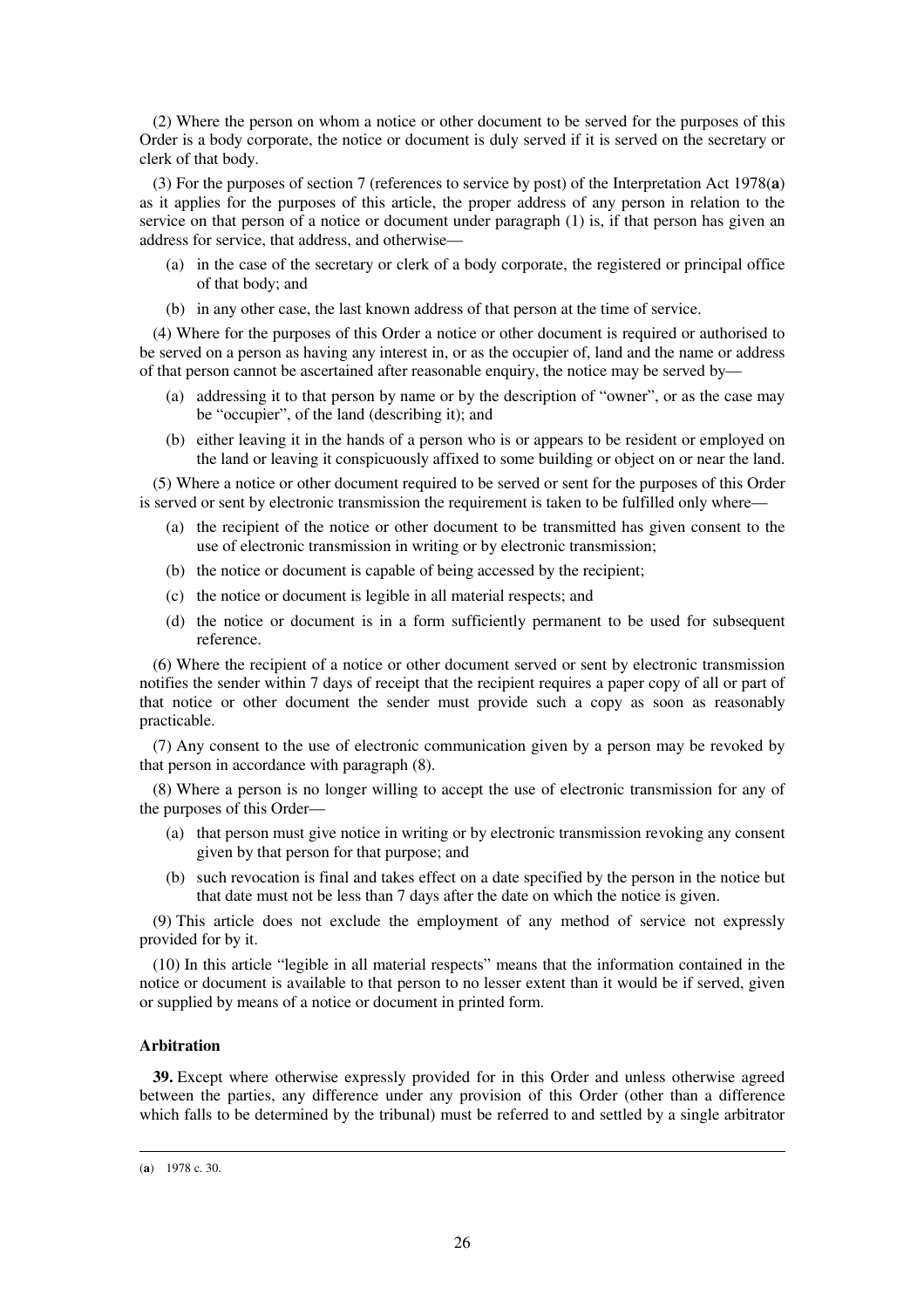to be agreed between the parties or, failing agreement, to be appointed on the application of either party (after notice in writing to the other) by the President of the Institution of Civil Engineers.

### **Procedure in relation to approvals, etc., under Schedule 2**

**40.**—(1) Where an application is made to the relevant planning authority for any consent, agreement or approval required by a requirement under Schedule 2 (requirements), the following provisions apply in respect of that application as they would apply if that consent, agreement or approval were required by a condition imposed on a grant of planning permission—

- (a) sections 78 (right to appeal against planning decisions and failure to take such decisions)(**a**) and 79 (determination of appeals)(**b**) of the 1990 Act; and
- (b) any orders, rules or regulations which make provision in relation to a consent, agreement or approval of a local planning authority required by a condition imposed on the grant of planning permission.

(2) For the purposes of paragraph (1), a provision relates to a consent, agreement or approval of a local planning authority required by a condition imposed on a grant of planning permission in so far as it makes provision in relation to an application for such a consent, agreement or approval, or the grant or refusal of such an application, or a failure to give notice of a decision on such an application.

Signed by authority of the Secretary of State for Transport

*Martin Woods* Head of the Transport and Works Act Orders Unit 30th September 2014 Department for Transport

<sup>(</sup>**a**) Section 78 was amended by section 17(2) of the Planning and Compensation Act 1991 (c. 34), section 43(2) of the Planning and Compulsory Purchase Act 2004 (c. 5), paragraphs 1 and 3 of Schedule 10, and paragraphs 1 and 2 of Schedule 11, to the Planning Act 2008 (c. 29), section 123(1) and (3) of, and paragraphs 1 and 11 of Schedule 12 to, the Localism Act 2011 (c. 20) and paragraphs 1 and 8 of Schedule 1 to the Growth and Infrastructure Act 2013 (c. 27).

<sup>(</sup>**b**) Section 79 was amended by section 18 of, and paragraphs 8 and 19 of Schedule 7 to, the Planning and Compensation Act 1991 and paragraphs 1 and 4 of Schedule 10 to the Planning Act 2008.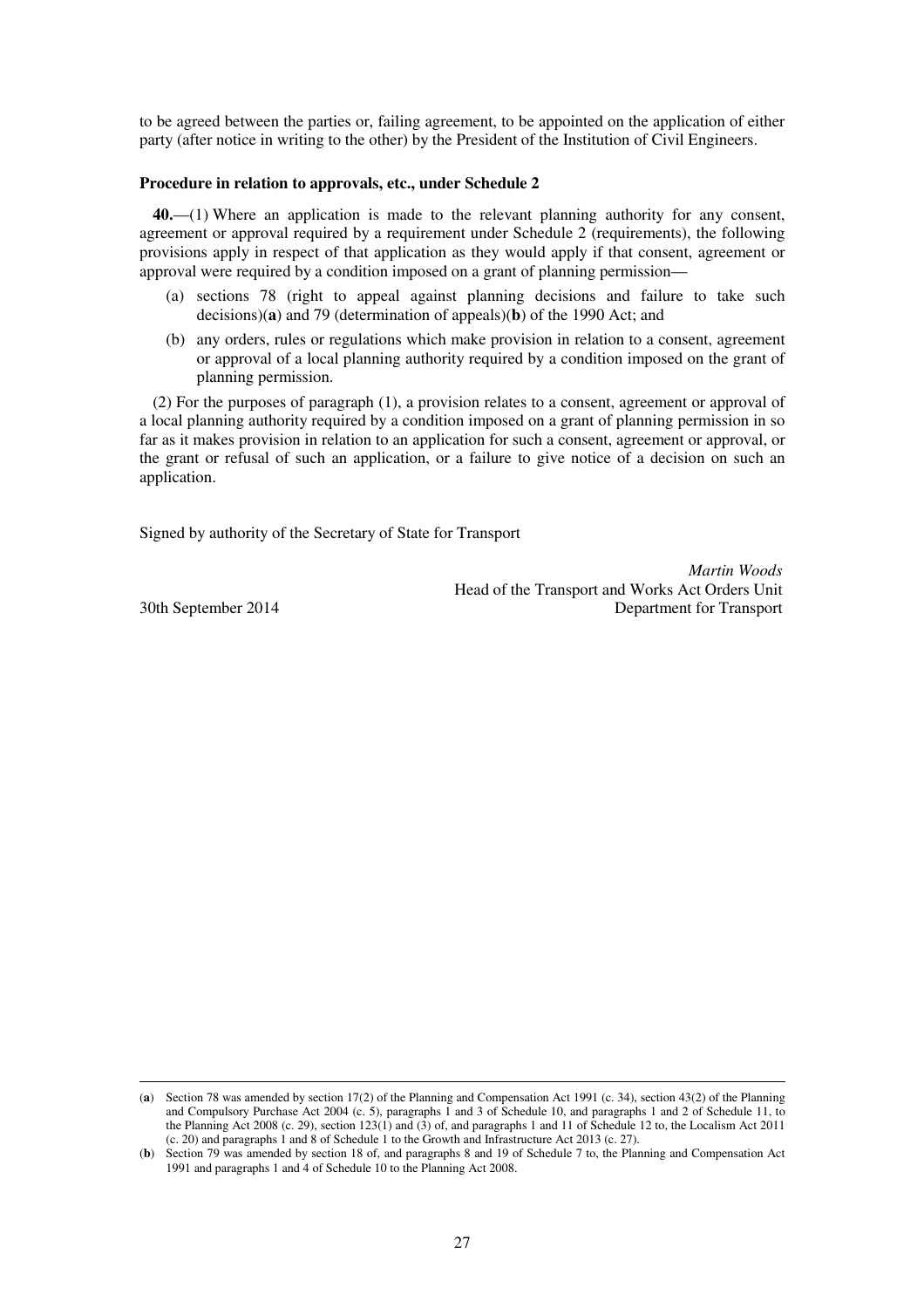# **SCHEDULES**

# SCHEDULE 1 Article 2

# AUTHORISED DEVELOPMENT

## **In the District of Central Bedfordshire and Borough of Luton —**

A nationally significant infrastructure project as defined in sections 14 and 22(**a**) of the 2008 Act comprising:

**Work No. 1** — The construction of a new road, 2.9 kilometres in length, starting at the junction of Park Road North, Poynters Road and Porz Avenue in Houghton Regis and ending at the proposed M1 junction 11A, to include—

- (i) construction of new single carriageway road between the Porz Avenue roundabout and a proposed northern roundabout, a distance of 2.55 kilometres;
- (ii) construction of an over-bridge and associated wing walls and retaining walls;
- (iii) construction of new dual carriageway road between the proposed northern roundabout and the proposed M1 junction 11A, a distance of 0.35 kilometres;
- (iv) construction of an un-segregated footway and cycle track between the proposed junction with Parkside Link to the proposed northern roundabout, located in the north and west verge;
- (v) construction of an un-segregated footway and cycle track between the proposed junction with Pastures Way Link to the proposed northern roundabout, located in the south and east verge;
- (vi) construction of signal controlled pedestrian cyclist crossings;
- (vii) construction of a private means of access to farmland adjacent to the works;
- (viii) diversion and protection works to existing public utility apparatus, as required to accommodate the proposed works; and
- (ix) drainage works, drainage attenuation ponds, earthworks, pavement works, kerbing and paved area works, signing and road marking works, street lighting works, safety barrier works, traffic signals, fencing works, landscaping works, noise mitigation barriers and other works associated with the construction of the permanent highway.

Associated development within the meaning of section 115(2) of the 2008 Act comprising:

**Work No. 2** — The improvement of the existing C205 Park Road North, Houghton Regis, at its approach to the junction with Work No. 1, to include—

- (i) construction of an un-segregated footway and cycle track between the junction with Sandringham Drive and the junction with Work No. 1, located in the east verge;
- (ii) diversion and protection works to existing public utility apparatus, as required to accommodate the proposed works; and
- (iii) drainage works, earthworks, pavement works, kerbing and paved area works, signing and road marking works, street lighting works, safety barrier works, fencing works,

<sup>(</sup>**a**) Section 22 was substituted by article 3 of S.I. 2013/1883.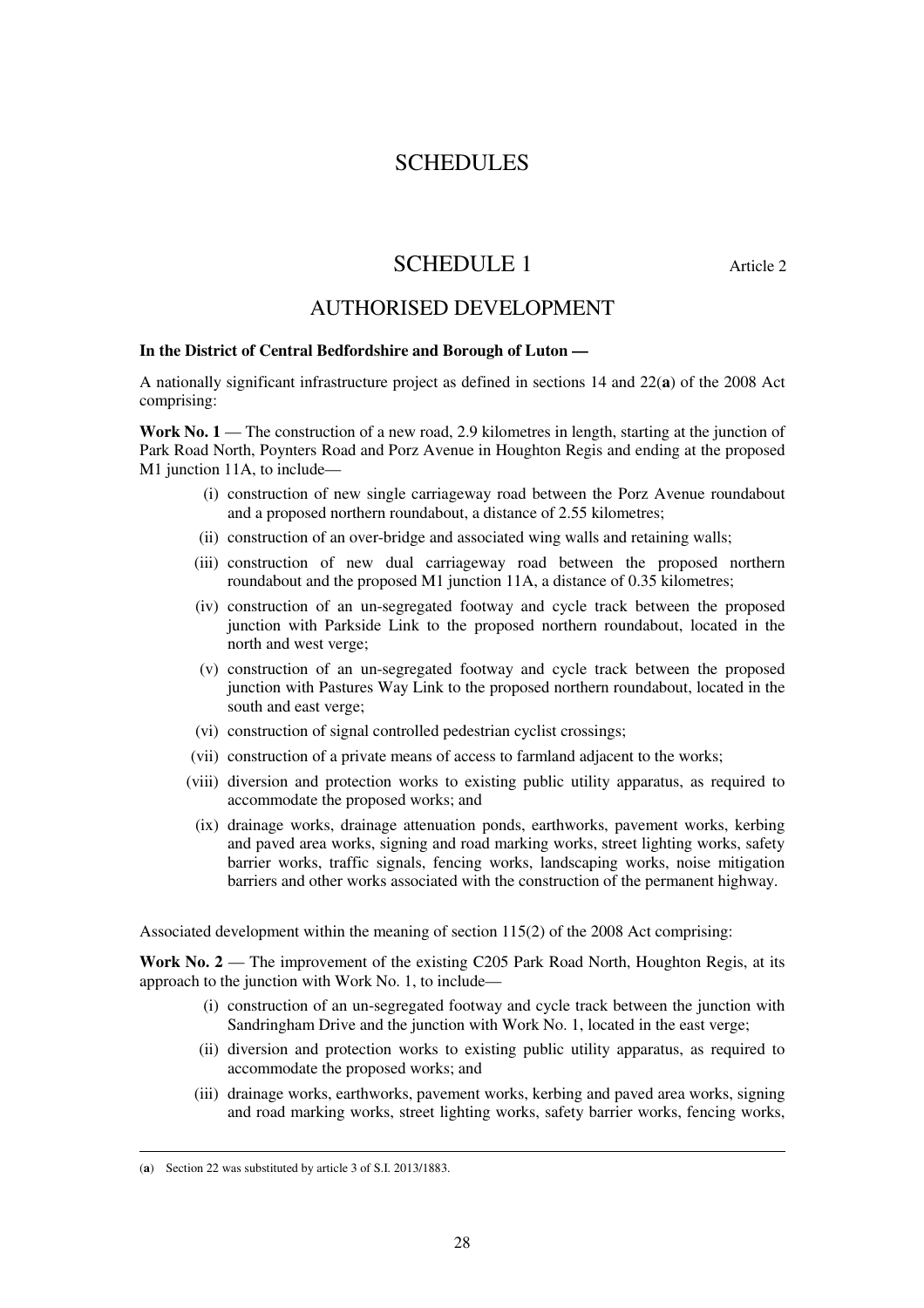landscaping works, noise mitigation barriers and other works associated with the construction of the permanent highway.

**Work No. 3** — The improvement of the existing Porz Avenue, Houghton Regis at its approach to the junction with Work No. 1, to include—

- (i) diversion and protection works to existing public utility apparatus, as required to accommodate the proposed works; and
- (ii) drainage works, earthworks, pavement works, kerbing and paved area works, signing and road marking works, street lighting works, safety barrier works, fencing works, landscaping works, noise mitigation barriers and other works associated with the construction of the permanent highway.

**Work No. 4** — The improvement of the existing C205 Poynters Road, Dunstable and Luton at its approach to the junction with Work No.1, to include—

- (i) diversion and protection works to existing public utility apparatus, as required to accommodate the proposed works; and
- (ii) drainage works, earthworks, pavement works, kerbing and paved area works, signing and road marking works, street lighting works, safety barrier works, fencing works, landscaping works, noise mitigation barriers and other works associated with the construction of the permanent highway.

Work No. 5—The improvement of the existing Wheatfield Road, Luton, to include—

- (i) reconfiguration of the existing Wheatfield Road (to be stopped up) and construction of a turning head;
- (ii) construction of a new single carriageway road to link the existing Wheatfield Road with Work No. 1;
- (iii) diversion and protection works to existing public utility apparatus, as required to accommodate the proposed works; and
- (iv) drainage works, earthworks, pavement works, kerbing and paved area works, signing and road marking works, street lighting works, safety barrier works, fencing works, landscaping works, noise mitigation barriers and other works associated with the construction of the permanent highway.

**Work No. 6** — The construction of a footway and cycle track alongside Sandringham Drive, Houghton Regis, to include—

- (i) construction of an un-segregated footway and cycle track on Sandringham Drive between Park Road North and Frogmore Road, located in the south verge;
- (ii) diversion and protection works to existing public utility apparatus, as required to accommodate the proposed works; and
- (iii) drainage works, earthworks, pavement works, kerbing and paved area works, signing and road marking works, street lighting works, fencing works, landscaping works and other works associated with the construction of the permanent highway.

**Work No. 7** — The construction of a footway and cycle track between Frogmore Road, Houghton Regis, and Wheatfield Road, Luton, to include—

- (i) construction of an un-segregated footway and cycle track between Frogmore Road and Wheatfield Road;
- (ii) diversion and protection works to existing public utility apparatus, as required to accommodate the proposed works;
- (iii) construction of a signal controlled pedestrian and cyclist crossing; and
- (iv) drainage works, earthworks, pavement works, kerbing and paved area works, signing and road marking works, street lighting works, fencing works, landscaping works and other works associated with the construction of the permanent highway.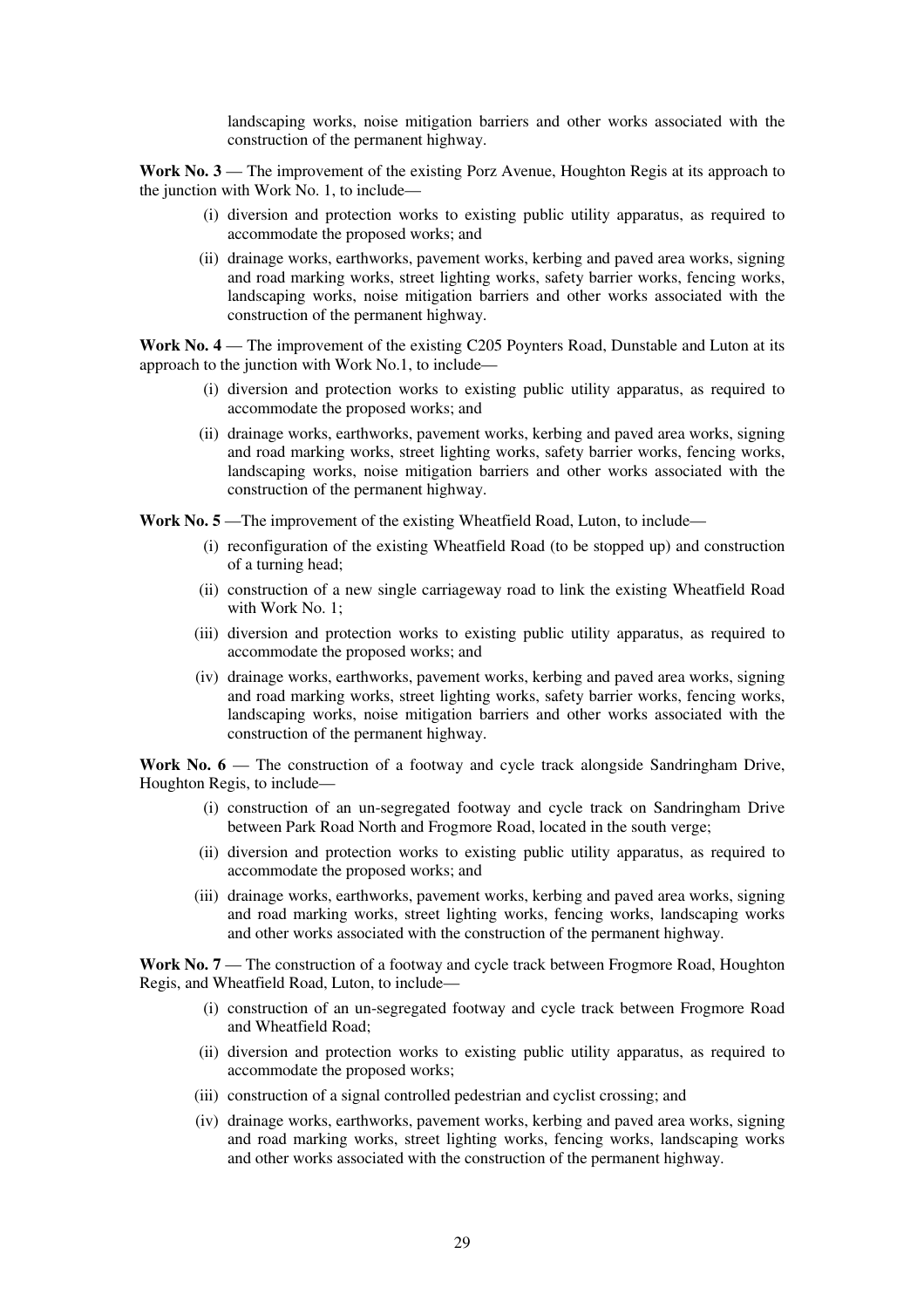**Work No. 8** — The diversion of part of Houghton Brook, to include—

- (i) construction of a new section of Houghton Brook, 0.34 kilometres in length;
- (ii) diversion and protection works to existing public utility apparatus, as required to accommodate the proposed works; and
- (iii) drainage works, earthworks, fencing works, landscaping works and other works associated with the construction of the brook.

Work No. 9 — The construction of a new road, 0.32 kilometres in length, starting at the junction of Parkside Drive and Fensome Drive in Houghton Regis and ending at Work No. 1, to include—

- (i) construction of new single carriageway road between Burford Walk and Work No. 1, a distance of 0.08 kilometres;
- (ii) the widening of the existing Parkside Drive south of the junction with Fensome Drive, a distance of 0.24 kilometres;
- (iii) the removal of the existing Parkside Drive carriageway between Work No. 1 and Burford Walk;
- (iv) construction of an over-bridge and associated wing walls and retaining walls;
- (v) construction of an un-segregated footway and cycle track between the junction with Parkside Link and Work No. 1, located in the east verge;
- (vi) diversion and protection works to existing public utility apparatus, as required to accommodate the proposed works; and
- (vii) drainage works, drainage attenuation ponds, earthworks, pavement works, kerbing and paved area works, signing and road marking works, street lighting works, safety barrier works, fencing works, landscaping works, noise mitigation barriers and other works associated with the construction of the permanent highway.

Work No. 10 — The construction of a new footway and cycle track, 0.12 kilometres in length, starting at the end of Pastures Way, Luton and terminating at Work No. 1 in Houghton Regis, to include—

- (i) construction of an un-segregated footway and cycleway between Work No. 1 and the end of Pastures Way, a distance of 0.12 kilometres;
- (ii) the removal of the existing Parkside Drive carriageway between Work No. 1 and Pastures Way;
- (iii) diversion and protection works to existing public utility apparatus, as required to accommodate the proposed works; and
- (iv) drainage works, drainage attenuation ponds, earthworks, pavement works, kerbing and paved area works, signing and road marking works, street lighting works, safety barrier works, fencing works, landscaping works and other works associated with the construction of the permanent highway.

**Work No. 11** — Works to excavate a borrow pit, to include—

- (i) excavation to a depth not exceeding 2.5 metres below existing ground level, with total excavated material not exceeding 100,000 cubic metres; and
- (ii) drainage works, fencing works, landscaping works and other works associated with the creation of the borrow pit.

**Work No. 12** — The construction of a new road, 0.45 kilometres in length, starting at the proposed northern roundabout and ending at the proposed junction with Houghton Road, Chalton, to include—

(i) construction of new dual carriageway road between the proposed northern roundabout and the proposed roundabout junction with Houghton Road, Chalton, a distance of 0.45 kilometres;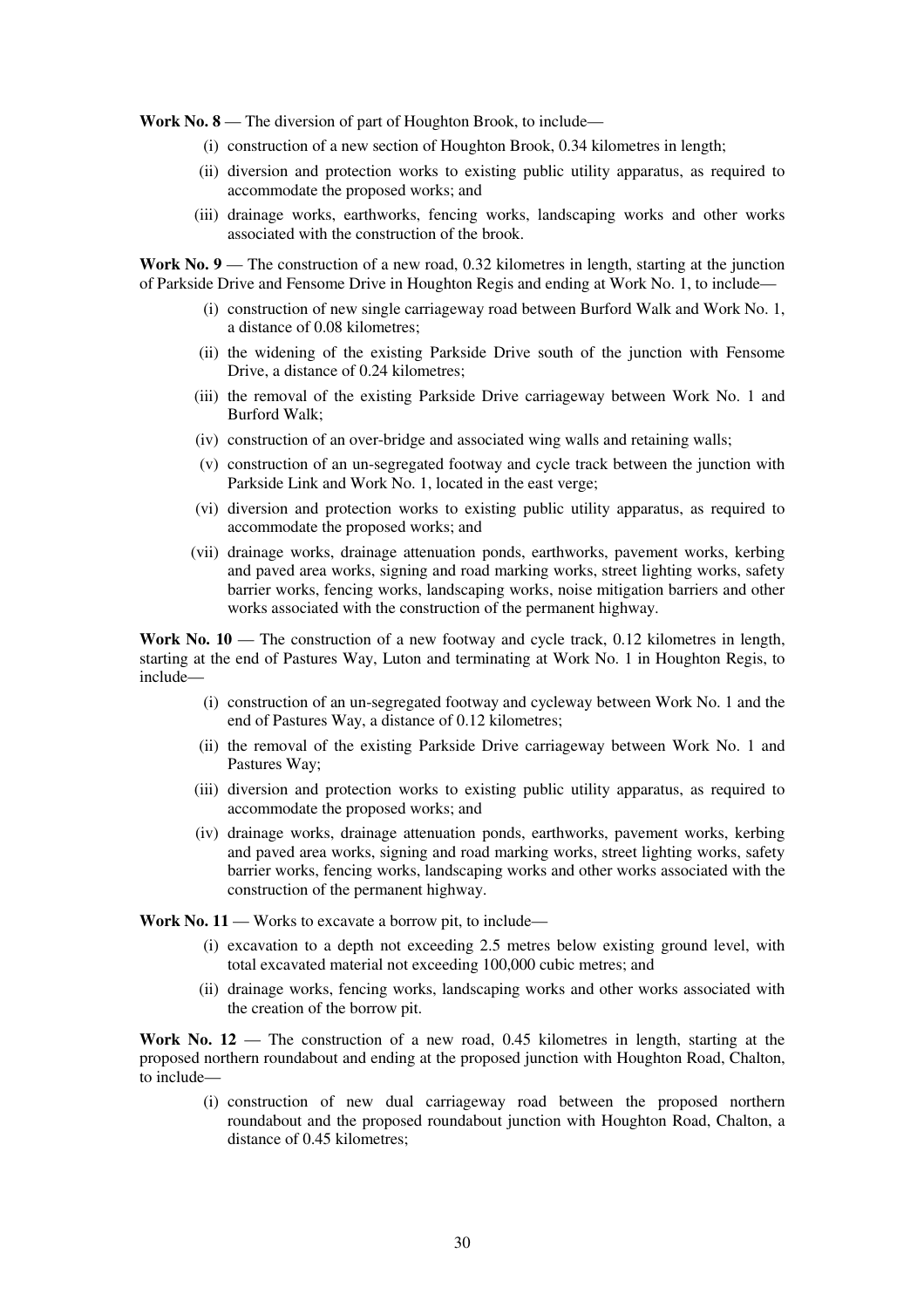- (ii) construction of an un-segregated footway and cycle track between the proposed northern roundabout and the proposed roundabout on Houghton Road, Chalton, located in the south verge;
- (iii) diversion and protection works to existing public utility apparatus, as required to accommodate the proposed works; and
- (iv) drainage works, earthworks, pavement works, kerbing and paved area works, signing and road marking works, street lighting works, safety barrier works, fencing works, landscaping works, noise mitigation barriers and other works associated with the construction of the permanent highway.

**Work No. 13** — The improvement of the existing C198 Sundon Road, Houghton Regis and Houghton Road, Chalton, to include—

- (i) improvement of Sundon Road and Houghton Road between the eastern boundary of Osborne House, north-eastwards for 0.4 kilometres;
- (ii) construction of private means of access to farmland adjacent to the works;
- (iii) diversion and protection works to existing public utility apparatus, as required to accommodate the proposed works; and
- (iv) drainage works, earthworks, pavement works, kerbing and paved area works, signing and road marking works, street lighting works, safety barrier works, fencing works, landscaping works, noise mitigation barriers and other works associated with the construction of the permanent highway.

**Work No. 14** — The construction of a new footway and cycle track 1.19 kilometres in length, alongside Houghton Brook between the proposed Parkside Link in Houghton Regis to the end of Kestrel Way, Luton, to include—

- (i) construction of an un-segregated footway and cycle track between the proposed Parkside Link and the end of Kestrel Way, a distance of 1.19 kilometres;
- (ii) diversion and protection works to existing public utility apparatus, as required to accommodate the proposed works;
- (iii) drainage works, drainage attenuation ponds, earthworks, pavement works, kerbing and paved area works, signing and road marking works, street lighting works, safety barrier works, fencing works landscaping works and other works associated with the construction of the permanent highway.

**Work No. 15** — Construction of a private means of access from Houghton Road, Chalton, to Chalton Cross Farm.

Further, in connection with such works further development within the Order limits as may be necessary or expedient for the purposes of, or in connection with, the construction of the authorised project, and which falls within the scope of the environmental impact assessment, consisting of—

- (a) alteration of the layout of any street permanently or temporarily, including but not limited to increasing the width of the carriageway of the street by reducing the width of any kerb, footpath, footway, cycle track or verge within the street; altering the level or increasing the width of any such kerb, footway, cycle track or verge; and reducing the width of the carriageway of the street;
- (b) street works, including breaking up or opening a street, or any sewer, drain or tunnel under it; tunnelling or boring under a street; works to place or maintain apparatus in a street; works to alter the position of apparatus, including mains, sewers, drains and cables;
- (c) ramps, means of access, footpaths, bridleways, embankments, viaducts, aprons, abutments, shafts, foundations, retaining walls, drainage, wing walls, highway lighting, fencing and culverts;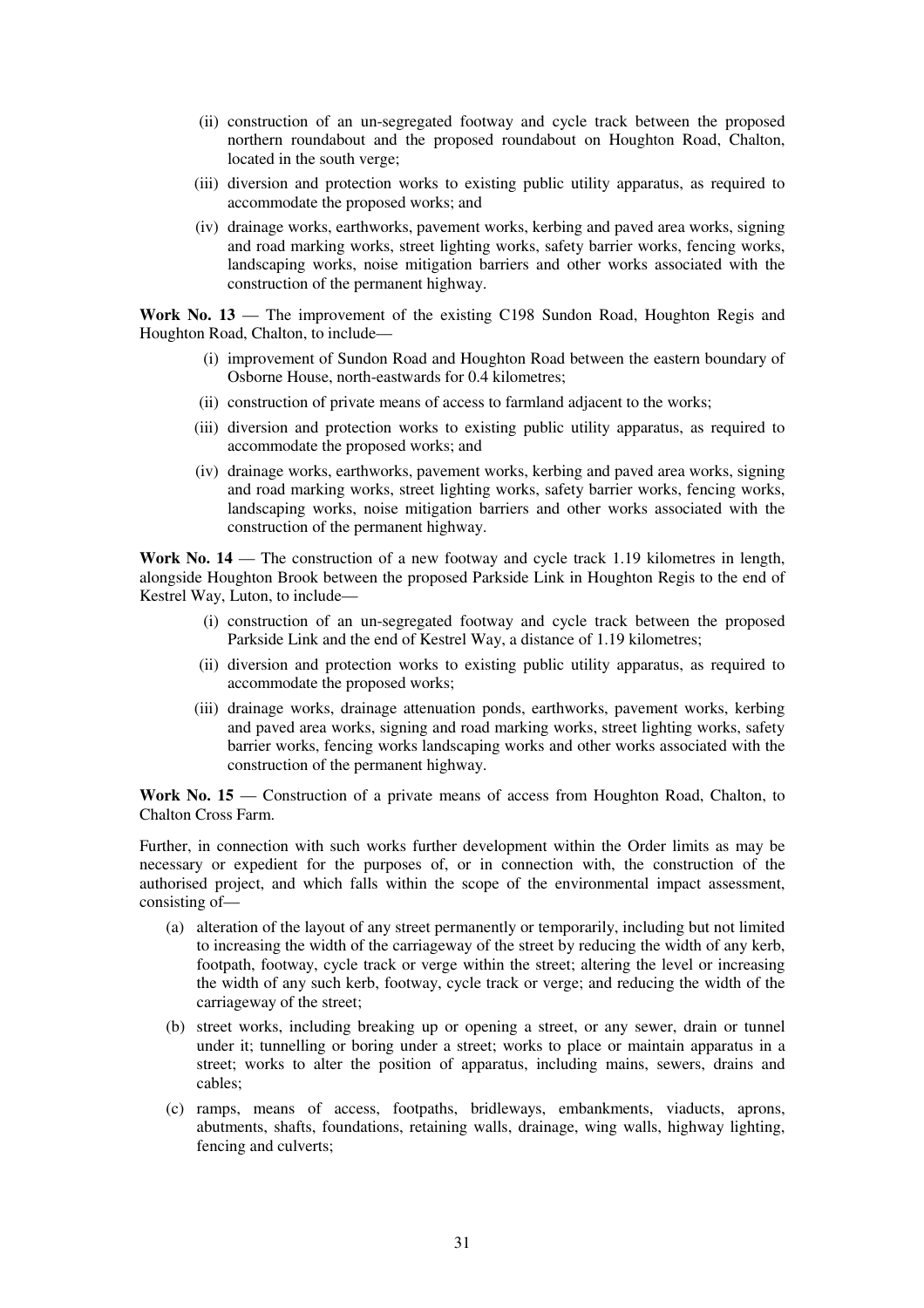- (d) works to alter the position of apparatus, including mains, sewers, drains and cables and to carry out undergrounding, ducting and trenching operations and the removal of redundant equipment as a result of, or for the purposes of, such alteration;
- (e) works to alter the course of, or otherwise interfere with a watercourse other than a navigable watercourse;
- (f) landscaping and other works to mitigate any adverse effects of the construction, maintenance or operation of the authorised project;
- (g) works for the benefit or protection of land affected by the authorised project;
- (h) works required for the strengthening, improvement, maintenance or reconstruction of any streets; and
- (i) other works, including contractor's compounds, working sites, storage areas and works of demolition.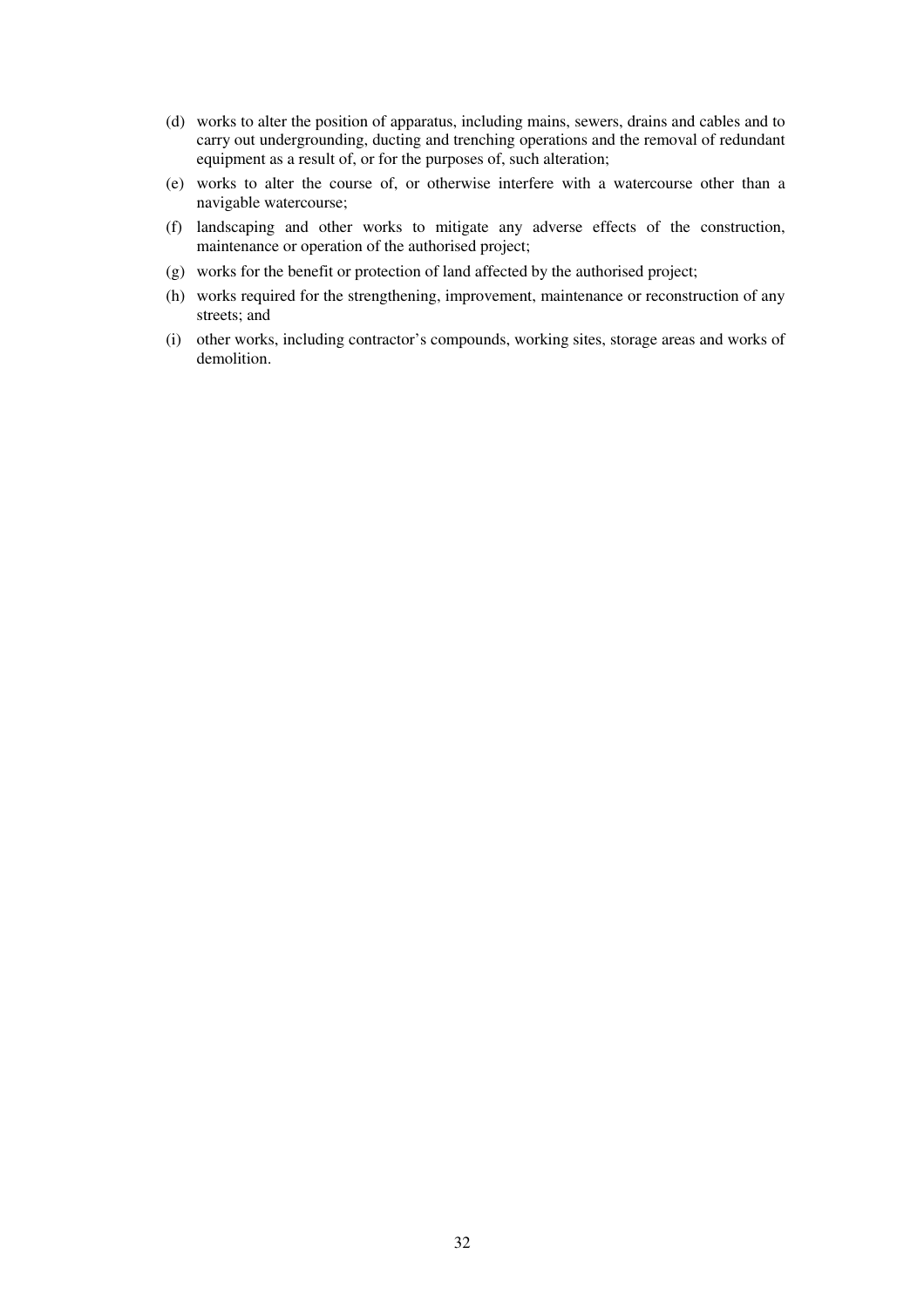# SCHEDULE 2 Articles 3 and 40

# REQUIREMENTS

#### *Interpretation*

### **1.** In this Schedule—

"the approved development plans" means the plans certified in accordance with article 37(1) (certification of plans, etc.);

"heavy goods vehicle" means a heavy goods vehicle of more than 7.5 tonnes gross vehicle weight;

"the landscaping plans" means plans setting out landscape proposals included within the environmental statement figures 10.3 to 10.7 inclusive or such replacement plans as are approved in accordance with paragraph 4(3); and

"the link road" means the authorised development.

#### *Time limits*

**2.** The authorised development must commence no later than the expiration of 5 years beginning with the date that this Order comes into force.

#### *Commencement*

**3.** Notice of commencement of the authorised development must be given by the undertaker to the relevant planning authorities not later than 7 days after the date that the authorised development is commenced.

#### *Detailed design and implementation*

**4.**—(1) No part of the authorised development is to commence until detailed design documents have been approved by the relevant planning authority.

(2) Except as provided for by sub-paragraph (3), the authorised development must be carried out in accordance with the approved development plans and the landscaping plans.

(3) Replacement landscaping plans may be approved in writing by the relevant planning authority and substituted for the landscaping plans, provided that such approval is not given except where it has been demonstrated to the satisfaction of the relevant planning authority that the subject matter of the approval sought is unlikely to give rise to any materially new or materially different environmental effects from those assessed in the environmental statement, and falls within the Order limits.

## *Landscape and ecology*

**5.**—(1) No part of the authorised development is to commence until a written landscape and ecology management plan has been submitted to and approved in writing by the relevant planning authority, in consultation with Natural England.

(2) The landscape and ecology management plan must include details of—

- (a) landscape and ecological mitigation, enhancement, compensation and nature conservation measures reflecting the proposals of the environmental statement;
- (b) the management and monitoring of landscape and ecological mitigation, compensation and nature conservation measures;
- (c) the management and monitoring of water quality in Houghton Brook, including the build up of sediment;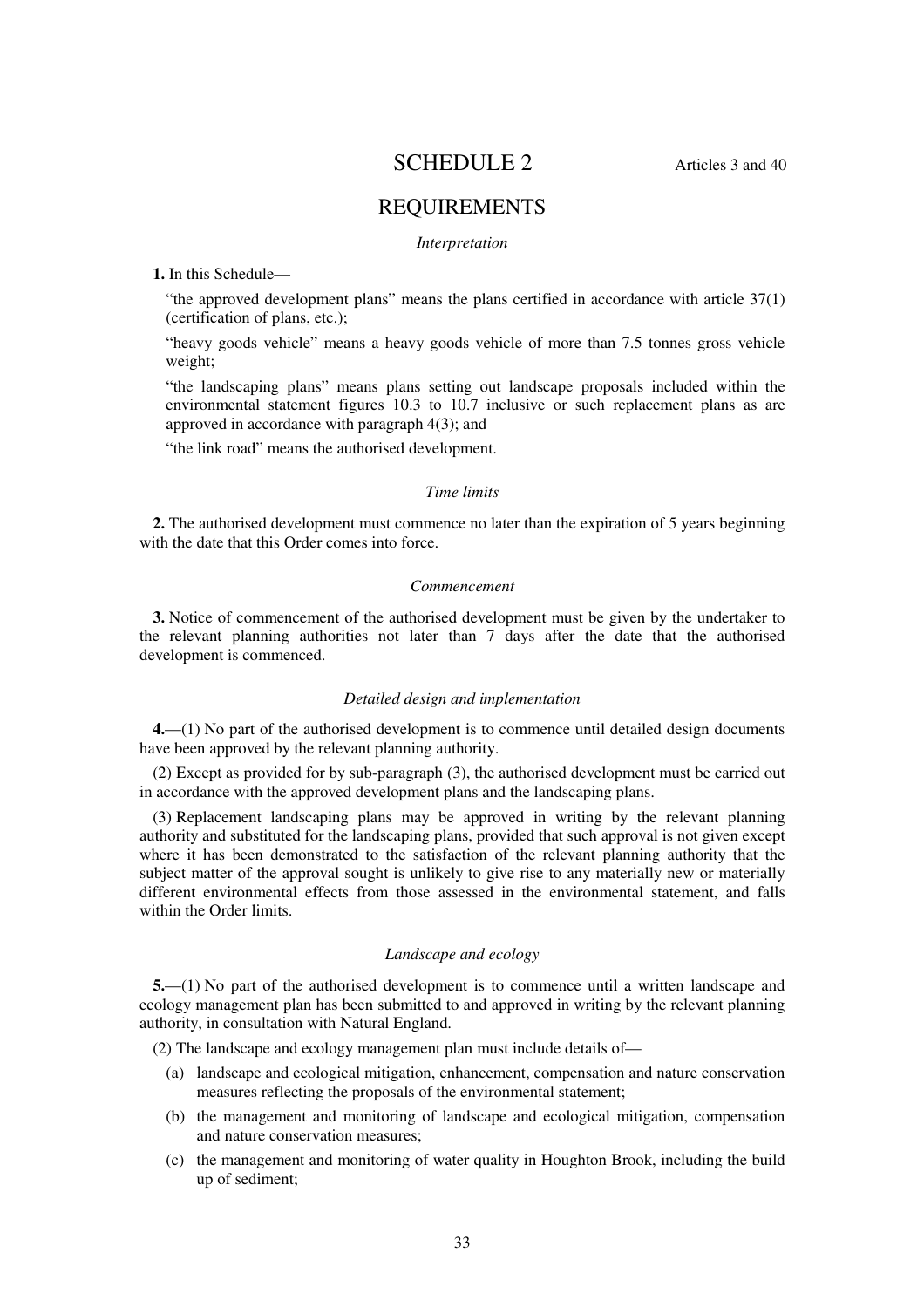- (d) the restoration of the borrow pit referred to in Work No. 11;
- (e) proposed species for planting;
- (f) repeat surveys to be undertaken to confirm the presence of any European protected species including the location of any active bat roosts;
- (g) the protection of any European protected species from activities associated with the authorised development, including any European protected species identified in the surveys required by sub-paragraph (f):
- (h) surveys to be undertaken to confirm the presence of invertebrate species;
- (i) details of any mitigation and enhancement measures necessary in relation to species identified in the surveys required by sub-paragraph (h);
- (j) the protection of any nationally protected species from activities associated with the authorised development; and
- (k) a programme for implementation of the proposed measures required by sub-paragraphs (f), (g), (h), (i), and (j).

(3) The approved landscape and ecology management plan or any amended plan approved in writing by the relevant planning authority, after consultation with Natural England, must be implemented in its entirety.

(4) "European protected species" has the same meaning as in regulations 40 (European protected species of animals) and 44 (European protected species of plants) of the Conservation of Habitats and Species Regulations 2010(**a**).

(5) "Nationally protected species" means any species protected under the Wildlife and Countryside Act 1981(**b**).

(6) Any tree or shrub planted as part of the approved landscaping and ecology management plan that, within a period of 5 years after planting, is removed, dies or becomes, in the opinion of the relevant planning authority, seriously damaged or diseased must be replaced in the first available planting season with a specimen of the same species as that originally planted, unless the relevant planning authority gives consent to any variation.

(7) All hedges and trees forming part of the boundary of the Order limits or situated within them (unless shown to be removed in the approved landscaping and ecology management plan) must be protected from any damage and maintained throughout the construction of the authorised development.

(8) If any hedge or tree protected under sub-paragraph (7) is removed, uprooted, destroyed or dies it must be replaced in the first available planting season and afterwards maintained for a period of 5 years.

(9) All areas of the site left undisturbed, and all soil, soil making material and overburden mounds must be kept free from injurious weeds and invasive plants throughout the construction of the authorised development.

## *Contaminated land*

**6.**—(1) Construction of the link road must not take place in any area identified by the environmental statement as requiring land contamination investigation until such an investigation has been carried out in accordance with the methodology set out in the environmental statement.

(2) In the event that contaminated materials are identified by an investigation or found at any time when carrying out the authorised development, it must be reported immediately in writing to the relevant planning authority and the undertaker must complete a risk assessment of the contamination.

<sup>(</sup>**a**) S.I. 2010/490, to which there are amendments not relevant to this Order.

<sup>(</sup>**b**) 1981 c. 69.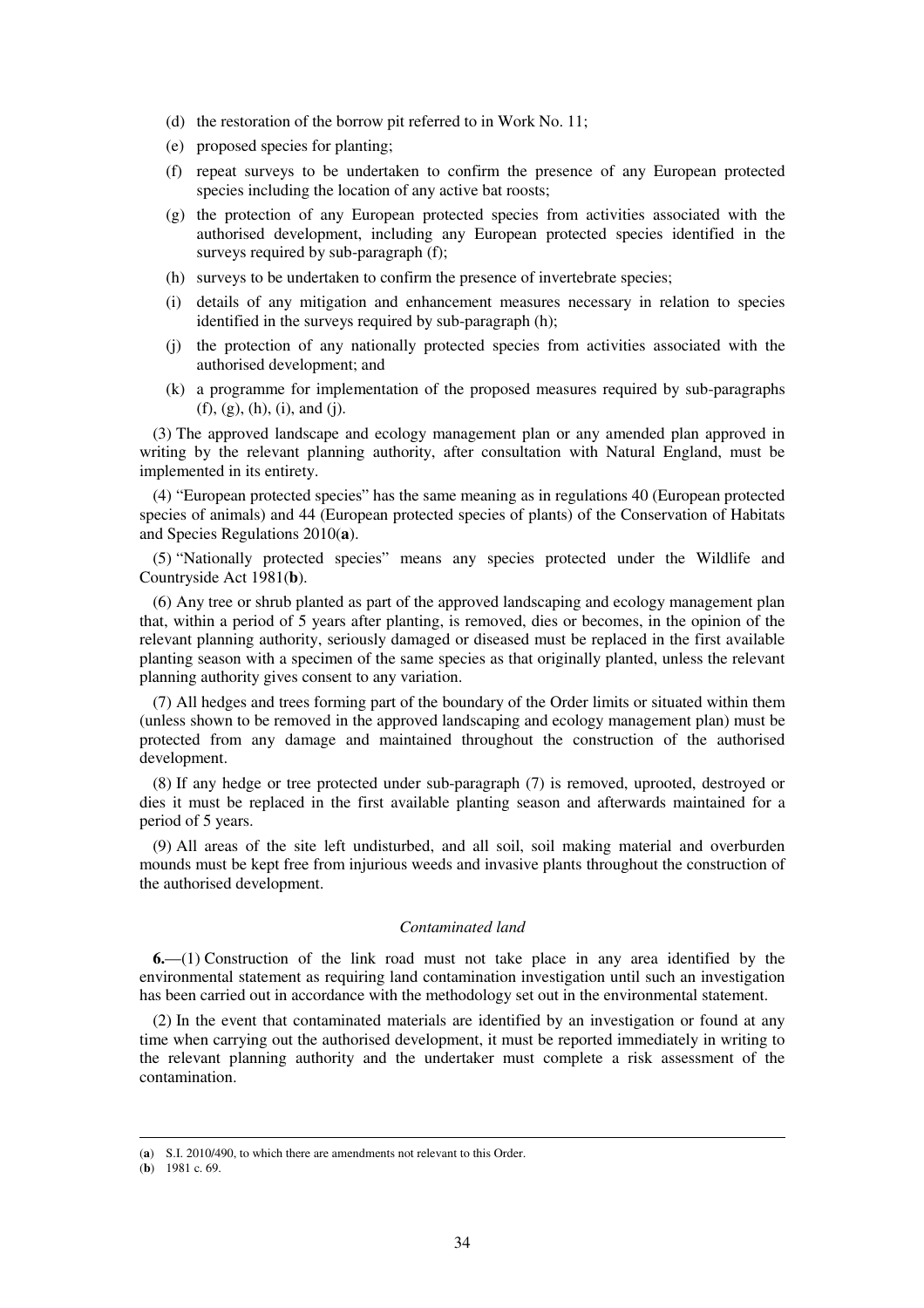(3) Where the relevant planning authority determine that remediation is necessary, a written scheme and programme for the remedial measures to be taken to render the land fit for its intended purpose, must be submitted to and approved in writing by the relevant planning authority.

(4) The approved scheme must include details of data to be collected in order to demonstrate that the remediation measures have been implemented successfully and details of requirements for longer-term monitoring of pollution linkages, maintenance and arrangements for contingency action.

(5) Remediation must be carried out in accordance with the approved scheme or any amended scheme approved in writing by the relevant planning authority.

(6) If remediation is required at any time during construction of the authorised development, no part of the authorised development is to be opened for public use until a verification report demonstrating completion of remediation in accordance with the approved scheme has been submitted to and approved in writing by the relevant planning authority.

(7) The verification report must include results of sampling and monitoring carried out in accordance with the approved scheme.

(8) The verification report must include any plan for longer-term monitoring of pollution linkages, maintenance and arrangements for contingency action as may be required by the approved scheme, and the plan, or any amended plan approved in writing by the relevant planning authority, must be implemented as approved.

### *Construction environmental management plan*

**7.**—(1) No part of the authorised development is to commence until a written construction environmental management plan has been submitted to and approved in writing by the relevant planning authority.

(2) The construction environmental management plan must include measures to address—

- (a) generation of dust and mud arising during construction;
- (b) the monitoring of PM10 particulates, including the taking of appropriate mitigation measures if National Air Quality Strategy objectives are exceeded or are predicted to be exceeded;
- (c) the routeing of construction vehicles during construction;
- (d) noise and vibration;
- (e) safeguarding watercourses;
- (f) flooding;
- (g) waste management; and
- (h) the mitigation of environmental impacts of construction reflecting the proposals of the environmental statement.

(3) In relation to safeguarding watercourses, the construction environmental management plan must require—

- (a) the collection, treatment and disposal of all water entering or arising within the Order limits during construction, including the removal of suspended solids from surface water run-off, to ensure that there is no discharge of contaminated or polluted drainage to ground or surface waters;
- (b) all foul drainage arising out of the authorised development to be discharged to a public sewer or else to a sealed tank, the contents of which must be removed from within the Order limits in its entirety;
- (c) any chemical, oil or fuel storage container within the Order limits for the purposes of the authorised development to be sited on an impervious surface with bund walls, and the volume of the bunded area to be the equivalent of  $110\%$  of the volume of the container and to contain within its curtilage all fill and draw pipes, vents, gauges and sight glasses; and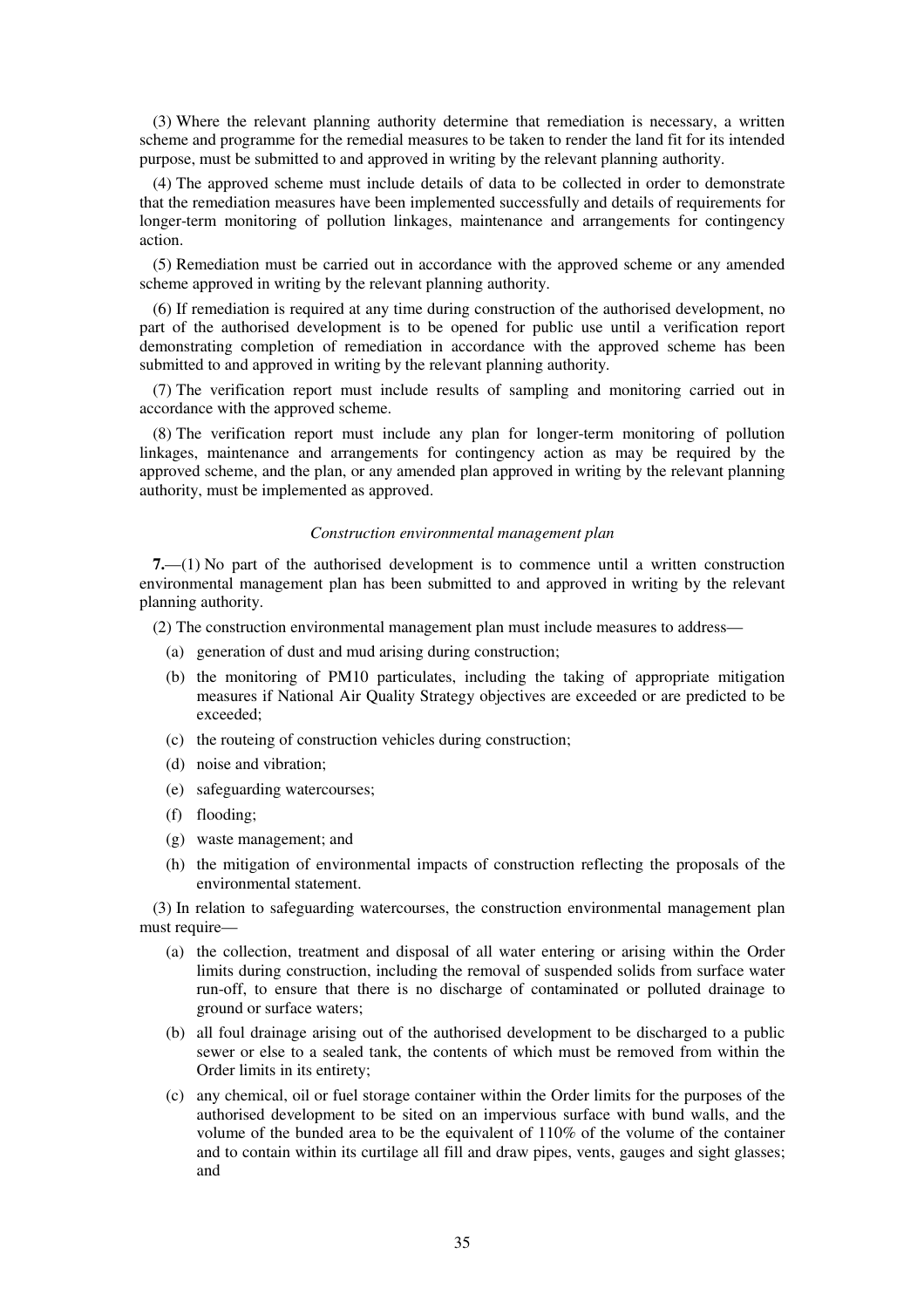(d) the drainage system of the bund to be sealed with no discharge to any watercourse, land or underground strata.

(4) In relation to flooding the construction environmental management plan must comply with the requirements detailed in the Luton Borough Council and South Bedfordshire District Council Strategic Flood Risk Assessment.

(5) In relation to the generation of mud and dust during construction, the construction environmental management plan must require—

- (a) wheel cleaning facilities to be installed and remain in position and be maintained in full working order, to be used by all heavy goods vehicles throughout the construction of the authorised development to minimise the risk that dust, mud or other deleterious matter is transferred to the public highway by vehicles leaving the authorised development;
- (b) measures to be taken during construction to minimise the risk that dust or windblown material is carried on to adjacent property, including the watering of all haul and access roads and the spraying of storage heaps or operational construction areas as necessary during dry weather conditions; and
- (c) all heavy goods vehicles carrying materials in to or out of the authorised development during the construction of the development to be securely sheeted unless the load is otherwise enclosed.

(6) The construction of the authorised development must be carried out in accordance with the approved construction environmental management plan.

#### *Noise and vibration*

**8.**—(1) No part of the authorised development is to commence until a plan showing the locations of the acoustic barriers and details of the length, height, design and materials of the acoustic barriers has been submitted to and approved in writing by, the relevant planning authority.

(2) The acoustic barriers must be erected in accordance with the approved details prior to the opening of the link road and must be retained in place throughout the life of the road.

(3) All construction work must be undertaken in accordance with guidance detailed in the BS5228:2009 code of practice for noise and vibration control on construction and open sites, parts 1 and 2.

(4) All plant, equipment and other machinery used in connection with the construction of the link road must be equipped with effective silencing equipment or sound proofing equipment to the standard of design set out in the manufacturer's specification and must be maintained in accordance with that specification at all times throughout the development.

## *Access by construction traffic*

**9.**—(1) No part of the authorised development is to commence until the locations and details of the access points for construction traffic from the public highway into the authorised development have been submitted to and approved in writing by the relevant planning authority.

(2) All construction traffic must at all times access the authorised development using an access point approved under sub-paragraph (1).

### *Building and construction materials – highways*

**10.**—(1) No part of the authorised development is to commence until written details of the materials to be used for the surfacing of the new road comprised in Work No. 1 and the adjacent cycle track and footway have been submitted to and approved in writing by the relevant planning authority.

(2) The details submitted under sub-paragraph (1) must include provision for the use of low noise road surfacing materials on the road comprised in Work No. 1.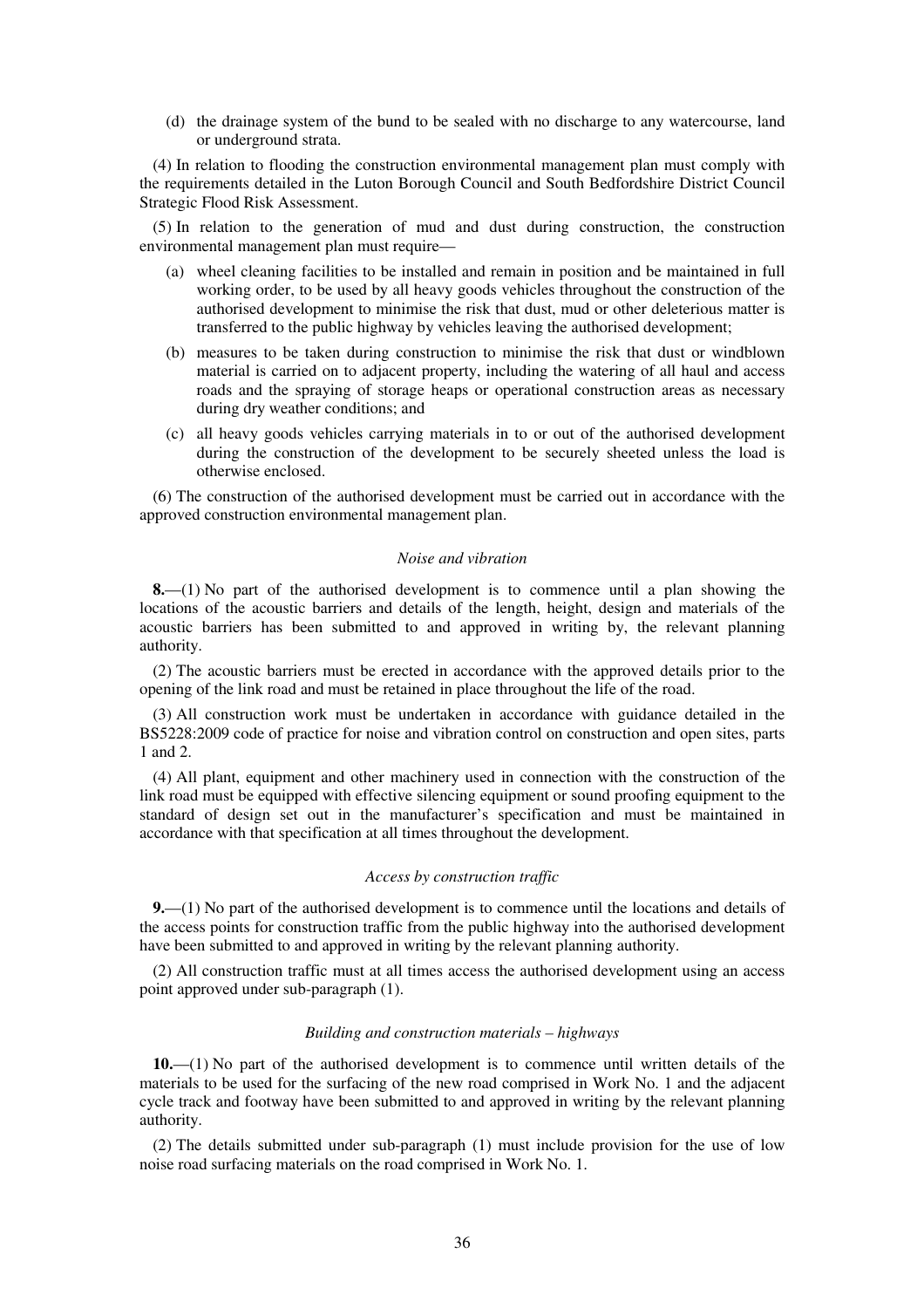(3) The authorised development must be carried out using the materials approved under subparagraph (1).

#### *Building and construction materials – structures*

**11.**—(1) No part of the authorised development is to commence until written details of the building materials to be used for the external facings of all structures, including bridges, retaining walls and culvert sides and headwalls, have been submitted to and approved in writing by the relevant planning authority.

(2) The authorised development must be carried out using the materials approved under subparagraph (1).

#### *Street lighting*

**12.**—(1) No part of the authorised development is to commence until a scheme of the lighting to be erected along the link road has been submitted to and approved in writing by the relevant planning authority.

(2) The scheme submitted under sub-paragraph (1) must include details of—

- (a) the areas of the link road to be lit;
- (b) the position of the lighting columns and their heights and designs, including their luminaires and any shielding that is to be incorporated into the lighting columns;
- (c) the extent of the light spread from each column; and
- (d) mitigation measures relating to lighting reflecting the proposals in the environmental statement.

(3) The authorised development must be carried out in accordance with the scheme approved under sub-paragraph (1).

## *Hours of working*

**13.**—(1) No delivery or removal of materials or construction works is to take place on public holidays, Sundays or outside the hours of—

- (a) 0800 to 1800 hours on Mondays to Fridays; and
- (b) 0800 to 1300 hours on Saturdays.

(2) Sub-paragraph (1) does not prevent—

- (a) the use of pumping equipment or the carrying out of essential on-site repairs to plant and machinery; and
- (b) delivery or removal of materials or construction works carried out with the prior approval of the relevant planning authority,

outside such hours.

(3) Approval given under sub-paragraph (2)(b) may be given for specific activities or classes of activities.

#### *Surface water disposal*

**14.**—(1) No part of the authorised development is to commence until a detailed design of the realignment of Houghton Brook including long and cross sections and a written scheme for the disposal of surface water has been submitted to and approved in writing by the relevant planning authority.

(2) The scheme must include mitigation measures that reflect those proposed in the environmental statement and are considered sufficient by the relevant planning authority having regard to the flood risk assessment within the environmental statement.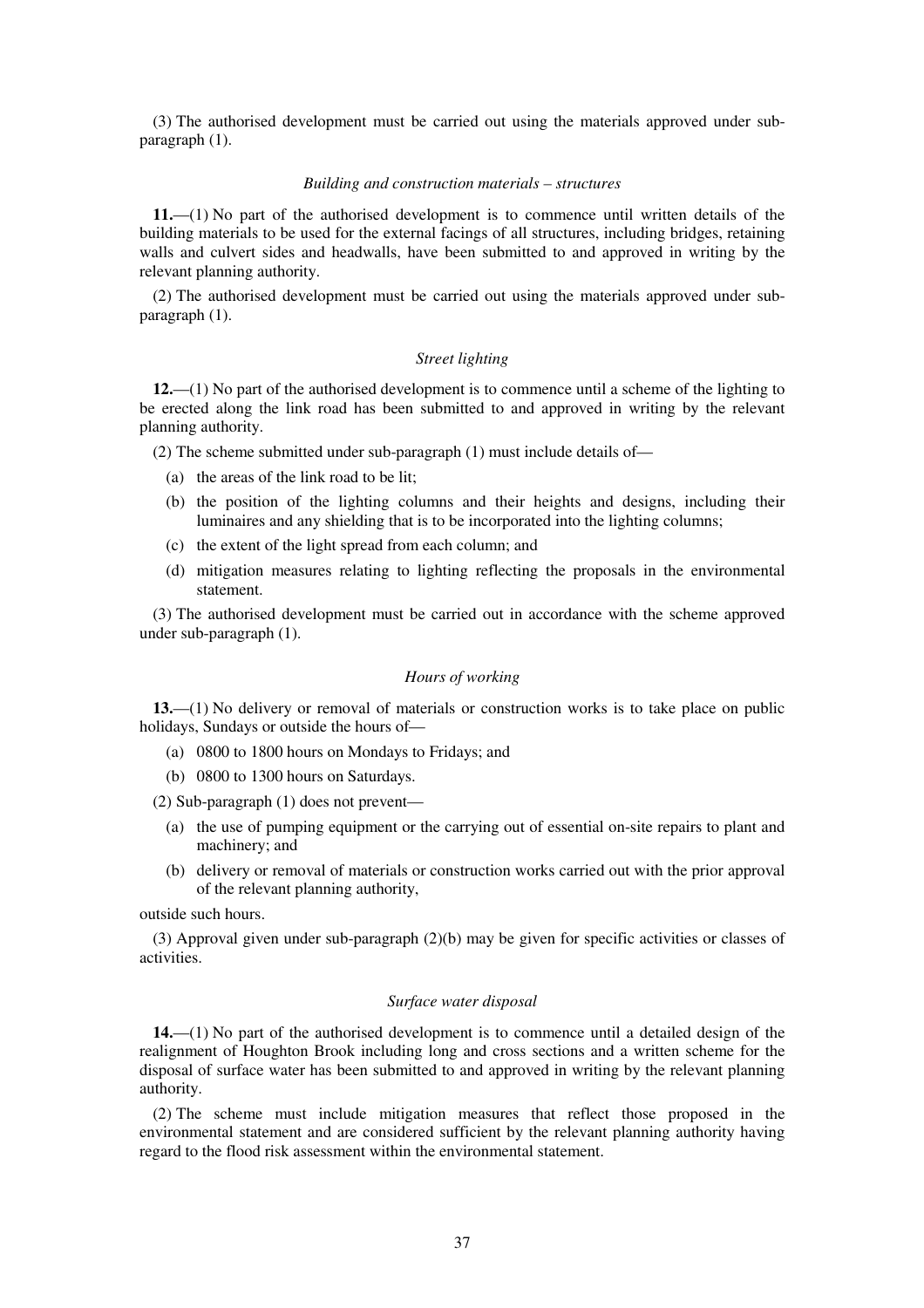(3) No infiltration system is to form a part of the scheme of surface water disposal unless the relevant planning authority is satisfied that it does not pose a risk to groundwater quality.

(4) The approved scheme for the disposal of surface water or any amended scheme approved in writing by the relevant planning authority must be implemented in its entirety.

## *Archaeology*

**15.**—(1) No part of the authorised development is to commence until a written scheme of archaeological investigation has been submitted to and approved in writing by the relevant planning authority.

(2) The authorised development must be carried out at all times in accordance with the scheme approved under sub-paragraph (1) unless otherwise agreed in writing by the relevant planning authority.

(3) Any archaeological remains not previously identified which are revealed when carrying out the authorised development must not be moved and must be reported to the relevant planning authority in writing within 3 working days.

(4) No construction operations for the authorised development are to take place within 10 metres of such remains for a period of 14 days from the date of such notification unless otherwise agreed in writing by the relevant planning authority.

(5) If the relevant planning authority are of the view that the archaeological remains require further investigation, no construction operations are to take place within 10 metres of the remains until provision has been made for the investigation and recording of the remains in accordance with details first submitted in writing to, and approved in writing by, the relevant planning authority.

### *Cultural heritage*

**16.**—(1) The authorised development must not commence until a written cultural heritage scheme and programme has been submitted to and approved in writing by the relevant planning authority.

(2) The scheme and programme must include mitigation measures reflecting those proposed in the environmental statement and include—

- (a) records to be taken to show the current appearance and setting of historic buildings impacted by the works; and
- (b) mitigation measures to protect such heritage assets as the scheme and programme identify as requiring protection.

(3) The authorised development must be carried out in accordance with the approved scheme and programme.

## *Geology*

**17.**—(1) No part of the authorised development is to commence until a written scheme of geological investigation has been submitted to and approved in writing by the relevant planning authority.

(2) The scheme must set out criteria for the assessment of geological exposures of scientific interest for the purposes of deciding whether a permanent geological conservation site should be created.

(3) The authorised development must be carried out in accordance with the approved scheme.

### *Monitoring of the effects of the authorised development*

**18.**—(1) No part of the authorised development is to be opened for public use until a written scheme for monitoring the following effects of the authorised development has been submitted to and approved in writing by the relevant planning authority—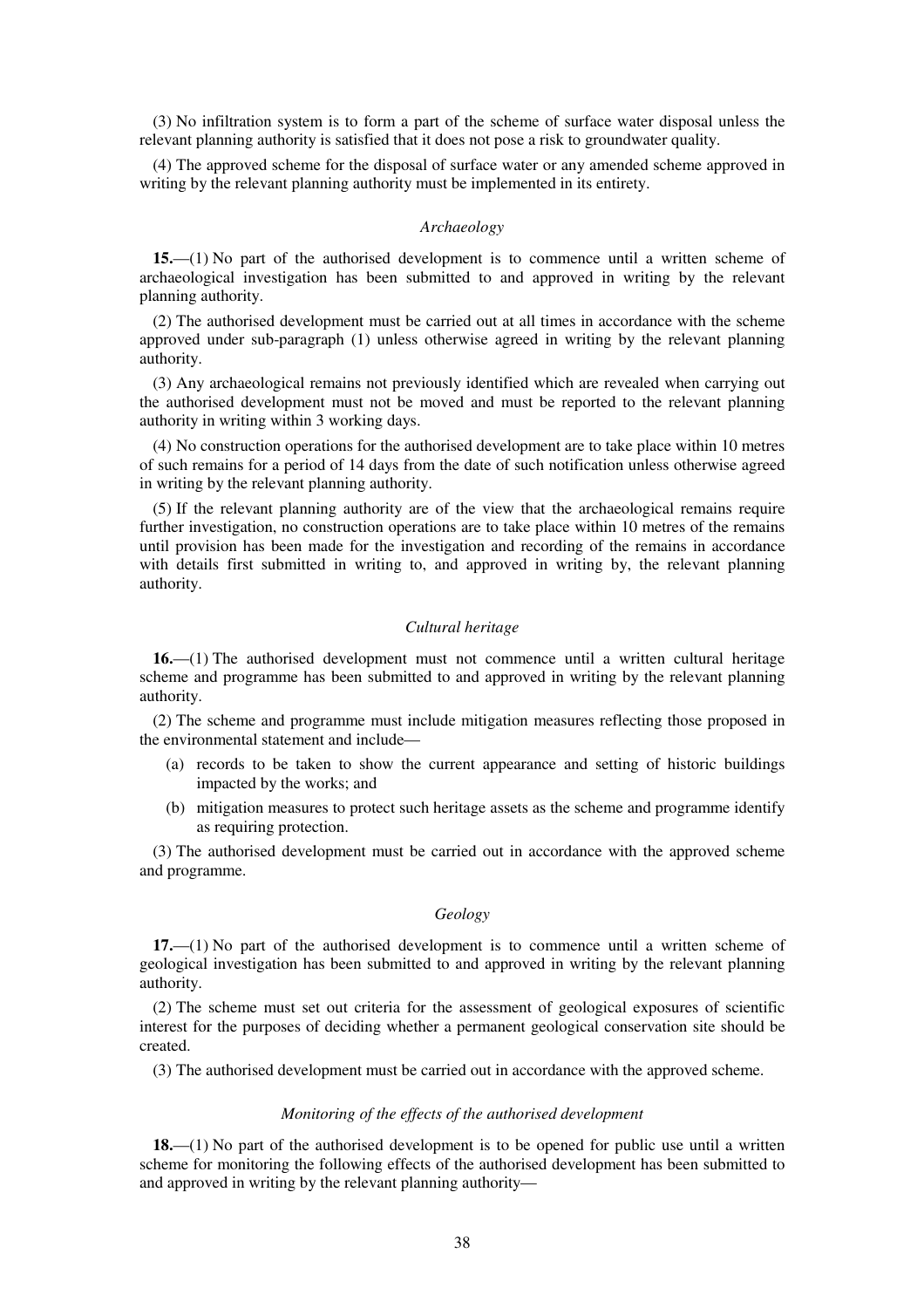- (a) effects on nature conservation interests;
- (b) effects on access to community and private assets;
- (c) effects on the water environment including water quality, hydrology and flood risk;
- (d) landscape and visual effects;
- (e) effects on air quality; and
- (f) noise and vibration effects.

(2) The monitoring scheme must cover the monitoring of the above effects of the authorised development and their mitigation as set out in the environmental statement.

**19.**—(1) In this requirement, "the Transport Assessment" means the Woodside Link Transport Assessment forming part of the environmental statement.

(2) No part of the authorised development is to be opened for public use until a written scheme ("the Parkside Drive Scheme") for monitoring and assessing the volume and effects of traffic using Parkside Drive, Houghton Regis has been submitted to and approved in writing by the relevant planning authority.

(3) The Parkside Drive Scheme must make provision for the monitoring of the volumes of motorised vehicular traffic using Parkside Drive on the basis of the same traffic monitoring methodology used for the Transport Assessment for a period of 2 weeks commencing on the first anniversary of the link road opening date and afterwards on the fourth, seventh, tenth, thirteenth and sixteenth anniversaries of that date.

(4) Any scheme which is approved by the relevant planning authority under sub-paragraph (2) must be implemented as approved.

(5) Should the monitoring show that motorised vehicle movements on Parkside Drive exceed 8300 movements per day averaged over a 2 week period, Central Bedfordshire Council must consult people living within 500 metres of Parkside Drive regarding whether to implement further traffic mitigation measures in order to secure significant amelioration of any adverse traffic, highway safety or traffic-related environmental conditions identified in the assessment.

## *Weight Limits*

**20.** Not later than 3 months after Work No.1 has been brought into public use, Central Bedfordshire Council must initiate the process for making an order under the 1984 Act to introduce a 7.5 tonne weight limit on Sundon Road towards Houghton Regis Town Centre, and then implement any weight restriction agreed as a result of that process.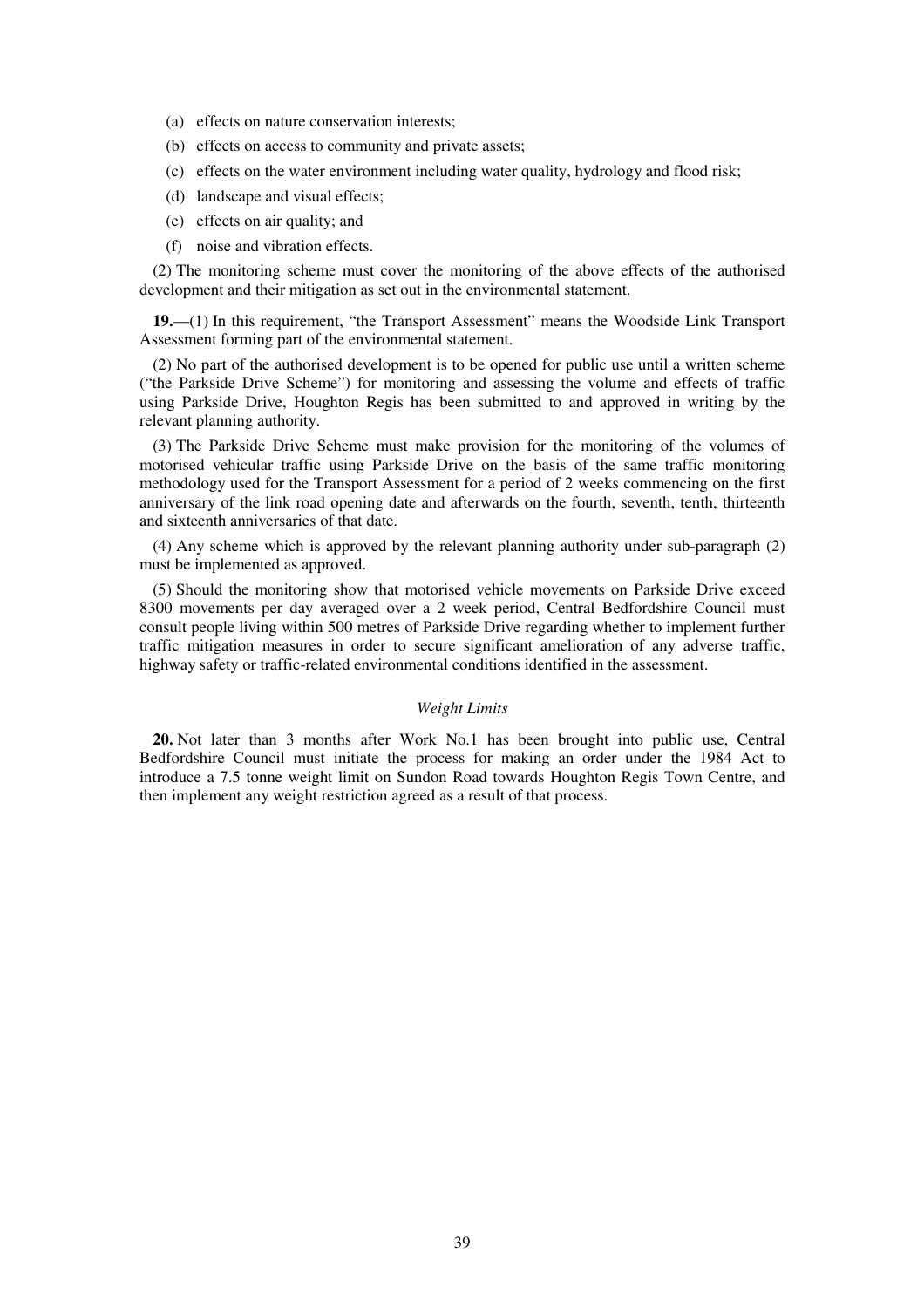# SCHEDULE 3 Article 11

# SPEED LIMITS

# PART 1

# ROADS SUBJECT TO 20 MPH SPEED LIMIT

| (1)           | (2)                                                                                                                                                                  |
|---------------|----------------------------------------------------------------------------------------------------------------------------------------------------------------------|
| <b>Number</b> | <i>Description</i>                                                                                                                                                   |
|               | Parkside Drive, Houghton Regis from a point 50 metres north of its<br>junction with the A5505 Woodside Link (Work No. 1) northwards<br>for a distance of 260 metres. |

# PART 2

# ROADS SUBJECT TO 30 MPH SPEED LIMIT

|                | $\mathbb{Z}$                                                                                                                                   |
|----------------|------------------------------------------------------------------------------------------------------------------------------------------------|
| <b>Number</b>  | Description                                                                                                                                    |
|                | The A5505 Woodside Link (Work No. 1) from its junction with<br>Park Road North eastwards for a distance of 370 metres.                         |
| $\mathfrak{D}$ | Sundon Road, Houghton Regis, from its junction with Houghton<br>Road, Chalton southwards for a distance of 520 metres.                         |
|                | Houghton Road, Chalton from its junction with Sundon Road<br>Houghton Regis northwards for a distance of 125 metres.                           |
| 4              | The unclassified road known as Sundon Link Road from its junction<br>with Sundon Road, Houghton Regis eastwards for a distance of 65<br>metres |

# PART 3

# ROADS SUBJECT TO 40 MPH SPEED LIMIT

| (1)                         | (2)                                                                                                                                                           |
|-----------------------------|---------------------------------------------------------------------------------------------------------------------------------------------------------------|
| <b>Number</b>               | Description                                                                                                                                                   |
|                             | The A5505 Woodside Link (Work No. 1) from a point 390 metres<br>east of its junction with Park Road North north-eastwards for a<br>distance of 2250 metres.   |
| $\mathcal{D}_{\mathcal{L}}$ | The unclassified road known as the Sundon Link Road from its<br>junction with the A5505 Woodside Link (Work No. 1) westwards<br>for a distance of 390 metres. |
| 3                           | Parkside Drive, Houghton Regis from its junction with the A5505<br>Woodside Link (Work No. 1) northwards for a distance of 50<br>metres.                      |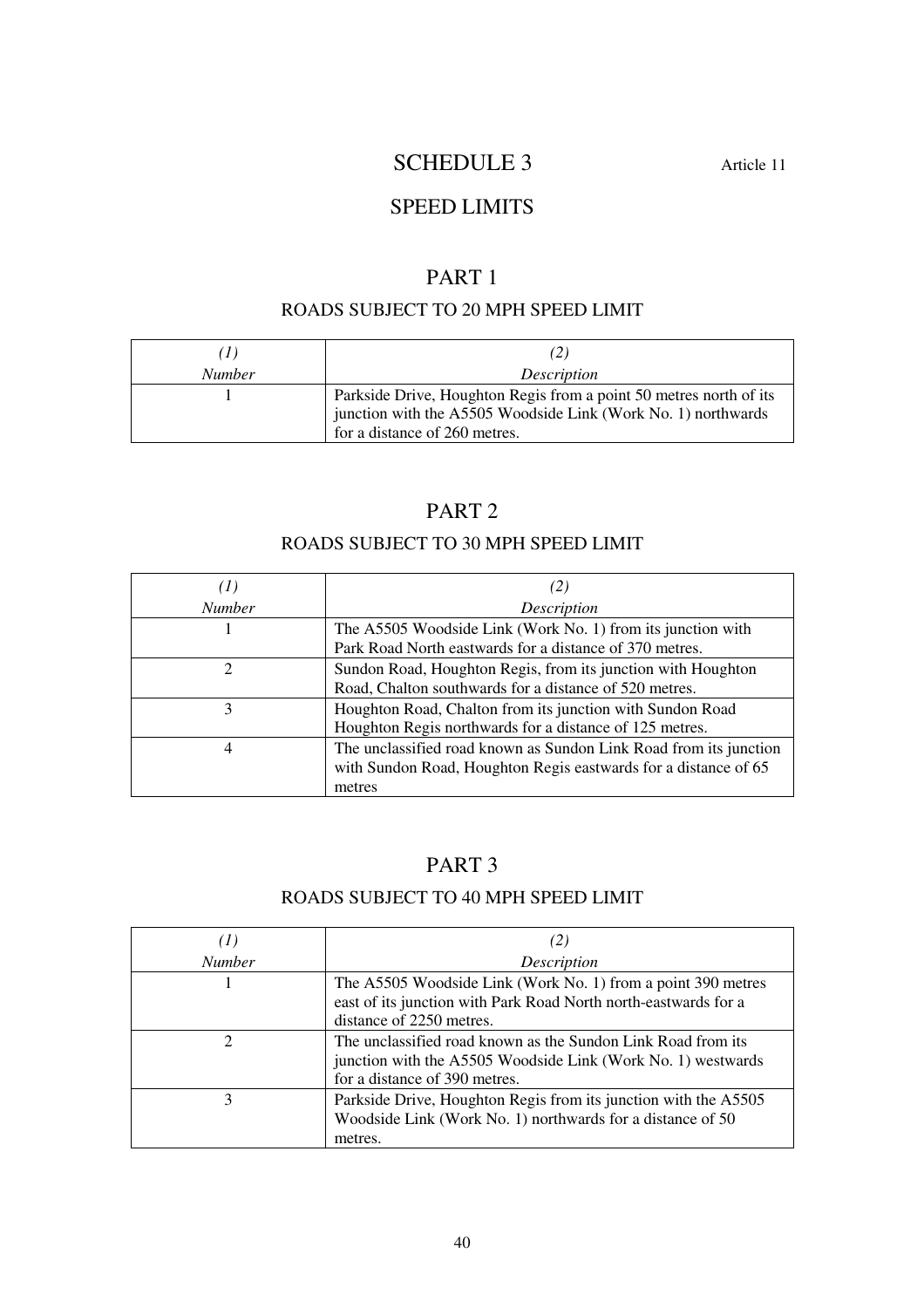# SCHEDULE 4 Article 12

# STREETS TO BE STOPPED UP

# PART 1

# STREETS FOR WHICH A SUBSTITUTE IS TO BE PROVIDED

| (1)                                               | (2)                                                                         | (3)                                                                                                                                                                                                                                              | (4)                                                                                                                                                                                                                                                                                                                                                                                                                                                                                                                                                            |
|---------------------------------------------------|-----------------------------------------------------------------------------|--------------------------------------------------------------------------------------------------------------------------------------------------------------------------------------------------------------------------------------------------|----------------------------------------------------------------------------------------------------------------------------------------------------------------------------------------------------------------------------------------------------------------------------------------------------------------------------------------------------------------------------------------------------------------------------------------------------------------------------------------------------------------------------------------------------------------|
| Area                                              | Street to be stopped<br>up                                                  | Extent of stopping up                                                                                                                                                                                                                            | New street to be<br>substituted                                                                                                                                                                                                                                                                                                                                                                                                                                                                                                                                |
| <b>Borough of Luton</b>                           | <b>Wheatfield Road</b>                                                      | Between points A and<br>B on access plan 1<br>(being from the<br>junction of Poynters<br>Road eastwards for a<br>distance of 28 metres).                                                                                                         | Between points C and<br>D on access plan 1<br>(being from the new<br>junction with Work<br>No. 1 south-eastwards<br>for a distance of 19<br>metres).                                                                                                                                                                                                                                                                                                                                                                                                           |
| <b>District of Central</b><br><b>Bedfordshire</b> | Parkside Drive<br>(currently subject to<br>Prohibition of Driving<br>Order) | Between points E and<br>F on access plan 2<br>(being from a point<br>142 metres south of<br>the junction of<br>Parkside Drive and<br>Fensome Drive south-<br>eastwards for a<br>distance of 470 metres<br>to the end of Pastures<br>Way, Luton). | Between points E and<br>G on access plan 2<br>(being from a point<br>142 metres south of<br>the junction of<br>Parkside Drive and<br>Fensome Drive<br>southwards for a<br>distance of 170 metres<br>to the junction with<br>Work No. $1$ ) – this<br>section to be open to<br>all traffic; and<br>Between points H and<br>F on access plan 2<br>(being from the<br>junction with Work<br>No. 1 southwards for<br>a distance of 116<br>metres to the end of<br>Pastures Way, Luton)<br>– this section to be<br>subject to a<br>Prohibition of Driving<br>Order. |
|                                                   | Footpath 39<br>(Houghton Regis)                                             | Between points U and<br>V on access plan 1<br>(being from a point 25)<br>metres west of the<br>junction of<br>Sandringham Drive<br>and Windsor Drive<br>eastwards for a<br>distance of 25 metres                                                 | Shared use footway<br>and cycle track<br>between points U and<br>W on access plan 1<br>(being from a point 25)<br>metres west of the<br>junction of<br>Sandringham Drive<br>and Windsor Drive in                                                                                                                                                                                                                                                                                                                                                               |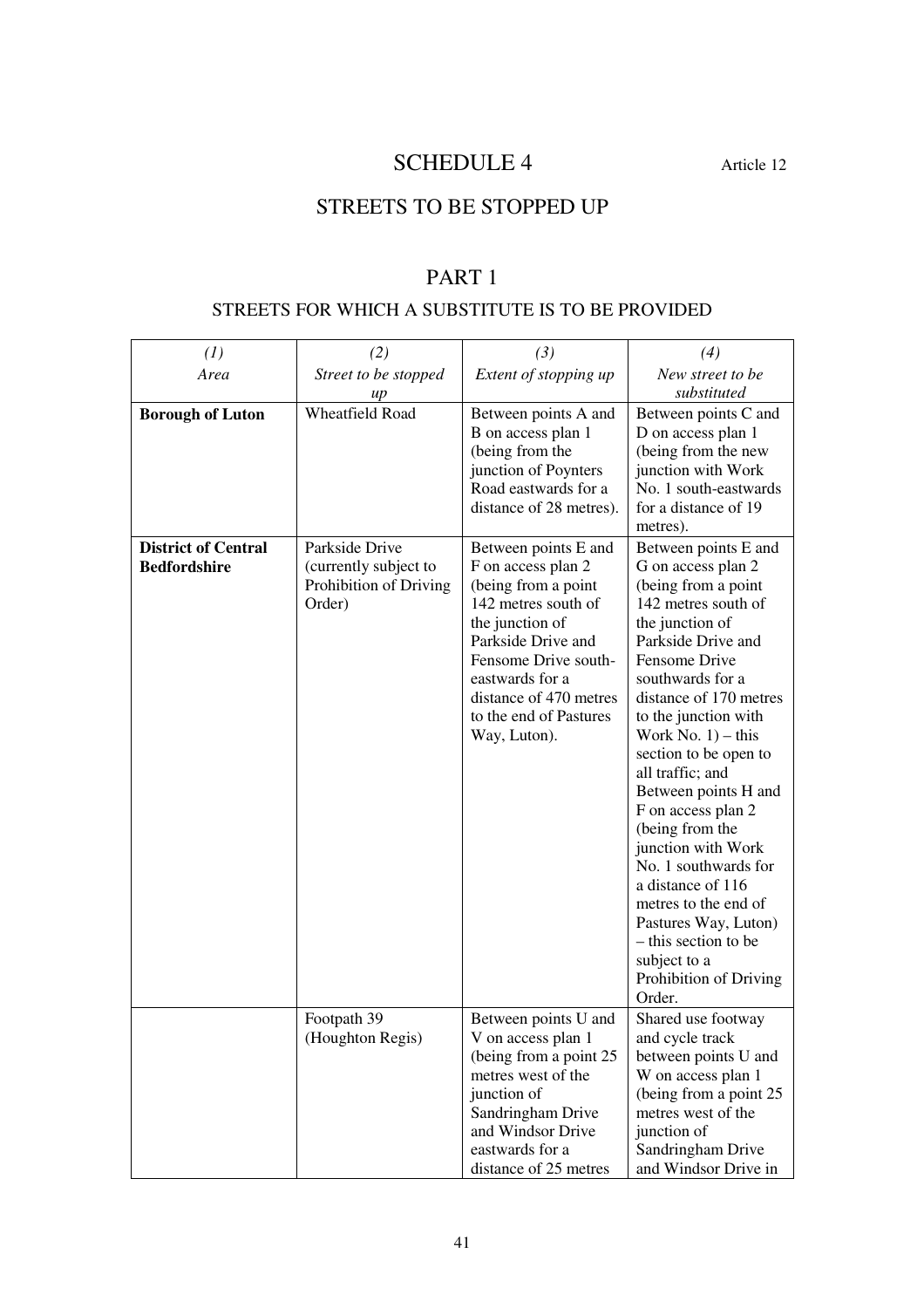| (1)<br>Area | (2)<br>Street to be stopped | (3)<br>Extent of stopping up                                                                                                                                                                                | (4)<br>New street to be                                                                                                                                                                                                                                                                                                                                                                                                                                                                             |
|-------------|-----------------------------|-------------------------------------------------------------------------------------------------------------------------------------------------------------------------------------------------------------|-----------------------------------------------------------------------------------------------------------------------------------------------------------------------------------------------------------------------------------------------------------------------------------------------------------------------------------------------------------------------------------------------------------------------------------------------------------------------------------------------------|
|             | up                          |                                                                                                                                                                                                             | substituted                                                                                                                                                                                                                                                                                                                                                                                                                                                                                         |
|             |                             | to the boundary with<br>the Borough of<br>Luton).                                                                                                                                                           | an easterly and<br>southerly direction,<br>crossing Work No. 1,<br>to the boundary with<br>the Borough of Luton,<br>a distance of 196<br>metres).                                                                                                                                                                                                                                                                                                                                                   |
|             | Footpath 8 (Chalton)        | In its entirety between<br>points MM and NN as<br>shown on access plans<br>2 and 3, a distance of<br>755 metres.                                                                                            | Shared use footway<br>and cycle track<br>between points M and<br>N on access plans 2<br>and 3 (being from<br>chainage 1115 of<br>Woodside Link<br>eastwards following<br>the south side of<br>Houghton Brook to<br>Kestrel Way, Luton, a<br>distance of 1191<br>metres).                                                                                                                                                                                                                            |
|             | Footpath 7 (Chalton)        | Between points P and<br>Q on access plans 4<br>and 5 (being from<br>chainage 2310 of<br>Work No. 1 then<br>northwards to just<br>north of Chalton<br>Cross Farm buildings,<br>a distance of 381<br>metres). | Shared use footway<br>and cycle track<br>between points P and<br>$Q$ (via T) on access<br>plans 5 and 7 (being<br>from chainage 2310 of<br>Work No. 1,<br>northwards on the<br>west side of Work No.<br>1, to an uncontrolled<br>crossing point at<br>chainage 2510 (point<br>T on access plan 5) of<br>Work No. 1, then on<br>the east side of Work<br>No. 1, utilising the<br>access road to Chalton<br>Cross Farm buildings<br>to rejoin footpath 7 at<br>point Q, a distance of<br>443 metres). |
|             | Footpath 6 (Chalton)        | Between points R and<br>S on access plan 5<br>(being from Footpath<br>7 close to chainage<br>2550 of Work No. 1<br>then north-westwards<br>to Houghton Road,<br>Chalton, a distance of<br>467 metres).      | Shared use footway<br>and cycle track<br>between points T and<br>S on access plan 5<br>(being from the<br>substitute Footpath 7<br>at chainage 2510 on<br>Work No. 1, on the<br>west side of Work No.<br>1, then on the south<br>side of Sundon Link<br>to chainage SL410, to                                                                                                                                                                                                                       |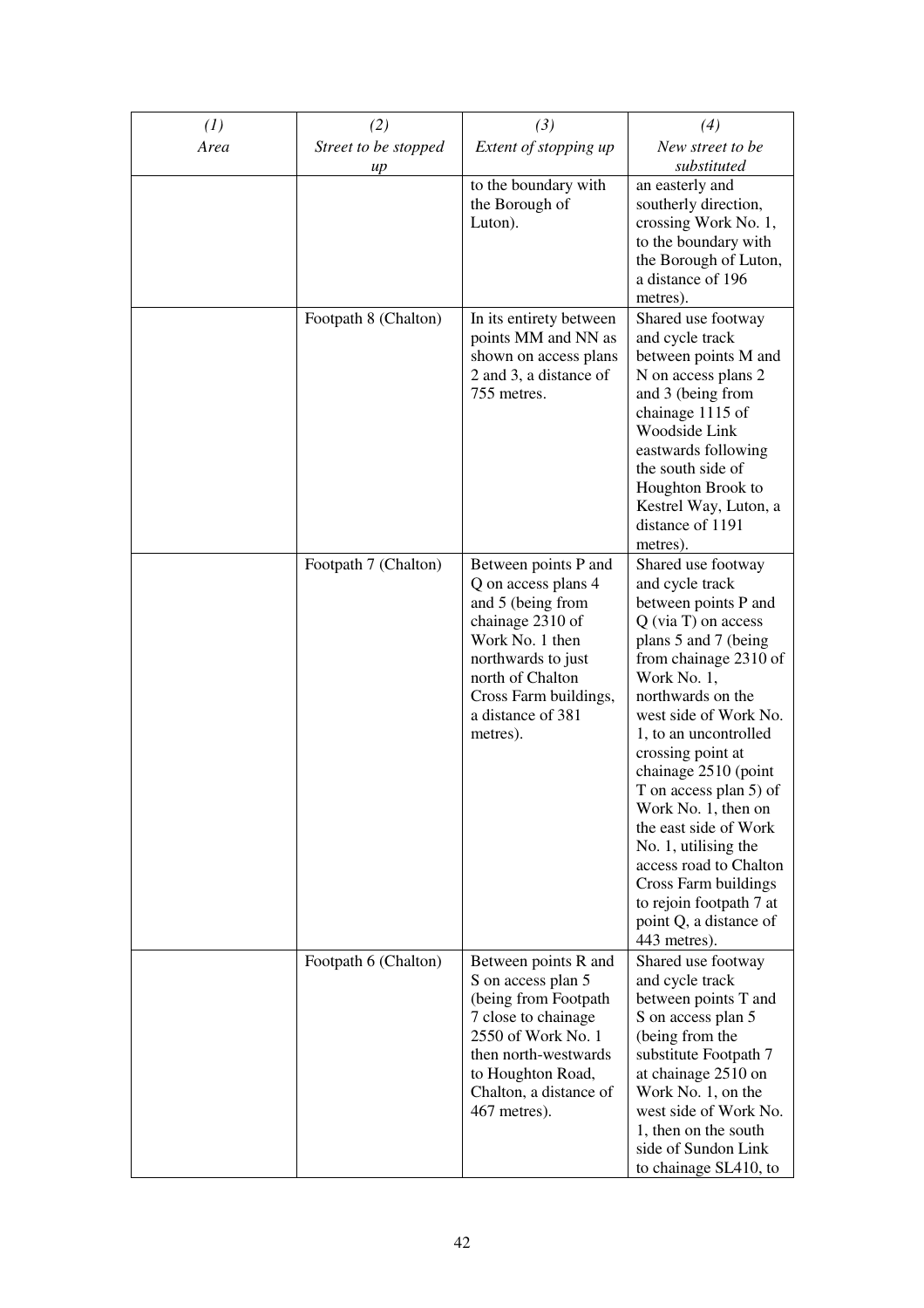| $^{(1)}$ | (2)                  | (3)                   | (4)                    |
|----------|----------------------|-----------------------|------------------------|
| Area     | Street to be stopped | Extent of stopping up | New street to be       |
|          | $\mu$                |                       | substituted            |
|          |                      |                       | an uncontrolled        |
|          |                      |                       | crossing point at      |
|          |                      |                       | Sundon Link, then      |
|          |                      |                       | along the south-east   |
|          |                      |                       | side of the old Sundon |
|          |                      |                       | Road to rejoin         |
|          |                      |                       | Footpath 6 at point S, |
|          |                      |                       | a distance of 810      |
|          |                      |                       | metres).               |

# PART 2

# PRIVATE ACCESSES FOR WHICH A SUBSTITUTE IS TO BE PROVIDED

| (I)                        | (2)                      | (3)                       | (4)                       |
|----------------------------|--------------------------|---------------------------|---------------------------|
| Area                       | Private access to be     | Extent of stopping up     | Private access to be      |
|                            | stopped up               |                           | substituted               |
| <b>District of Central</b> | <b>Access to Chalton</b> | Between Points AA         | Between points AA         |
| <b>Bedfordshire</b>        | Cross Farm               | and BB on access plan     | and CC on access plan     |
|                            |                          | 5 (being from the         | 5 (being from the         |
|                            |                          | northern-most point of    | northern-most point of    |
|                            |                          | <b>Chalton Cross Farm</b> | <b>Chalton Cross Farm</b> |
|                            |                          | yard northwards           | yard westwards            |
|                            |                          | towards Houghton          | towards Houghton          |
|                            |                          | Road, Chalton for a       | Road, Chalton for a       |
|                            |                          | distance of 164           | distance of 260           |
|                            |                          | metres).                  | metres).                  |

# PART 3

# STREETS FOR WHICH NO SUBSTITUTE IS TO BE PROVIDED

| (I)                        |                         | ا ک                         |
|----------------------------|-------------------------|-----------------------------|
| Area                       | Street to be stopped up | Extent of stopping up       |
| <b>District of Central</b> | Footpath A17 (Houghton  | Entire length as shown on   |
| <b>Bedfordshire</b>        | Regis)                  | access plans 2, 4 and 6     |
|                            |                         | between points LL and KK, a |
|                            |                         | distance of 864 metres.     |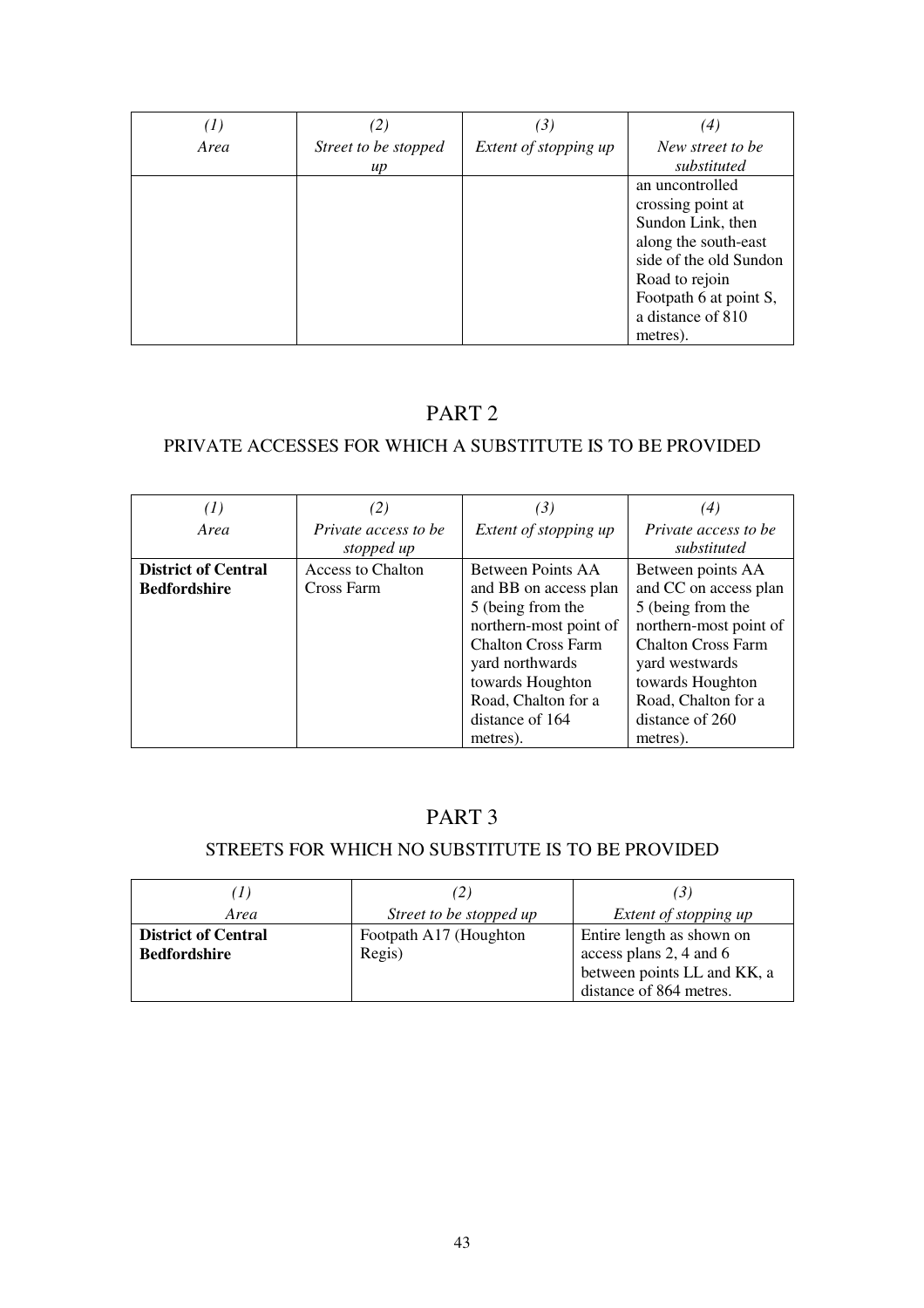# SCHEDULE 5 Article 13

# TEMPORARY PROHIBITION OR RESTRICTION OF USE OF **STREETS**

| (1)                                               | (2)                                                                                                                                                   | (3)                                                                                                                                                    |
|---------------------------------------------------|-------------------------------------------------------------------------------------------------------------------------------------------------------|--------------------------------------------------------------------------------------------------------------------------------------------------------|
| Area                                              | Temporary prohibition or<br>restriction on the use of streets                                                                                         | Extent of temporary<br>prohibition or restriction of<br>use of street                                                                                  |
| <b>District of Central</b><br><b>Bedfordshire</b> | Park Road North                                                                                                                                       | Between Sandringham Drive<br>and Poynters Road, all traffic.<br>Access to frontages to be<br>maintained at all reasonable<br>times.                    |
|                                                   | Porz Avenue                                                                                                                                           | Between Park Road North and<br>Lovett Way, all traffic. Access<br>to frontages to be maintained<br>at all reasonable times.                            |
|                                                   | Poynters Road (the boundary<br>between the District of Central<br>Bedfordshire and the Borough<br>of Luton runs along the middle<br>of Poynters Road) | Between Porz Avenue and<br>Brunel Road, Luton, all traffic.<br>Access to frontages to be<br>maintained at all reasonable<br>times.                     |
|                                                   | Sundon Road, Houghton Regis                                                                                                                           | Between Hillborough Crescent<br>(east) and Houghton Road,<br>Chalton, all traffic. Access to<br>frontages to be maintained at<br>all reasonable times. |
|                                                   | Houghton Road, Chalton                                                                                                                                | Between Sundon Road and<br>Luton Road, Chalton, all<br>traffic. Access to frontages to<br>be maintained at all reasonable<br>times.                    |
|                                                   | Parkside Drive                                                                                                                                        | Between points DD and F on<br>access plan 2, all traffic,<br>including pedestrians and<br>cyclists.                                                    |
|                                                   | Sandringham Drive                                                                                                                                     | Between Park Road North and<br>Windsor Drive, all traffic.<br>Access to frontages to be<br>maintained at all reasonable<br>times.                      |
|                                                   | Un-named cycle track between<br>Sandringham Drive and<br>Wheatfield Road                                                                              | Between points FF and GG on<br>access plan 2 all traffic.                                                                                              |
|                                                   | Footpath 7 (Chalton)                                                                                                                                  | Between points K and P on<br>access plans 4 and 6 and points<br>Q and L on access plan 5.                                                              |
| <b>Borough of Luton</b>                           | <b>Wheatfield Road</b>                                                                                                                                | Between points HH and JJ on<br>access plan 1, all traffic.<br>Access to frontages to be<br>maintained at all reasonable                                |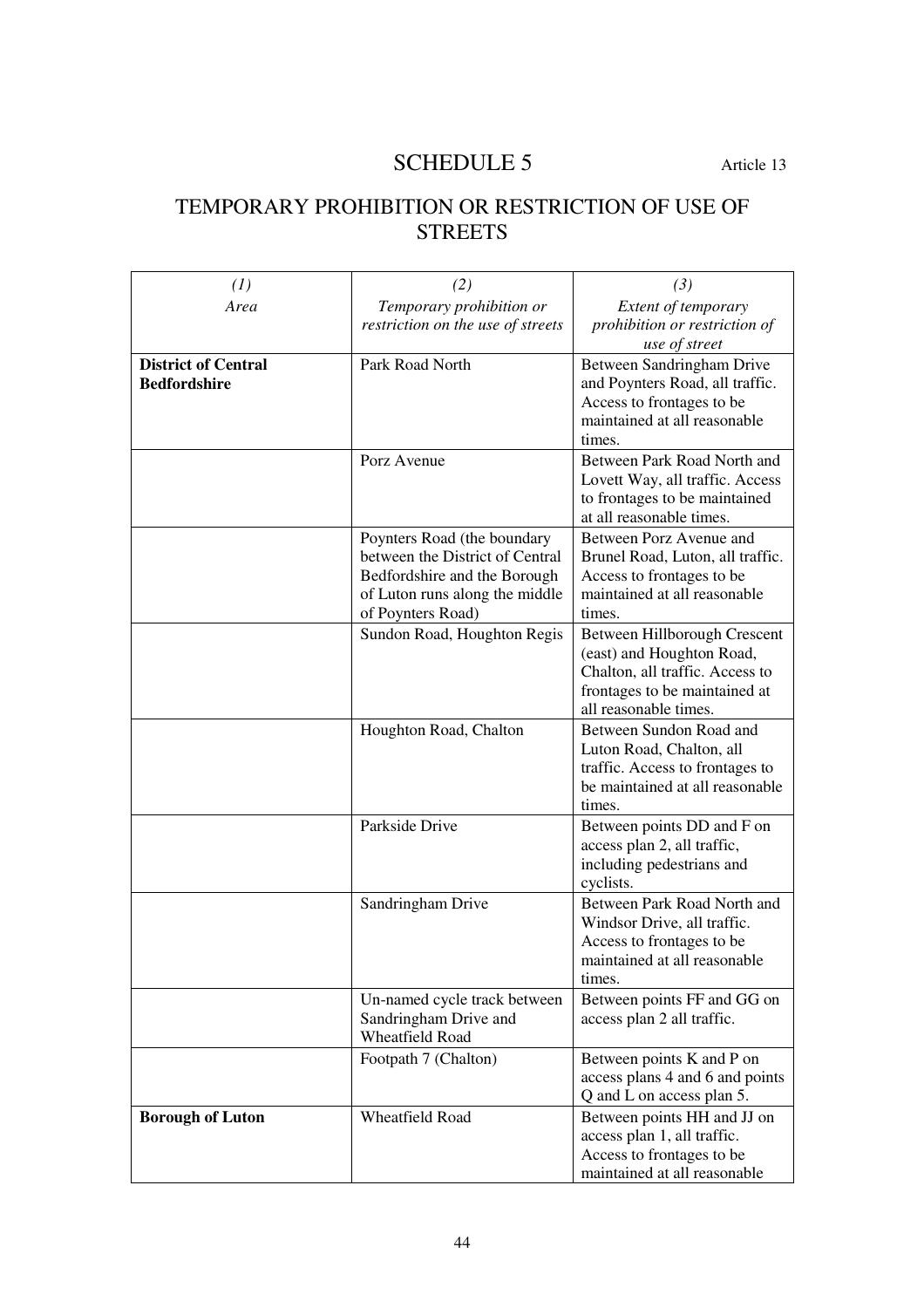| $^{(1)}$ | (2)                               | (3)                           |
|----------|-----------------------------------|-------------------------------|
| Area     | Temporary prohibition or          | <i>Extent of temporary</i>    |
|          | restriction on the use of streets | prohibition or restriction of |
|          |                                   | use of street                 |
|          |                                   | times.                        |
|          | Pastures Way                      | Between points F and Y on     |
|          |                                   | access plan 2, all traffic,   |
|          |                                   | including pedestrians and     |
|          |                                   | cyclists.                     |
|          | Poynters Road (the boundary       | Between Porz Avenue           |
|          | between the District of Central   | Houghton Regis and Brunel     |
|          | Bedfordshire and the Borough      | Road, all traffic. Access to  |
|          | of Luton runs along the middle    | frontages maintained at all   |
|          | of Poynters Road)                 | reasonable times.             |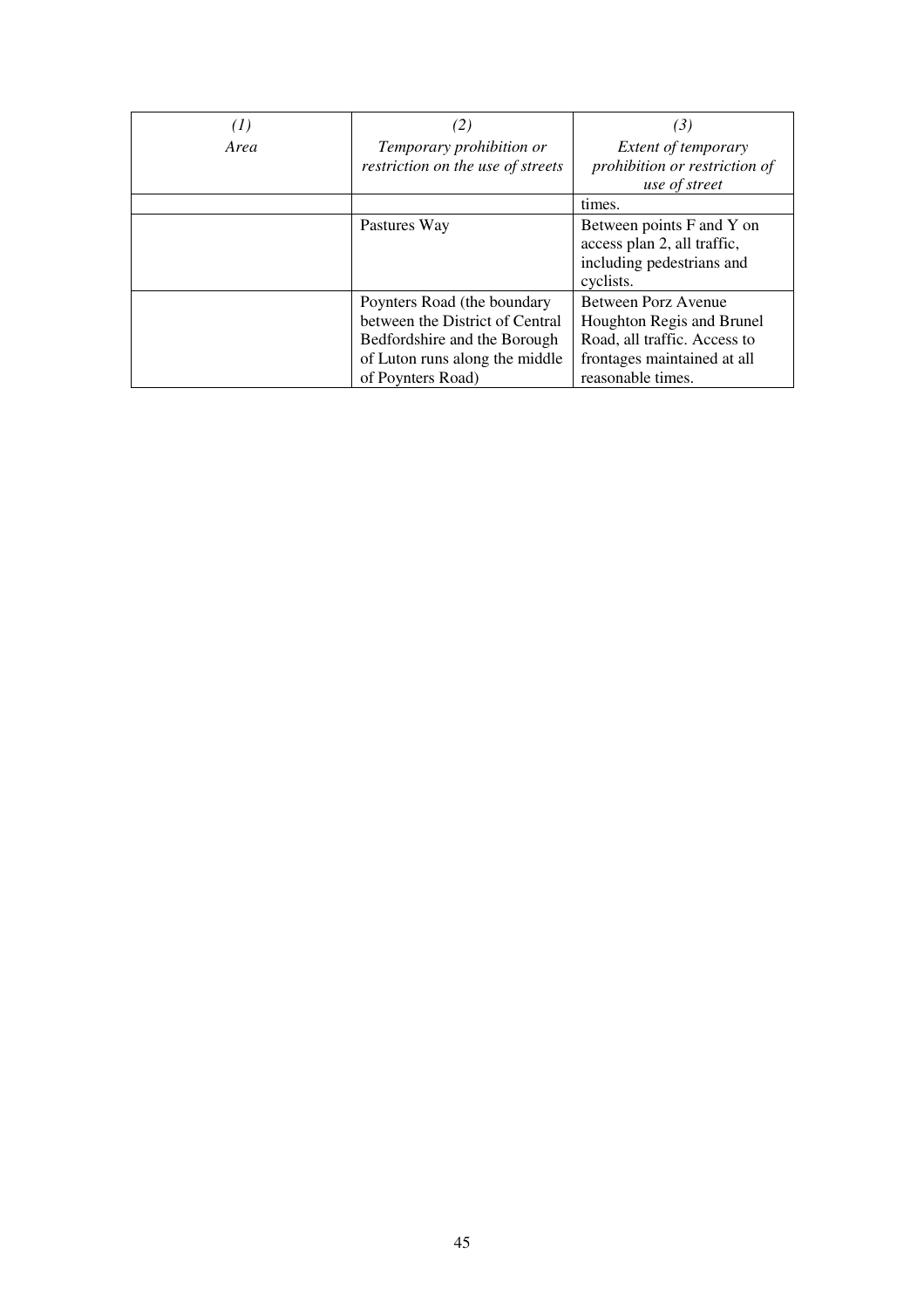# SCHEDULE 6 Article 14

# PRIVATE ACCESSES TO AND FROM WORKS

| (1)                                     | (2)                                                                                                                                                                                                                                                                                                                                                                                                                          |
|-----------------------------------------|------------------------------------------------------------------------------------------------------------------------------------------------------------------------------------------------------------------------------------------------------------------------------------------------------------------------------------------------------------------------------------------------------------------------------|
| Area                                    | Description of access                                                                                                                                                                                                                                                                                                                                                                                                        |
| <b>District of Central Bedfordshire</b> | At point $X1$ on access plan 5 (being a point on<br>Houghton Road, Chalton 130 metres north-east of the<br>Chalton parish boundary), a temporary vehicular and<br>pedestrian access to provide safe access and egress for<br>site vehicles and plant and site workers' personal<br>vehicles to the construction compound to undertake all<br>of the authorised development<br>At point X2 on access plan 2 (being a point on |
|                                         | Parkside Drive, Houghton Regis 15 metres south of<br>the junction with Fensome Drive), a temporary<br>vehicular and pedestrian access to provide safe access<br>and egress for site vehicles and plant to undertake the<br>authorised development within Work Nos. 6 to 10<br>inclusive                                                                                                                                      |
|                                         | At point X3 on access plan 1 (being a point on<br>Sandringham Drive, Houghton Regis 80 metres east<br>of the junction with Park Road North), a temporary<br>vehicular and pedestrian access to provide safe access<br>and egress for site vehicles and plant and site workers'<br>personal vehicles to undertake the authorised<br>development within Work Nos. 1 to 6 inclusive                                             |
|                                         | At point X7 on access plan 5 (being a point on the<br>future M1 Junction 11A), a temporary vehicular<br>access to provide safe access and egress for site<br>vehicles and plant and site workers' personal vehicles<br>to undertake all of the authorised development                                                                                                                                                        |
| <b>Borough of Luton</b>                 | At point X4 on access plan 1 (being a point on<br>Wheatfield Road, Luton 210 metres east of the<br>junction with Poynters Road), a temporary vehicular<br>and pedestrian access to provide safe access and<br>egress for site vehicles and plant to undertake the<br>authorised development within Work No. 5                                                                                                                |
|                                         | At point X5 on access plan 2 (being a point on<br>Pastures Way, Luton 2 metres south of the junction<br>with Parkside Drive), a temporary vehicular and<br>pedestrian access to provide safe access and egress for<br>site vehicles and plant to undertake the authorised<br>development within Work No. 10                                                                                                                  |
|                                         | At point X6 on access plan 3 (being a point at the<br>eastern end of Kestrel Way, Luton), a temporary<br>vehicular and pedestrian access to provide safe access<br>and egress for site vehicles and plant to undertake the<br>authorised development within Work No. 14                                                                                                                                                      |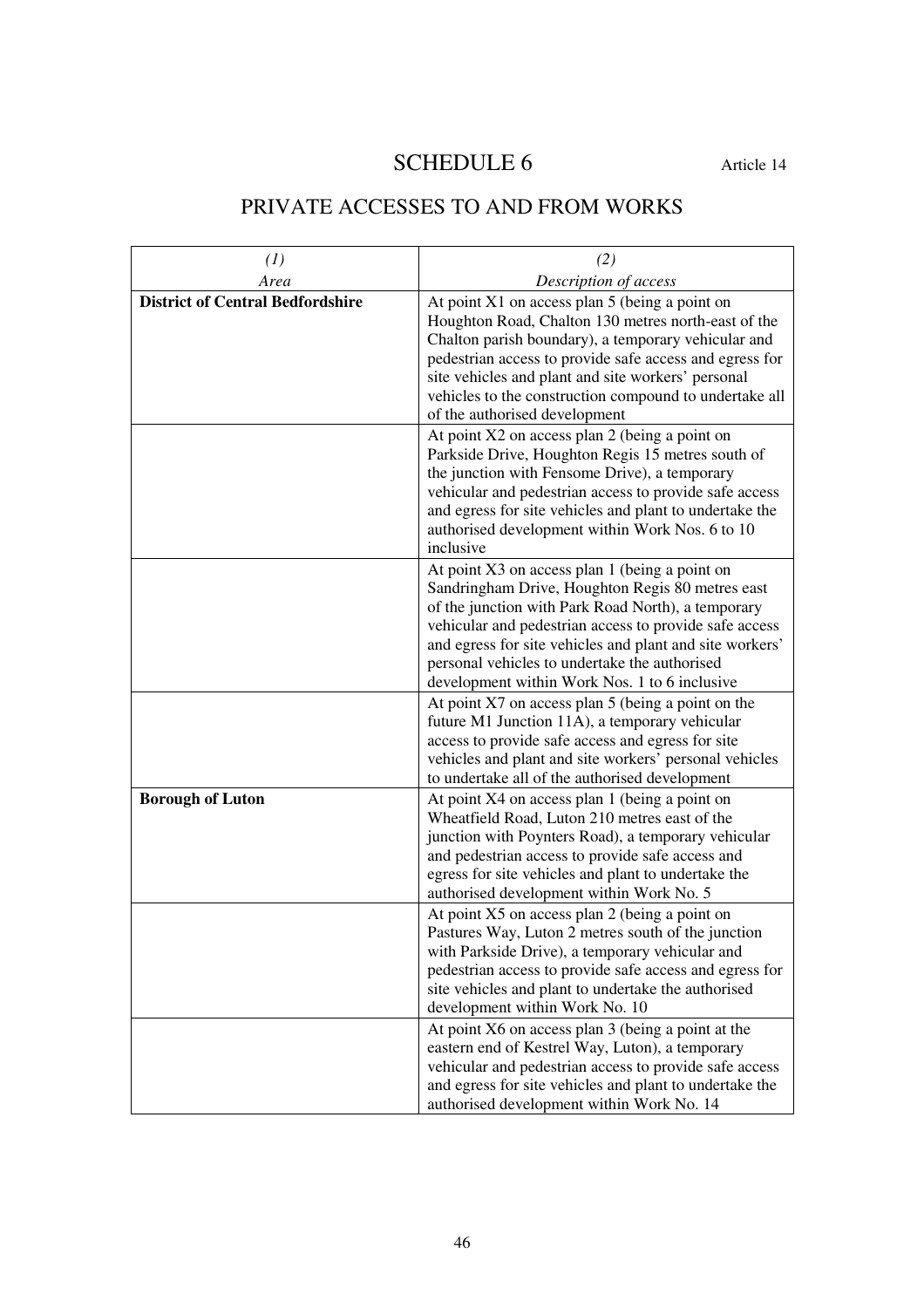# SCHEDULE 7 Article 21(2)

# LAND IN WHICH ONLY NEW RIGHTS ETC. MAY BE ACQUIRED

| $\left(1\right)$                       | (2)                                                                                                                                                                                                    |
|----------------------------------------|--------------------------------------------------------------------------------------------------------------------------------------------------------------------------------------------------------|
| Number of land shown on the land plans | Purpose for which rights over the land may be<br>acquired                                                                                                                                              |
| 01/17                                  | Right to construct, access, keep and maintain<br>underground cables.                                                                                                                                   |
| 01/19                                  | Right to construct, access, keep and maintain<br>underground cables.                                                                                                                                   |
| 01/21                                  | Right to construct, access, keep and maintain<br>underground cables.                                                                                                                                   |
| 02/06                                  | Right of access to land adjacent to existing brook to<br>construct, inspect and maintain road embankment to<br>Work No. 1 and the right to construct, access, keep<br>and maintain underground cables. |
| 02/40                                  | Right to construct, access, keep and maintain<br>underground cables.                                                                                                                                   |
| 02/41                                  | Right to construct, access, keep and maintain<br>underground cables.                                                                                                                                   |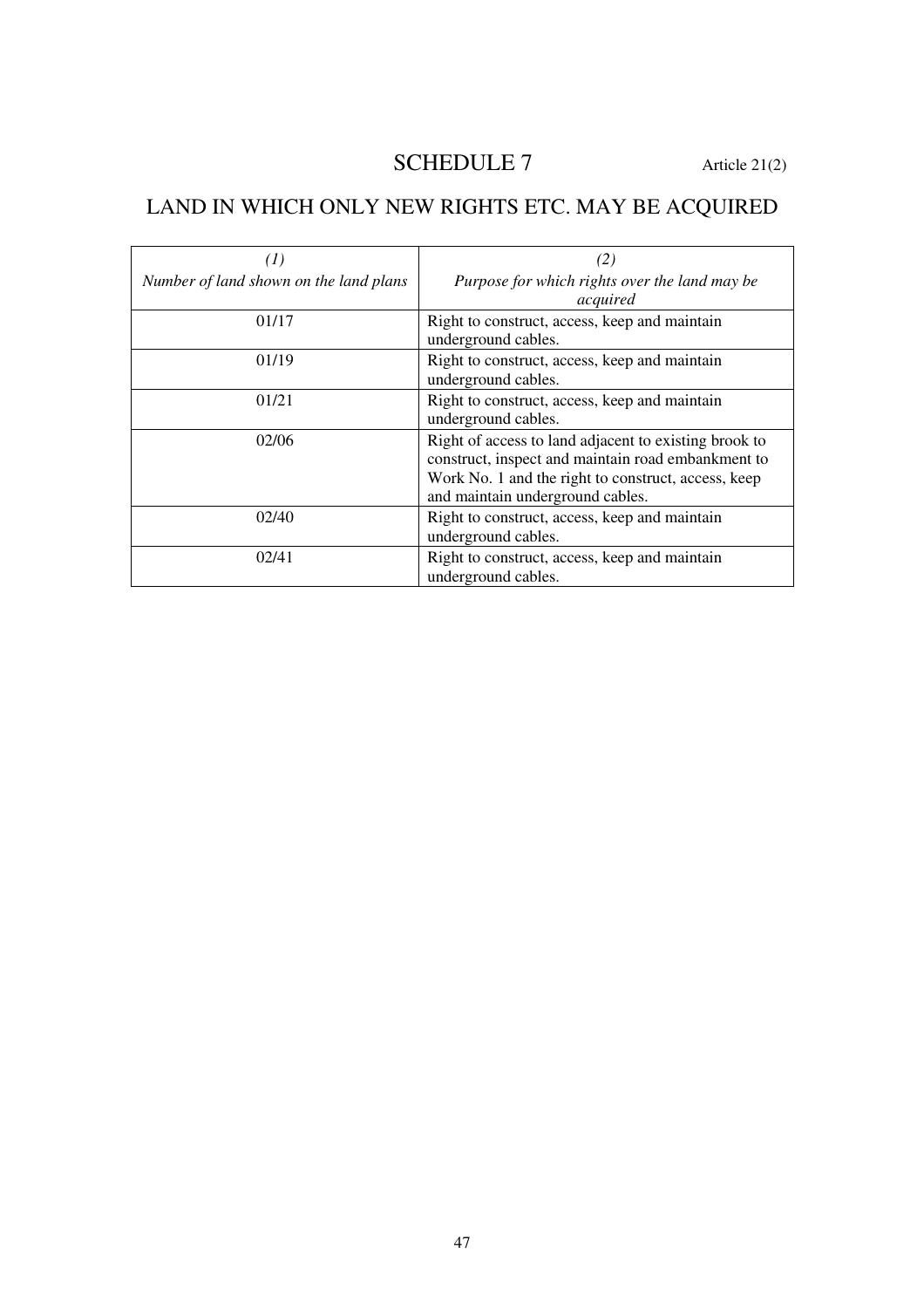# SCHEDULE 8 Article 21

# MODIFICATION OF COMPENSATION AND COMPULSORY PURCHASE ENACTMENTS FOR CREATION OF NEW RIGHTS AND RESTRICTIVE COVENANTS

#### *Compensation enactments*

**1.** The enactments for the time being in force with respect to compensation for the compulsory purchase of land apply in the case of a compulsory acquisition under this Order of a right by the creation of a new right or the imposition of a restrictive covenant as they apply in respect of compensation on the compulsory purchase of land and interests in land, subject to the modifications set out in this Schedule.

**2.**—(1) The Land Compensation Act 1973(**a**) has effect subject to the modifications set out in sub-paragraphs (2) and (3).

(2) In section 44(1) (compensation for injurious affection), as it applies to compensation for injurious affection under section 7 of the 1965 Act as substituted by paragraph 4—

- (a) for "land is acquired or taken from" substitute "a right or restrictive covenant over land is purchased from or imposed on"; and
- (b) for "acquired or taken from him" substitute "over which the right is exercisable or the restrictive covenant enforceable".

(3) For section 58(1)(**b**) (determination of material detriment where part of house etc. proposed for compulsory acquisition), as it applies to determinations under section 8 of the 1965 Act as substituted by paragraph 5, substitute—

"(1) In determining under section 8(1) or 34(2) of the Compulsory Purchase Act 1965, or section 166(2) of the Town and Country Planning Act 1990 whether—

- (a) a right over or a restrictive covenant affecting land consisting of a house, building or manufactory can be taken or imposed without material detriment or damage to the house, building or manufactory; or
- (b) a right over or a restrictive covenant affecting land consisting of a park or garden belonging to a house can be taken or imposed without seriously affecting the amenity or convenience of the house,

the Upper Tribunal must take into account not only the effect of the acquisition of the right or imposition of the restrictive covenant but also the use to be made of the right or restrictive covenant proposed to be acquired or imposed, and, in a case where the right or restrictive covenant is proposed to be acquired or imposed for works or other purposes extending to other land, the effect of the whole of the works and the use to be made of the other land.".

## *Application of the 1965 Act*

**3.**—(1) The 1965 Act has effect with the modifications necessary to make it apply to the compulsory acquisition under this Order of a right by the creation of a new right, or to the imposition under this Order of a restrictive covenant, as it applies to the compulsory acquisition under this Order of land, so that, in appropriate contexts, references in that Act to land are read (according to the requirements of the particular context) as referring to, or as including references to—

<sup>(</sup>**a**) 1973 c. 26.

<sup>(</sup>**b**) Section 58(1) was amended by section 16(3) of, and Schedule 5 to, the Compulsory Purchase (Vesting Declarations) Act 1981 (c. 66), section 4 of, and paragraph 29(1) of Schedule 2 to, the Planning (Consequential Provisions) Act 1990 (c. 11) and S.I. 2009/1307.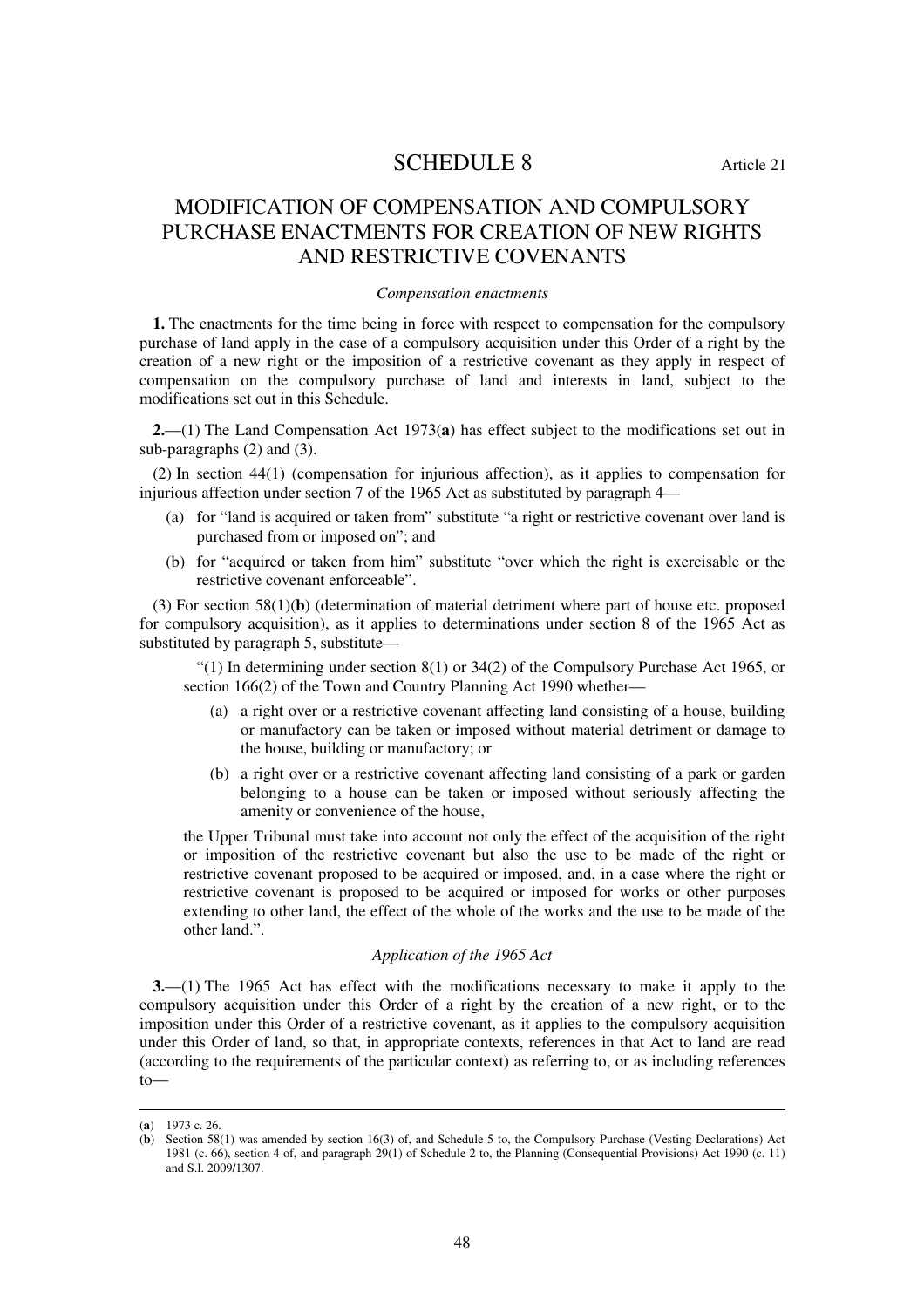- (a) the right acquired or to be acquired;
- (b) the restrictive covenant imposed or to be imposed; or
- (c) the land over which the right is or is to be exercisable, or over which the restrictive covenant is or is to be enforceable.

(2) Without limitation on the scope of sub-paragraph (1), Part 1 of the 1965 Act applies in relation to the compulsory acquisition under this Order of a right or the benefit of a restrictive covenant by the creation of a new right or the imposition of a restrictive covenant with the modifications specified in the following provisions of this Schedule.

**4.** For section 7 of the 1965 Act (measure of compensation) substitute—

"**7.** In assessing the compensation to be paid by the acquiring authority under this Act, regard must be had not only to the extent (if any) to which the value of the land over which the right is to be acquired or the restrictive covenant is to be imposed is depreciated by the acquisition of the right or the imposition of the covenant but also to the damage (if any) to be sustained by the owner of the land by reason of its severance from other land of the owner, or injuriously affecting that other land by the exercise of the powers conferred by this or the special Act.".

**5.** For section 8 of the 1965 Act (provisions as to divided land) substitute—

"**8.**—(1) Where in consequence of the service on a person under section 5 of this Act of a notice to treat in respect of a right or restrictive covenant over land consisting of a house, building or manufactory or of a park or garden belonging to a house ("the relevant land")—

- (a) a question of disputed compensation in respect of the purchase of the right or the imposition of the restrictive covenant would apart from this section fall to be determined by the Upper Tribunal ("the tribunal"); and
- (b) before the tribunal has determined that question the tribunal is satisfied that the person has an interest in the whole of the relevant land and is able and willing to sell that land and—
	- (i) where that land consists of a house, building or manufactory, that the right cannot be purchased or the restrictive covenant imposed without material detriment to that land; or
	- (ii) where that land consists of such a park or garden, that the right cannot be purchased or the restrictive covenant imposed without seriously affecting the amenity or convenience of the house to which that land belongs,

the Central Bedfordshire Council (Woodside Link Houghton Regis) Development Consent Order 2014(**a**) ("the Order"), in relation to that person, ceases to authorise the purchase of the right or imposition of the restrictive covenant and is deemed to authorise the purchase of that person's interest in the whole of the relevant land including, where the land consists of such a park or garden, the house to which it belongs, and the notice is deemed to have been served in respect of that interest on such date as the tribunal directs.

(2) Any question as to the extent of the land in which the Order is deemed to authorise the purchase of an interest by virtue of subsection (1) of this section is to be determined by the tribunal.

(3) Where in consequence of a determination of the tribunal that it is satisfied as mentioned in subsection (1) of this section the Order is deemed by virtue of that subsection to authorise the purchase of an interest in land, the acquiring authority may, at any time within the period of 6 weeks beginning with the date of the determination, withdraw the notice to treat in consequence of which the determination was made; but nothing in this subsection prejudices any other power of the authority to withdraw the notice.".

<sup>(</sup>**a**) S.I. 2014/2637.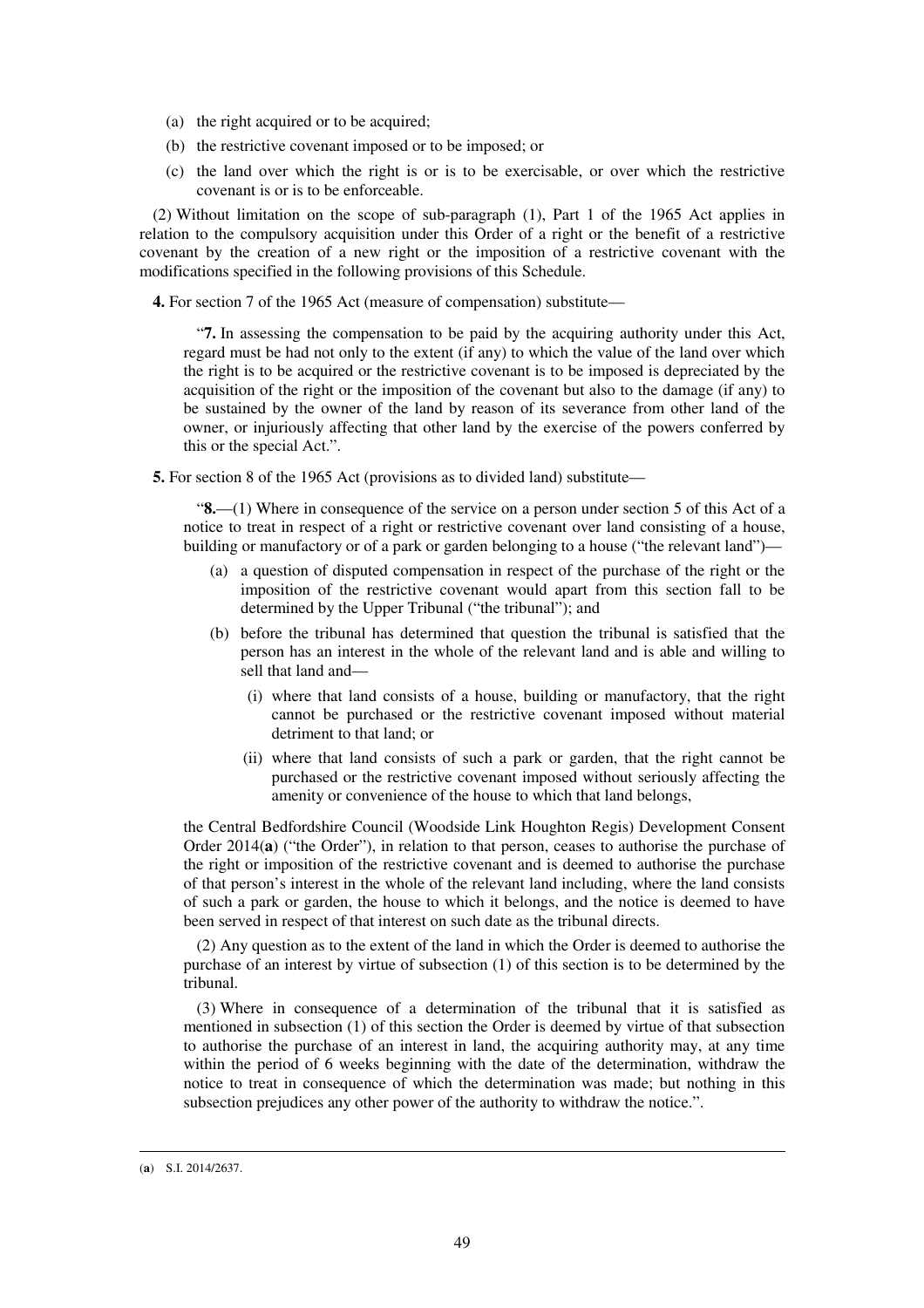**6.** The following provisions of the 1965 Act (which state the effect of a deed poll executed in various circumstances where there is no conveyance by persons with interests in the land), that is to say—

- (a) section 9(4) (failure by owners to convey);
- (b) paragraph 10(3) of Schedule 1 (owners under incapacity);
- (c) paragraph 2(3) of Schedule 2 (absent and untraced owners); and
- (d) paragraphs 2(3) and 7(2) of Schedule 4 (common land),

are modified so as to secure that, as against persons with interests in the land which are expressed to be overridden by the deed, the right which is to be compulsorily acquired or the restrictive covenant which is to be imposed is vested absolutely in the acquiring authority.

**7.** Section 11(**a**) of the 1965 Act (powers of entry) is modified so as to secure that, as from the date on which the acquiring authority has served notice to treat in respect of any right or restrictive covenant it has power, exercisable in equivalent circumstances and subject to equivalent conditions, to enter for the purpose of exercising that right or enforcing that restrictive covenant (which is deemed for this purpose to have been created on the date of service of the notice); and sections 12(**b**) (penalty for unauthorised entry) and 13(**c**) (entry on warrant in the event of obstruction) of the 1965 Act are modified correspondingly.

**8.** Section 20(**d**) of the 1965 Act (protection for interests of tenants at will, etc.) applies with the modifications necessary to secure that persons with such interests in land as are mentioned in that section are compensated in a manner corresponding to that in which they would be compensated on a compulsory acquisition under this Order of that land, but taking into account only the extent (if any) of such interference with such an interest as is actually caused, or likely to be caused, by the exercise of the right or the enforcement of the restrictive covenant in question.

**9.** Section 22 of the 1965 Act (interests omitted from purchase) is modified so as to enable the acquiring authority, in circumstances corresponding to those referred to in that section, to continue to be entitled to exercise the right acquired and enjoy the benefit of the restrictive covenant imposed, subject to compliance with that section as respects compensation.

<sup>(</sup>**a**) Section 11 was amended by section 34(1) of, and Schedule 4 to, the Acquisition of Land Act 1981 (c. 67), section 3 of, and part 1 of Schedule 1 to, the Housing (Consequential Provisions) Act 1985 (c. 71), section 14 of, and paragraph 12(1) of Schedule 5 to, the Church of England (Miscellaneous Provisions) Measure 2006 (No. 1) and S.I. 2009/1307.

<sup>(</sup>**b**) Section 12 was amended by section 56(2) of, and part 1 of Schedule 9 to, the Courts Act 1971 (c. 23).

<sup>(</sup>**c**) Section 13 was amended by sections 62(3), 139(4) to (9) and 146 of, and paragraphs 27 and 28 of Schedule 13 and part 3 of Schedule 23 to, the Tribunals, Courts and Enforcement Act 2007 (c. 15).

<sup>(</sup>**d**) Section 20 was amended by paragraph 4 of Schedule 15 to the Planning and Compensation Act 1991 (c. 34) and S.I. 2009/1307.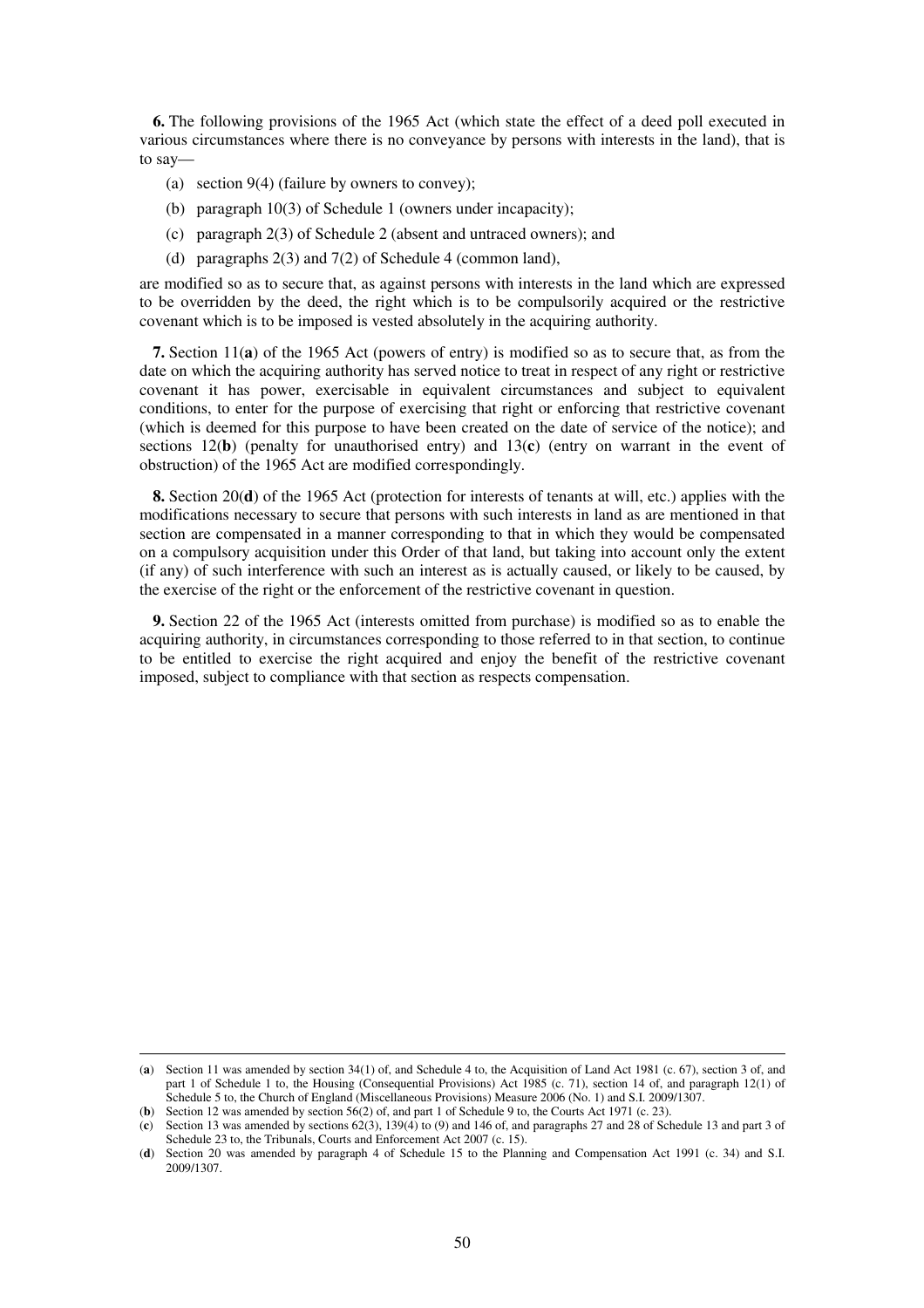# SCHEDULE 9 Article 27

# LAND OF WHICH TEMPORARY POSSESSION MAY BE TAKEN

| (1)                        | (2)                  | (3)                                           | (4)                  |
|----------------------------|----------------------|-----------------------------------------------|----------------------|
| Location                   | Number of land shown | Purpose for which                             | Relevant part of the |
|                            | on the land plans    | temporary possession                          | authorised           |
|                            |                      | may be taken                                  | development          |
| <b>District of Central</b> | 01/09                | Landscaping, removal                          | Work No. 1           |
| <b>Bedfordshire</b>        |                      | of redundant overhead                         | Work No. 6           |
|                            |                      | power lines,                                  | Work No. 7           |
|                            |                      | construction of                               |                      |
|                            |                      | footway and cycle<br>track alongside          |                      |
|                            |                      | Sandringham Drive.                            |                      |
|                            | 01/13                | Landscaping.                                  | Work No. 1           |
|                            |                      |                                               | Work No. 2           |
|                            |                      |                                               | Work No. 6           |
|                            | 01/16                |                                               | Work No. 1           |
|                            |                      | Landscaping.                                  | Work No. 6           |
|                            | 01/17                | Landscaping,                                  | Work No. 1           |
|                            |                      | installation of                               |                      |
|                            |                      | underground service                           |                      |
|                            |                      | ducts.                                        |                      |
|                            | 01/19                | Landscaping,                                  | Work No. 1           |
|                            |                      | installation of                               |                      |
|                            |                      | underground service                           |                      |
|                            |                      | ducts.                                        |                      |
|                            | 01/21                | Landscaping,                                  | Work No. 1           |
|                            |                      | installation of<br>underground service        | Work No. 7           |
|                            |                      | ducts.                                        |                      |
|                            | 02/05                | Landscaping and                               | Work No. 1           |
|                            |                      | works to Houghton                             | Work No. 8           |
|                            |                      | Brook.                                        |                      |
|                            | 02/06                | Landscaping,                                  | Work No. 1           |
|                            |                      | installation of                               |                      |
|                            |                      | underground service                           |                      |
|                            | 02/10                | ducts, working space.<br>Improvement of       | Work No. 8           |
|                            |                      | Parkside Drive, access                        | Work No. 9           |
|                            |                      | to works.                                     |                      |
|                            | 02/11                | Improvement of                                | Work No. 9           |
|                            |                      | Parkside Drive, access                        |                      |
|                            |                      | to works.                                     |                      |
|                            | 02/24                | Removal of redundant                          | Work No. 10          |
|                            |                      | parts of Parkside                             |                      |
|                            |                      | Drive, landscaping.                           |                      |
|                            | 02/25                | Storage of topsoil and<br>excavated material. | Work No. 1           |
|                            | 02/26                | Storage of topsoil and                        | Work No. 1           |
|                            |                      |                                               |                      |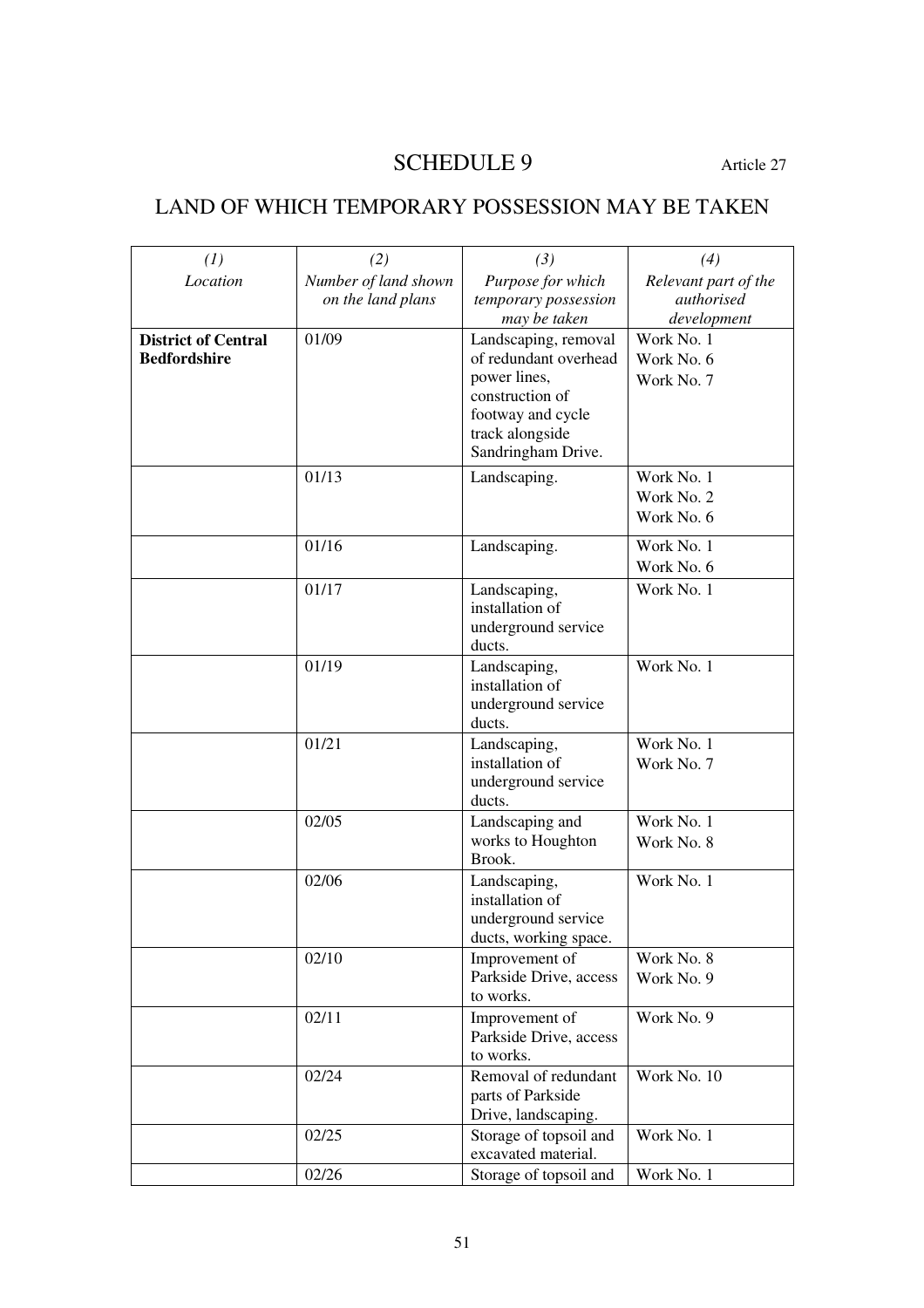| (1)      | (2)                  | (3)                                           | (4)                  |
|----------|----------------------|-----------------------------------------------|----------------------|
| Location | Number of land shown | Purpose for which                             | Relevant part of the |
|          | on the land plans    | temporary possession                          | authorised           |
|          |                      | may be taken                                  | development          |
|          |                      | excavated material,<br>haul road, working     |                      |
|          |                      | space.                                        |                      |
|          | 02/27                | Storage of topsoil and                        | Work No. 1           |
|          |                      | excavated material,                           |                      |
|          |                      | haul road, working                            |                      |
|          |                      | space.                                        |                      |
|          | 02/30                | Landscaping, haul                             | Work No. 1           |
|          |                      | road, working space,                          | Work No. 14          |
|          |                      | removal of redundant<br>overhead power lines. |                      |
|          | 02/31                | Working space to                              | Work No. 1           |
|          |                      | construct bridge.                             |                      |
|          | 02/32                | Working space to                              | Work No. 1           |
|          |                      | construct bridge.                             |                      |
|          | 02/35                | Landscaping                                   | Work No. 9           |
|          | 02/36                | Landscaping                                   | Work No. 9           |
|          | 02/37                | Landscaping                                   | Work No. 9           |
|          | 02/38                | Landscaping                                   | Work No. 9           |
|          | 02/39                | Landscaping, removal                          | Work No. 7           |
|          |                      | of redundant overhead                         | Work No. 8           |
|          |                      | power lines,                                  |                      |
|          |                      | improvement of                                |                      |
|          |                      | footway and cycle<br>track between            |                      |
|          |                      | Frogmore Road and                             |                      |
|          |                      | Wheatfield Road.                              |                      |
|          | 02/40                | Landscaping,                                  | Work No. 1           |
|          |                      | installation of                               |                      |
|          |                      | underground service                           |                      |
|          |                      | ducts, improvement of                         |                      |
|          |                      | footway and cycle                             |                      |
|          |                      | track between<br>Frogmore Road and            |                      |
|          |                      | Wheatfield Road.                              |                      |
|          | 02/41                | Landscaping,                                  | Work No. 1           |
|          |                      | installation of                               |                      |
|          |                      | underground service                           |                      |
|          |                      | ducts, working space                          |                      |
|          |                      | for the construction of                       |                      |
|          |                      | an attenuation pond.                          |                      |
|          | 02/46                | Landscaping,<br>installation of               | Work No. 1           |
|          |                      | underground service                           |                      |
|          |                      | ducts.                                        |                      |
|          | 02/48                | Landscaping, haul                             | Work No. 8           |
|          |                      | road, working space,                          | Work No. 14          |
|          |                      | removal of redundant                          |                      |
|          |                      | overhead power line.                          |                      |
|          | 04/02                | Construction of a                             | Work No. 1           |
|          |                      | private means of                              |                      |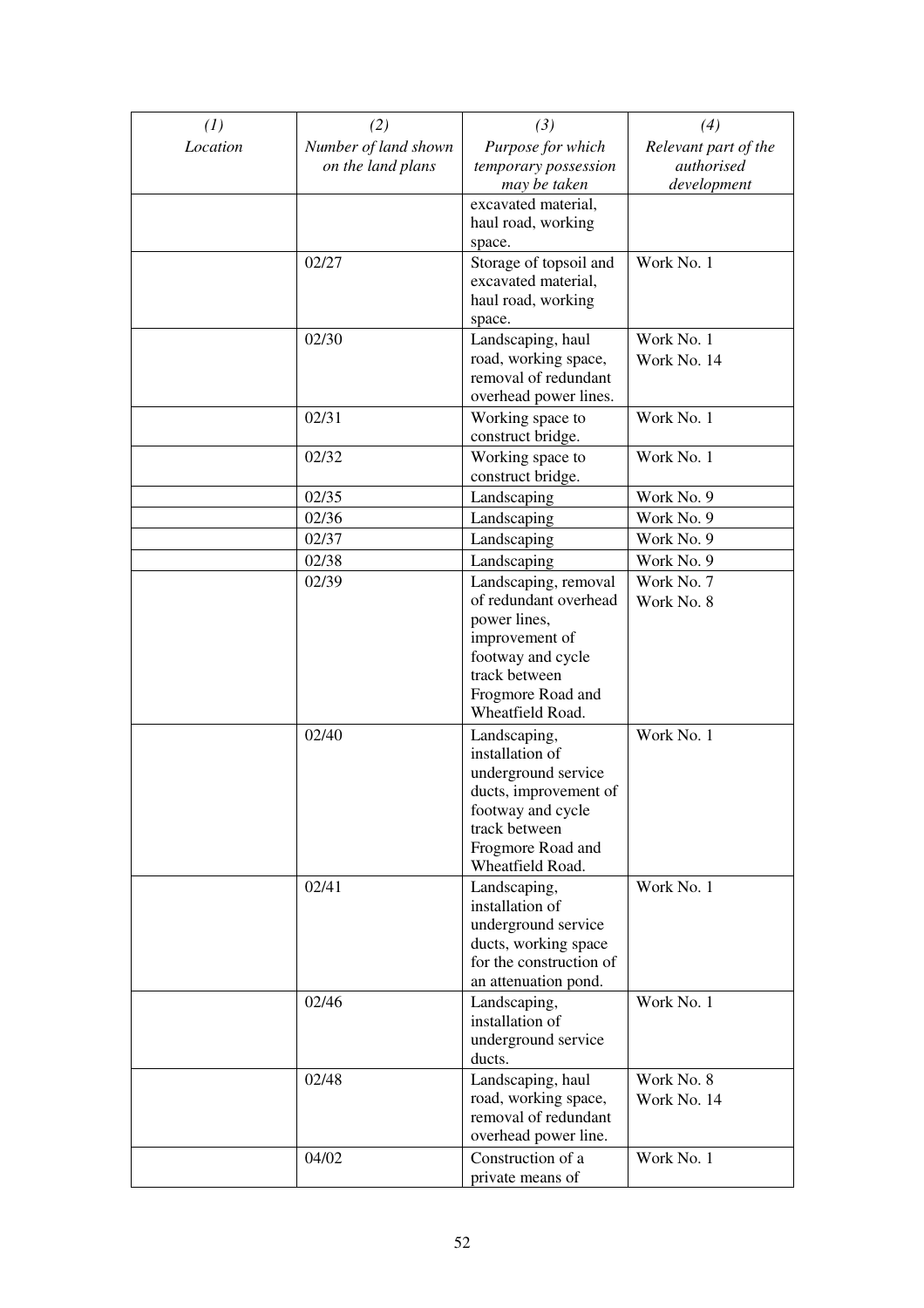| (1)                     | (2)                                       | (3)                                                                                              | (4)                                                     |
|-------------------------|-------------------------------------------|--------------------------------------------------------------------------------------------------|---------------------------------------------------------|
| Location                | Number of land shown<br>on the land plans | Purpose for which<br>temporary possession<br>may be taken                                        | Relevant part of the<br>authorised<br>development       |
|                         |                                           | access to proposed<br>development.                                                               |                                                         |
|                         | 04/07                                     | Haul road, working<br>space.                                                                     | Work No. 1                                              |
|                         | 04/08                                     | Haul road, working<br>space.                                                                     | Work No. 1                                              |
|                         | 04/09                                     | Haul road, working<br>space.                                                                     | Work No. 1                                              |
|                         | 04/10                                     | Haul road, working<br>space.                                                                     | Work No. 1                                              |
|                         | 04/11                                     | Construction of a<br>private means of<br>access to farm<br>buildings.                            | Work No. 1                                              |
|                         | 04/12                                     | Working space                                                                                    | Work No. 1                                              |
|                         | 05/09                                     | Construction of a<br>private means of<br>access to farm<br>buildings.                            | Work No. 15                                             |
|                         | 05/10                                     | Site of a construction<br>compound including<br>temporary access for<br>site vehicles.           | Work No. 1<br>Work No. 12<br>Work No. 13<br>Work No. 15 |
|                         | 05/11                                     | Construction of a<br>private means of<br>access to farm<br>buildings.                            | Work No. 1                                              |
|                         | 05/12                                     | Construction of a<br>private means of<br>access to farm<br>buildings.                            | Work No. 1                                              |
| <b>Borough of Luton</b> | 01/14                                     | Landscaping.                                                                                     | Work No. 1                                              |
|                         | 03/05                                     | Access for<br>construction of a<br>footway and cycle<br>track, works to<br>Houghton Brook        | Work No. 14                                             |
|                         | 03/06                                     | Access for<br>construction of a<br>footway and cycle<br>track, works to<br><b>Houghton Brook</b> | Work No. 14                                             |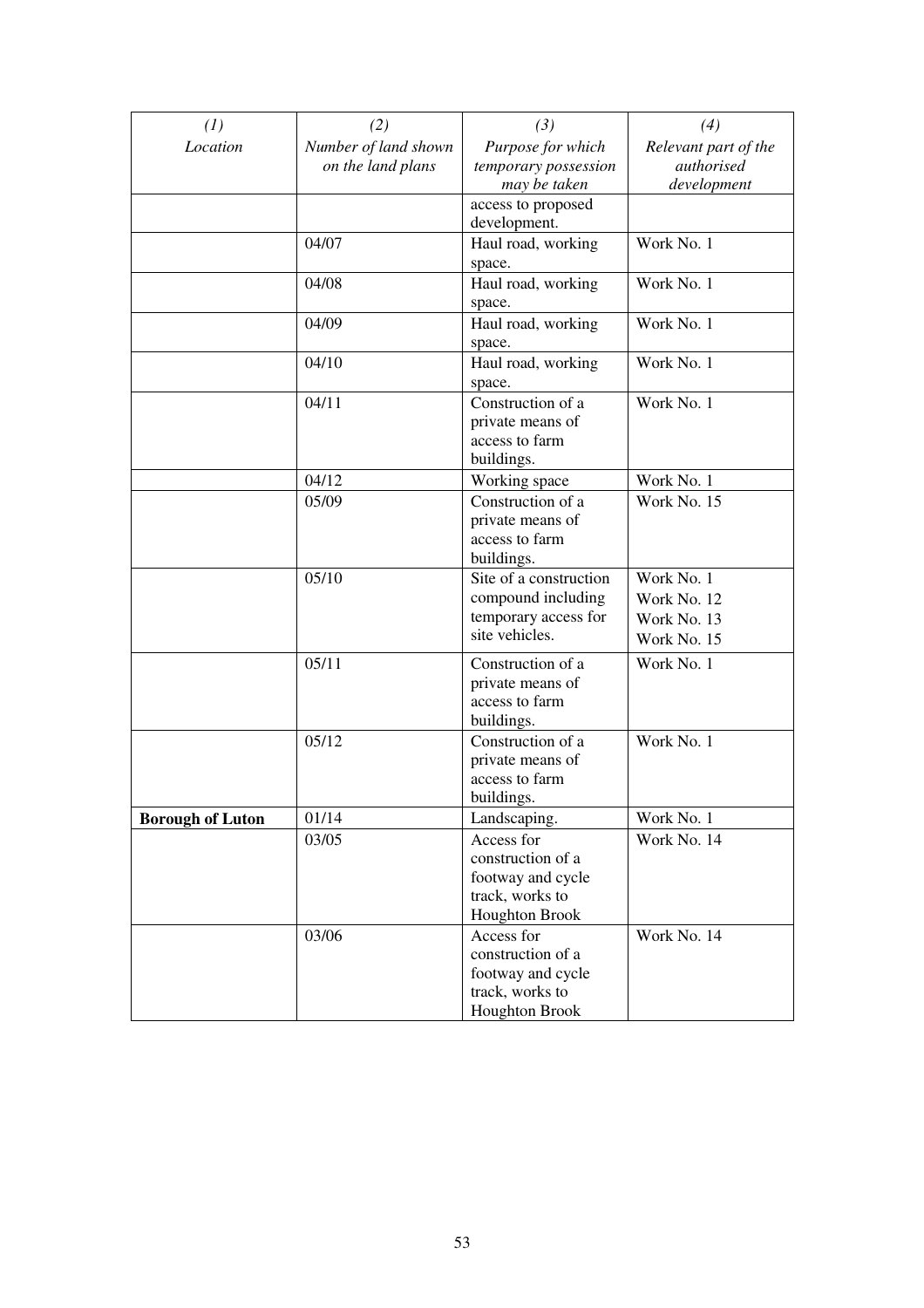# SCHEDULE 10 Article 30

# PROTECTIVE PROVISIONS

# PART 1

## FOR PROTECTION OF UK POWER NETWORKS LIMITED

**1.** In this Part of this Schedule—

<u>.</u>

"apparatus" means electric lines or electrical plant (as defined in the Electricity Act 1989(**a**)), belonging to or maintained by UKPN;

"authorised work" means the construction of any work authorised by this Order;

"the engineer" means an engineer appointed by UKPN for the purposes in question;

"specified work" means so much of any authorised work as relates to the carrying out of any operation to any apparatus; and

"UKPN" means UK Power Networks Limited, company number 07353731, registered at 14- 18 City Road, Cardiff, CF24 3DL.

## *Approval of plans, protective works etc.*

**2.**—(1) The undertaker must, before commencing construction of any specified work, supply to UKPN proper and sufficient plans of that work and such further particulars available to it as UKPN may within 14 days of the submission of the plans reasonably require for the approval of the engineer and must not commence such construction of a specified work until plans of that work have been approved in writing by the engineer or settled by arbitration.

(2) The approval of the engineer under sub-paragraph (1) must not be unreasonably withheld or delayed, and if within 28 days after such plans (including any other particulars reasonably required under sub-paragraph (1)) have been supplied to UKPN the engineer has not intimated disapproval of those plans and the grounds of disapproval the engineer is deemed to have approved the plans as submitted.

(3) When signifying approval of the plans the engineer may specify—

- (a) any protective work (whether temporary or permanent) which in the reasonable opinion of the engineer should be carried out before the commencement of a specified work to prevent detriment; and
- (b) such other requirements as may be reasonably necessary to prevent detriment,

and such protective works must be constructed by the undertaker (or by UKPN at the undertaker's request) without unnecessary delay and the undertaker must not commence the construction of a specified work until the engineer has notified the undertaker that the protective works have been completed to the engineer's reasonable satisfaction.

(4) In the event that the undertaker fails to complete the construction of, or part of, the specified works UKPN may, if it is reasonably required in order to avoid detriment, construct any of the specified works, or part of such works, (together with any adjoining works) in order to complete the construction of, or part of, the specified works or make such works and the undertaker must reimburse UKPN all costs, fees, charges and expenses it has reasonably incurred in carrying out such works.

<sup>(</sup>**a**) 1989 c. 29. The definition of "electrical plant" (in section 64) was amended by paragraphs 24 and 38(1) and (3) of Schedule 6 to the Utilities Act 2000 (c. 27).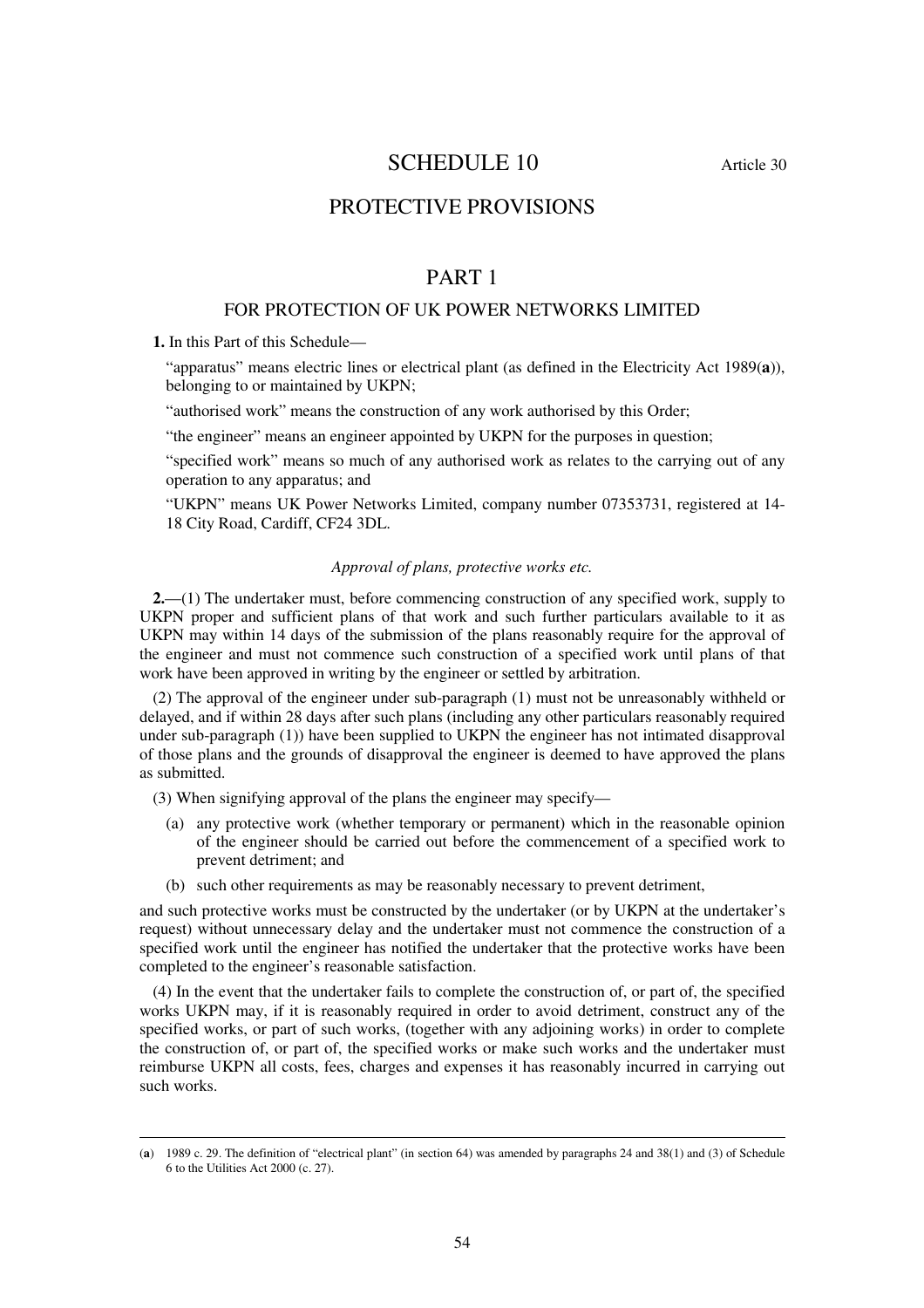#### *Construction*

**3.** Any specified or protective works must, when commenced, be constructed—

- (a) without unnecessary delay in accordance with the plans approved or deemed to have been approved or settled in accordance with this Part of this Schedule and with any requirements made under paragraph 2(3);
- (b) under the supervision (if given) and to the reasonable satisfaction of the engineer; and
- (c) in such manner as to cause as little detriment as is reasonably practicable.

# PART<sub>2</sub>

## FOR THE PROTECTION OF NATIONAL GRID

## *Application*

**4.** For the protection of National Grid the following provisions, unless otherwise agreed in writing between the undertaker and National Grid, have effect.

#### *Interpretation*

**5.** In this Part of this Schedule—

"alternative apparatus" means appropriate alternative apparatus to the satisfaction of National Grid to enable National Grid to fulfil its statutory functions in a manner no less efficiently than previously;

"apparatus" means—

- (a) in the case of National Grid Electricity Transmission Plc, electric lines or electrical plant as defined in the Electricity Act 1989, belonging to or maintained by it;
- (b) in the case of National Grid Gas Plc, any mains, pipes or other apparatus belonging to or maintained by it for the purposes of gas supply;

"commence" means the first carrying out of any works relating to the authorised development and commencement is to be construed accordingly;

"functions" includes powers and duties;

"in" in a context referring to apparatus or alternative apparatus in land includes a reference to apparatus or alternative apparatus under, over, across, along or upon such land;

"maintain" and "maintenance" includes the ability and right to do any of the following in relation to any apparatus or alternative apparatus including construct, use, repair, improve, alter, inspect, renew or remove the apparatus;

"National Grid" means National Grid Electricity Transmission Plc, company number 02366977, and National Grid Gas Plc, company number 02006000, both companies registered at 1 - 3 Strand, London, WC2N 5EH; and

"plans" includes all designs, drawings, specifications, method statements, soil reports, programmes, calculations, risk assessments and other documents that are reasonably necessary properly and sufficiently to describe the works to be executed.

**6.** Except for paragraphs 7 (apparatus in stopped up streets), 9 (acquisition of land), 12 and 13 (retained apparatus: protection), 14 (expenses) and 15 (indemnity) this Schedule does not apply to apparatus in respect of which the relations between the undertaker and National Grid are regulated by the provisions of Part 3 of the 1991 Act.

### *Apparatus of National Grid in stopped up streets*

**7.**—(1) Where any street is stopped up under article 12 (stopping up of streets) and any National Grid apparatus is in the street or accessed by that street National Grid is entitled to the same rights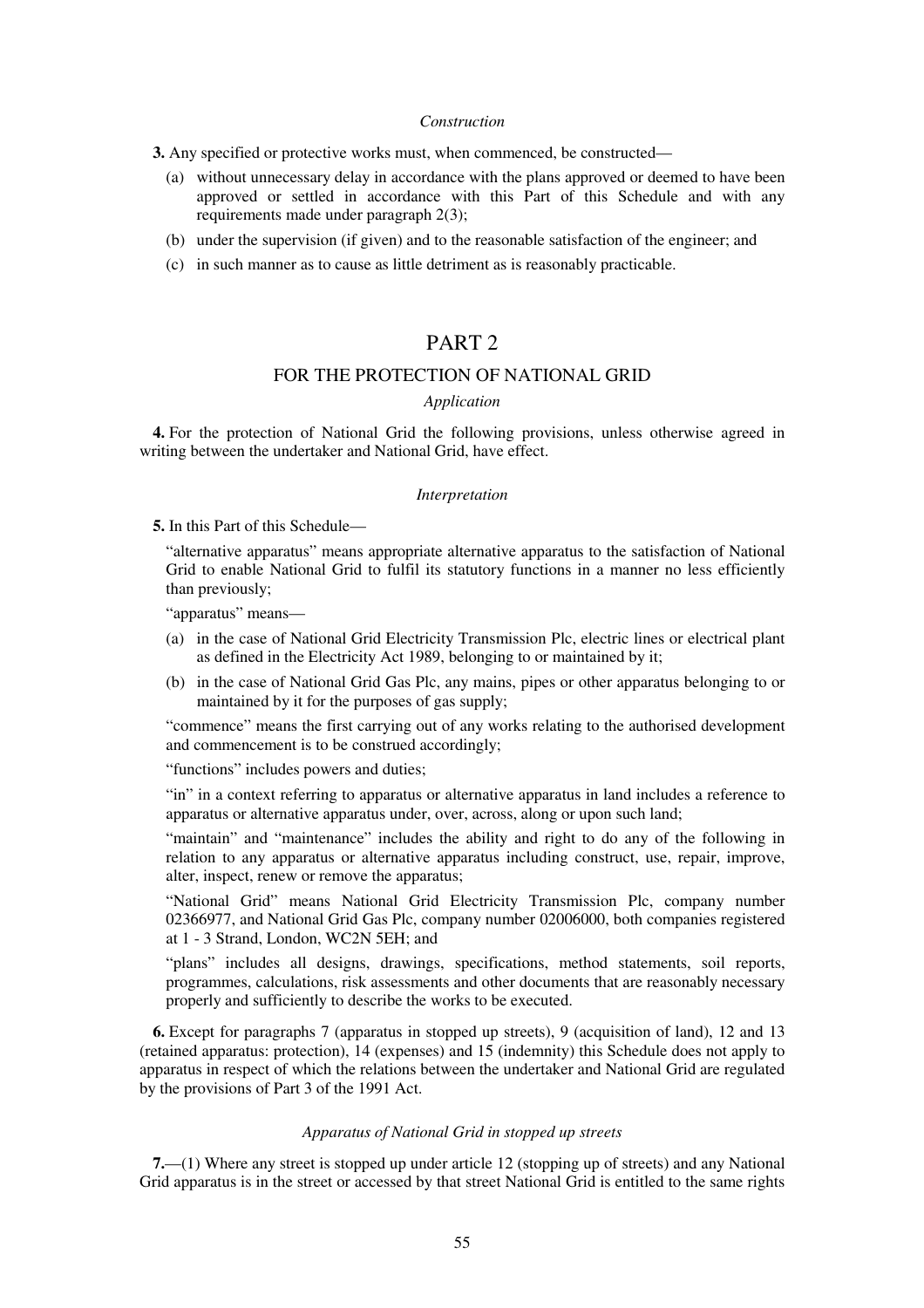in respect of such apparatus as it enjoyed immediately before the stopping up and the undertaker must grant to National Grid legal easements reasonably satisfactory to National Grid in respect of such apparatus and access to it prior to the stopping up of any such street. Any apparatus of National Grid required to be moved by the undertaker must be dealt with under paragraphs 10 and 11 of this Part of this Schedule and not under article 31(2) to (8) (apparatus and rights of statutory undertakers in stopped up streets) regardless of its inclusion in the Order.

(2) Regardless of the temporary stopping up or diversion of any highway under the powers conferred by article 13 (temporary prohibition or restriction of use of streets), National Grid is at liberty at all times to take all necessary access across any such stopped up highway and to execute and do all such works and things in, upon or under any such highway as may be reasonably necessary to enable it to maintain any apparatus which at the time of the stopping up or diversion was in that highway.

## *Protective works to buildings*

**8.**—(1) The undertaker, in the case of the powers conferred by article 17 (protective work to buildings), must exercise those powers so as not to obstruct or render less convenient the access to any apparatus without the written consent of National Grid (such consent not to be unreasonably withheld or delayed) except in the case of emergency works (as defined in the 1991 Act) in which case the undertaker must use all reasonable endeavours not to obstruct or render less convenient the access to any National Grid apparatus (except, where such powers are exercised over National Grid operational land, where access must never be obstructed or rendered less convenient without the written consent of National Grid).

(2) If by reason of the exercise of the powers conferred by article 17 any damage to any apparatus (other than apparatus the repair of which is not reasonably necessary in view of its intended removal or abandonment) or property of National Grid or any interruption in the supply of electricity or gas (as the case may be) by National Grid is caused, the undertaker must bear and pay on demand the cost reasonably incurred by National Grid in making good such damage or restoring the supply; and, subject to sub-paragraph (3), must—

- (a) make compensation to National Grid for any loss sustained by it; and
- (b) indemnify National Grid against all claims, demands, proceedings, costs, damages and expenses which may be made or taken against or recovered from or incurred by National Grid, by reason of any such damage or interruption.

(3) Nothing in this paragraph imposes any liability on the undertaker with respect to any damage or interruption to the extent that such damage or interruption is attributable to the act, neglect or default of National Grid or its contractors or workers; and National Grid must give to the undertaker reasonable notice of any such claim or demand and no settlement or compromise of it is to be made without first consulting the undertaker and giving them an opportunity to make representations as to the claim or demand.

#### *Acquisition of land*

**9.** Regardless of any provision in this Order or anything shown on the land plans or contained in the book of reference, the undertaker must not otherwise than by agreement with National Grid—

- (a) acquire by compulsion from National Grid any right or interest in land (including rights in the subsoil of or the air-space over land) or any of National Grid's apparatus, or impose restrictive covenants affecting land in which National Grid has rights or interests, or enter upon land, or override any wayleave, easement or other rights or interests of National Grid; or
- (b) take temporary possession of any land that is not a highway so as to interfere with any easement, wayleave or other right relating to National Grid's apparatus.

### *Removal of apparatus*

**10.**—(1) If, in the exercise of the agreement reached in accordance with paragraph 9 or in any other authorised manner, the undertaker acquires any interest in any land in which any apparatus is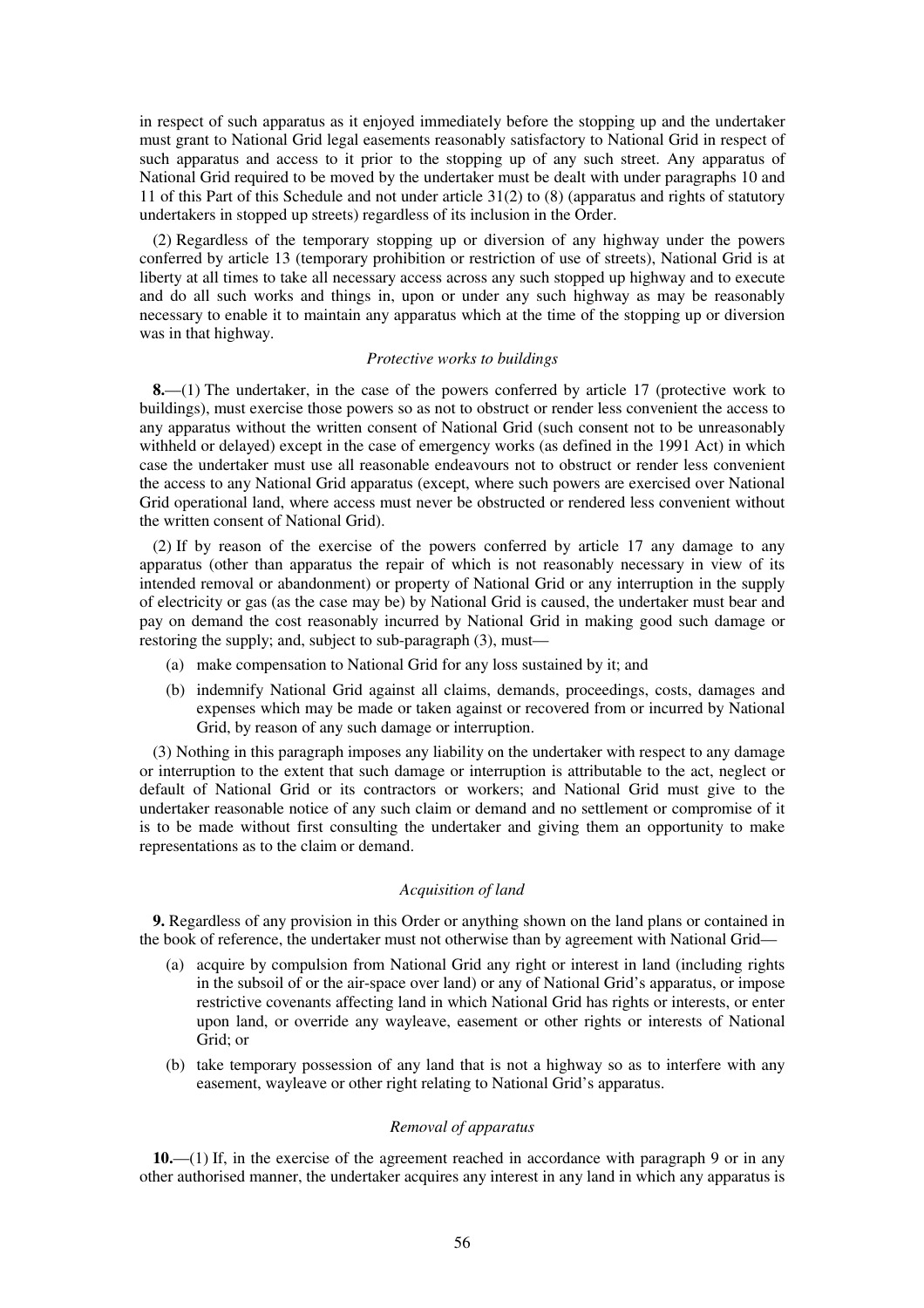placed, that apparatus must not be removed under this Part of this Schedule and any right of National Grid to maintain that apparatus in that land must not be extinguished until alternative apparatus has been constructed, and is in operation to the reasonable satisfaction of National Grid in accordance with sub-paragraphs (2) to (5) inclusive.

(2) If, for the purpose of executing any works in, on, under or over any land purchased, held, appropriated or used under this Order, the undertaker requires the removal of any apparatus placed in that land, it must give to National Grid 56 days' advance written notice of that requirement, together with a plan of the work proposed, and of the proposed position of the alternative apparatus to be provided or constructed and in that case (or if in consequence of the exercise of any of the powers conferred by this Order National Grid reasonably needs to remove any of its apparatus) the undertaker must, subject to sub-paragraph (3), afford to National Grid to its satisfaction (taking into account paragraph  $11(1)$ ) the necessary facilities and rights for-

- (a) the construction of alternative apparatus in other land of the undertaker; and
- (b) the maintenance of that apparatus afterwards.

(3) If alternative apparatus or any part of such apparatus is to be constructed elsewhere than in other land of the undertaker, or the undertaker is unable to afford such facilities and rights as are mentioned in sub-paragraph (2), in the land in which the alternative apparatus or part of such apparatus is to be constructed, National Grid must, on receipt of a written notice to that effect from the undertaker, take such steps as are reasonable in the circumstances in an endeavour to obtain the necessary facilities and rights in the land in which the alternative apparatus is to be constructed except that this obligation does not extend to the requirement for National Grid to use its compulsory purchase powers to this end unless it elects to so do.

(4) Any alternative apparatus to be constructed in land of the undertaker under this Part of this Schedule must be constructed in such manner and in such line or situation as may be agreed between National Grid and the undertaker.

(5) National Grid must, after the alternative apparatus to be provided or constructed has been agreed, and subject to the grant to National Grid of any such facilities and rights as are referred to in sub-paragraph (2) or (3), proceed without unnecessary delay to construct and bring into operation the alternative apparatus and subsequently to remove any apparatus required by the undertaker to be removed under the provisions of this Part of this Schedule.

## *Facilities and rights for alternative apparatus*

**11.**—(1) Where, in accordance with the provisions of this Part of this Schedule, the undertaker affords to National Grid facilities and rights for the construction and maintenance in land of the undertaker of alternative apparatus in substitution for apparatus to be removed, those facilities and rights must be granted upon such terms and conditions as may be agreed between the undertaker and National Grid and must be no less favourable on the whole to National Grid than the facilities and rights enjoyed by it in respect of the apparatus to be removed unless agreed by National Grid.

(2) If the facilities and rights to be afforded by the undertaker and agreed with National Grid under sub-paragraph (1) above in respect of any alternative apparatus, and the terms and conditions subject to which those facilities and rights are to be granted, are less favourable on the whole to National Grid in question than the facilities and rights enjoyed by it in respect of the apparatus to be removed, then the terms and conditions to which those facilities and rights are subject in the matter must be referred to arbitration and, the arbitrator must make such provision for the payment of compensation by the undertaker to National Grid as appears to the arbitrator to be reasonable having regard to all the circumstances of the particular case.

### *Retained apparatus: protection for National Grid Gas Plc*

**12.**—(1) Not less than 56 days before commencing the execution of any works authorised by this Order that are near to, or will or may affect (with reference to the guidance specified at subparagraph (11)), any apparatus the removal of which has not been required by the undertaker under paragraph 10(2) or otherwise, the undertaker must submit to National Grid Gas Plc a plan.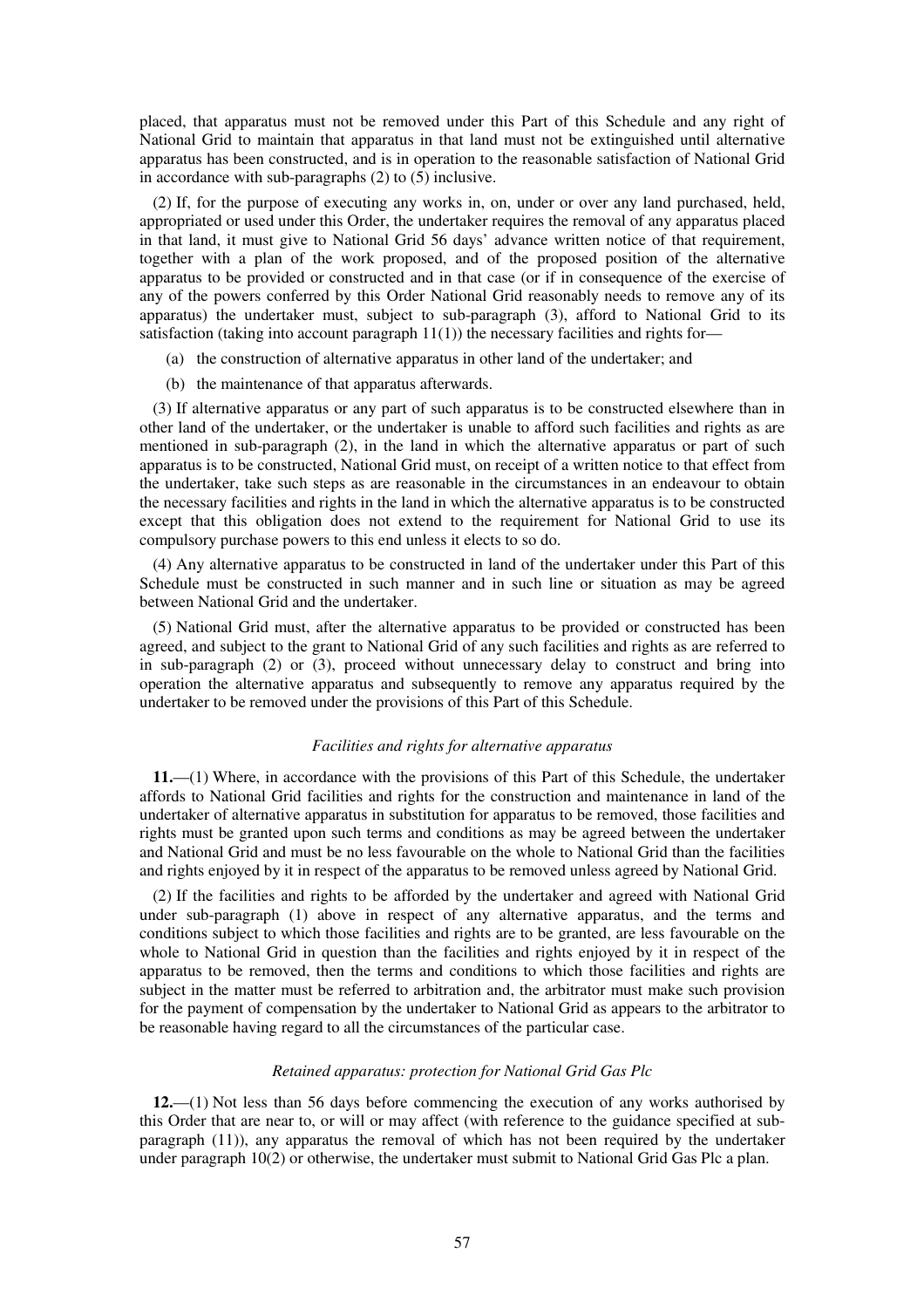(2) In relation to works which will or may be situated on, over, under or within 15 metres measured in any direction of any apparatus, or (wherever situated) impose any load directly upon any apparatus or involve embankment works within 15 metres of any apparatus, the plan to be submitted to National Grid Gas Plc under sub-paragraph (1) must be detailed including a method statement and describing—

- (a) the exact position of the works;
- (b) the level at which these are proposed to be constructed or renewed;
- (c) the manner of their construction or renewal including details of excavation, and the positioning of plant;
- (d) the position of all apparatus; and
- (e) by way of detailed drawings, every alteration proposed to be made to or close to any such apparatus.

(3) The undertaker must not commence the construction or renewal of any works to which subparagraph (1) or (2) applies until National Grid Gas Plc has given written approval of the plan so submitted.

(4) Any approval of National Grid Gas Plc required under sub-paragraph (3)—

- (a) may be given subject to reasonable conditions for any purpose mentioned in subparagraph  $(5)$  or  $(7)$ ; and
- (b) must not be unreasonably withheld or delayed.

(5) In relation to a work to which sub-paragraph (1) or (2) applies, National Grid Gas Plc may as part of the written approval referred to in sub-paragraph (3) require such modifications to be made to the plan as may be reasonably necessary for the purpose of securing its system against interference or risk of damage or for the purpose of providing or securing proper and convenient means of access to any apparatus.

(6) Works executed under this Order must be executed only in accordance with the plan, submitted under sub-paragraph (1) or as relevant sub-paragraph (2), as amended from time to time by agreement between the undertaker and National Grid Gas Plc and in accordance with such reasonable requirements as may be made in accordance with sub-paragraph (5) or (7) by National Grid Gas Plc for the alteration or otherwise for the protection of the apparatus, or for securing access to it, and National Grid Gas Plc is entitled to watch and inspect the execution of those works.

(7) Where National Grid Gas Plc requires any protective works to be carried out either themselves or by the undertaker (whether of a temporary or permanent nature) such protective works must be carried out to National Grid Gas Plc's satisfaction prior to the carrying out of any works authorised by the Order (or any relevant part of it) and National Grid Gas Plc must give notice of such works within 56 days from the date of submission of a plan in line with subparagraph (1) or (2) (except in an emergency).

(8) If National Grid Gas Plc in accordance with sub-paragraph (5) or (7) and in consequence of the works proposed by the undertaker, reasonably requires the removal of any apparatus and gives written notice to the undertaker of that requirement, paragraphs 4 to 6 and 9 to 11 apply as if the removal of the apparatus had been required by the undertaker under paragraph 10(2).

(9) Nothing in this paragraph precludes the undertaker from submitting at any time or from time to time, but in no case less than 56 days before commencing the execution of any works, a new plan, instead of the plan previously submitted, and having done so the provisions of this paragraph apply to and in respect of the new plan.

(10) The undertaker is not required to comply with sub-paragraph (1) where it needs to carry out emergency works as defined in the 1991 Act but in that case it must give to National Grid Gas Plc notice as soon as is reasonably practicable and a plan of those works and must—

- (a) comply with sub-paragraph  $(5)$ ,  $(6)$  and  $(7)$  in so far as is reasonably practicable in the circumstances; and
- (b) comply with sub-paragraph (11) at all times.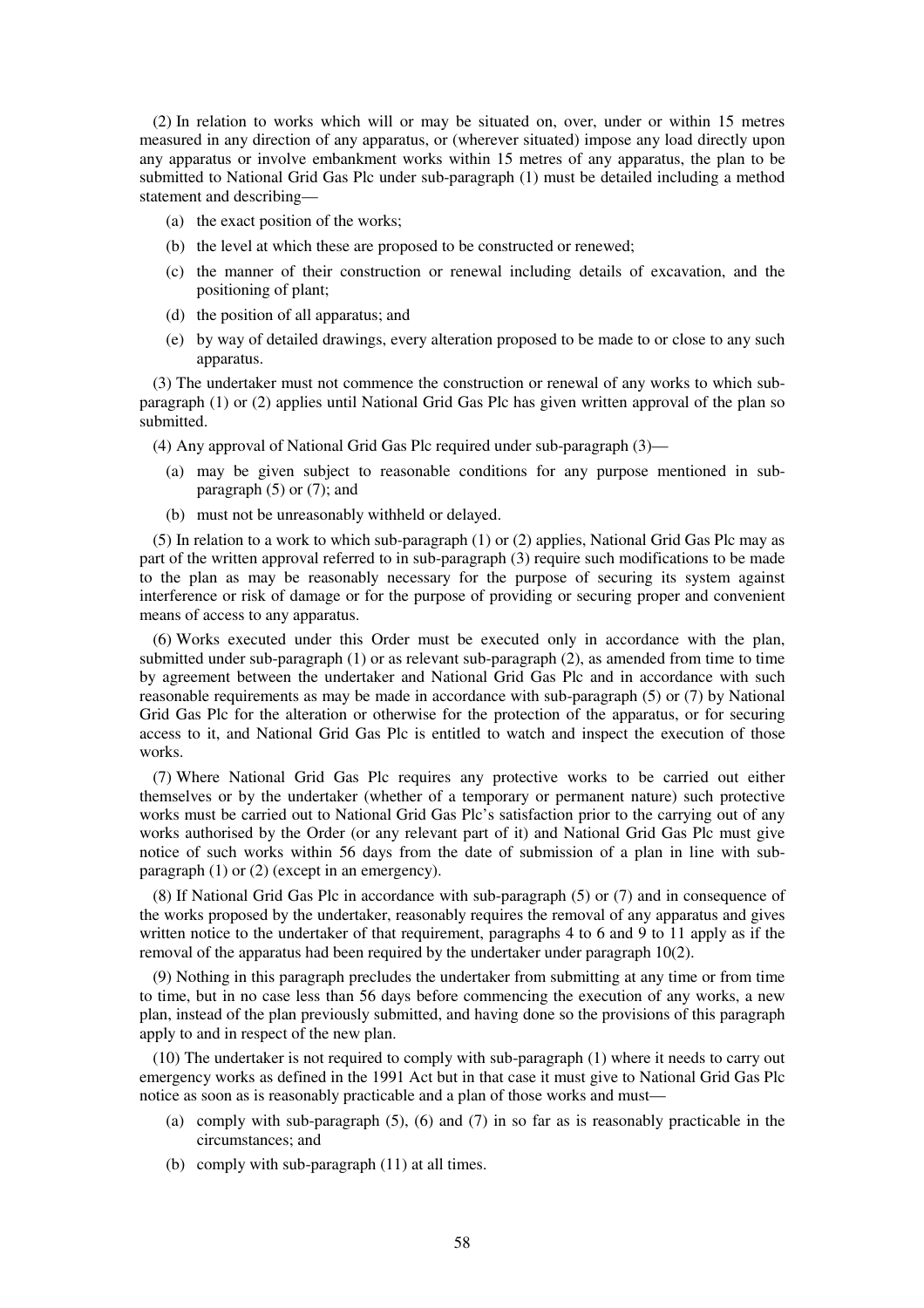(11) At all times when carrying out any works authorised by this Order the undertaker must comply with National Grid's policies for safe working in proximity to gas apparatus "Specification for safe working in the vicinity of National Grid, High pressure Gas pipelines and associated installation requirements for third parties T/SP/SSW22" and HSE's "HS(~G)47 Avoiding Danger from underground services".

### *Retained apparatus: protection National Grid Electricity Transmission Plc*

**13.**—(1) Not less than 56 days before commencing the execution of any works authorised by this Order that are near to, or will or may affect (with reference to the guidance specified at subparagraph (11)), any apparatus the removal of which has not been required by the undertaker under paragraph 10(2) or otherwise, the undertaker must submit to National Grid Electricity Transmission Plc a plan.

(2) In relation to works which will or may be situated on, over, under or within 15 metres measured in any direction of any apparatus, or involve embankment works within 15 metres of any apparatus, the plan to be submitted to National Grid Electricity Transmission Plc under subparagraph (1) must be detailed including a method statement and describing—

- (a) the exact position of the works;
- (b) the level at which these are proposed to be constructed or renewed;
- (c) the manner of their construction or renewal including details of excavation, and the positioning of plant;
- (d) the position of all apparatus; and
- (e) by way of detailed drawings, every alteration proposed to be made to or close to any such apparatus.

(3) The undertaker must not commence the construction or renewal of any works to which subparagraph (1) or (2) applies until National Grid Electricity Transmission Plc has given written approval of the plan so submitted.

(4) Any approval of National Grid Electricity Transmission Plc required under sub-paragraph  $(3)$ —

- (a) may be given subject to reasonable conditions for any purpose mentioned in subparagraph  $(5)$  or  $(7)$ ;
- (b) must not be unreasonably withheld or delayed.

(5) In relation to a work to which sub-paragraph (1) or (2) applies, National Grid Electricity Transmission Plc may as part of the written approval referred to in sub-paragraph (3) require such modifications to be made to the plan as may be reasonably necessary for the purpose of securing its system against interference or risk of damage or for the purpose of providing or securing proper and convenient means of access to any apparatus.

(6) Works executed under this Order must be executed only in accordance with the plan, submitted under sub-paragraph (1) or as relevant sub paragraph (2), as amended from time to time by agreement between the undertaker and National Grid Electricity Transmission Plc and in accordance with such reasonable requirements as may be made in accordance with sub-paragraph (5) or (7) by National Grid Electricity Transmission Plc for the alteration or otherwise for the protection of the apparatus, or for securing access to it, and National Grid Electricity Transmission Plc is entitled to watch and inspect the execution of those works.

(7) Where National Grid Electricity Transmission Plc requires any protective works to be carried out either themselves or by the undertaker (whether of a temporary or permanent nature) such protective works must be carried out to National Grid Electricity Transmission Plc's satisfaction prior to the carrying out of any works authorised by the Order (or any relevant part of it) and National Grid Electricity Transmission Plc must give notice of such works within 56 days from the date of submission of a plan in line with sub-paragraph (1) or (2) (except in an emergency).

(8) If National Grid Electricity Transmission Plc in accordance with sub-paragraph (5) or (7) and in consequence of the works proposed by the undertaker, reasonably requires the removal of any apparatus and gives written notice to the undertaker of that requirement, paragraphs 4 to 6 and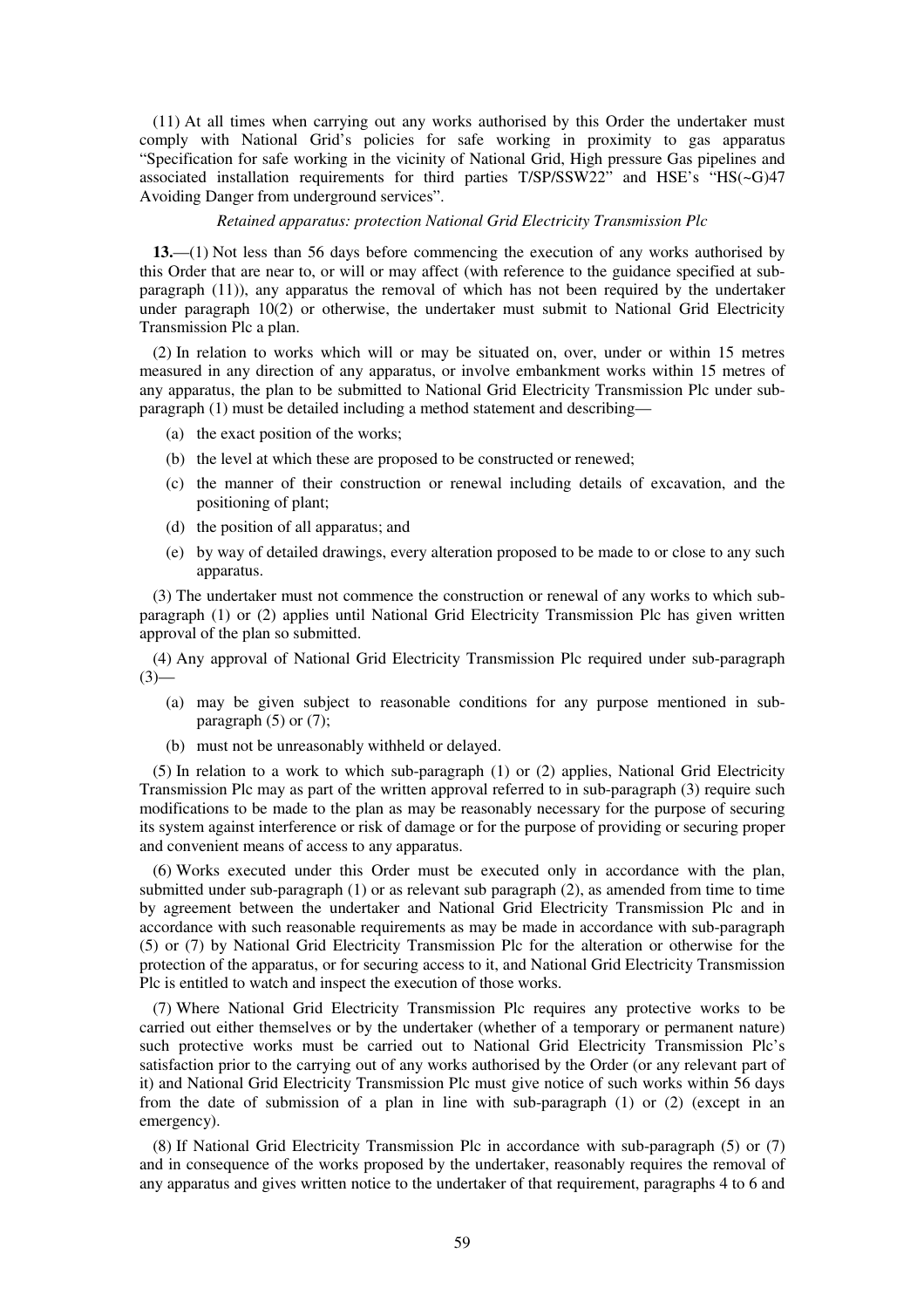9 to 11 apply as if the removal of the apparatus had been required by the undertaker under paragraph 10(2).

(9) Nothing in this paragraph precludes the undertaker from submitting at any time or from time to time, but in no case less than 56 days before commencing the execution of any works, a new plan, instead of the plan previously submitted, and having done so the provisions of this paragraph apply to and in respect of the new plan.

(10) The undertaker is not required to comply with sub-paragraph (1) where it needs to carry out emergency works as defined in the 1991 Act but in that case it must give to National Grid Electricity Transmission Plc notice as soon as is reasonably practicable and a plan of those works and must—

- (a) comply with sub-paragraph (5), (6) and (7) in so far as is reasonably practicable in the circumstances; and
- (b) comply with sub-paragraph (11) at all times.

(11) At all times when carrying out any works authorised under the Order the undertaker must comply with National Grid's policies for development near overhead lines EN43-8 and HSE's guidance note 6 "Avoidance of Danger from Overhead Lines".

#### *Expenses*

**14.**—(1) Subject to the following provisions of this paragraph, the undertaker must repay to National Grid on demand all charges, costs and expenses reasonably incurred by National Grid in, or in connection with, the inspection, removal, relaying or replacing, alteration or protection of any apparatus or the construction of any new apparatus which may be required in consequence of the execution of any such works as are referred to in this Part of this Schedule including without limitation—

- (a) any costs reasonably incurred or compensation properly paid in connection with the acquisition of rights or the exercise of statutory powers for such apparatus including without limitation in the event that National Grid elects to use compulsory purchase powers to acquire any necessary rights under paragraph 10(3) all costs incurred as a result of such action;
- (b) in connection with the cost of the carrying out of any diversion work or the provision of any alternative apparatus;
- (c) the cutting off of any apparatus from any other apparatus or the making safe of redundant apparatus;
- (d) the carrying out of protective works and any necessary works (not otherwise covered by paragraph 16) carried out by National Grid to monitor ground subsidence, plus a capitalised sum to cover the cost of maintaining and renewing permanent protective works:
- (e) the survey of any land, apparatus or works, the inspection and monitoring of works or the installation or removal of any temporary works reasonably necessary in consequence of the execution of any such works referred to in this Part of this Schedule.

(2) There is to be deducted from any sum payable under sub-paragraph (1) the value of any apparatus removed under the provisions of this Part of this Schedule and which is not re-used as part of the alternative apparatus, that value being calculated after removal.

(3) If in accordance with the provisions of this Part of this Schedule—

- (a) apparatus of better type, of greater capacity or of greater dimensions is placed in substitution for existing apparatus of worse type, of smaller capacity or of smaller dimensions; or
- (b) apparatus (whether existing apparatus or apparatus substituted for existing apparatus) is placed at a depth greater than the depth at which the existing apparatus was situated,

and the placing of apparatus of that type or capacity or of those dimensions or the placing of apparatus at that depth, as the case may be, is not agreed by the undertaker or in default of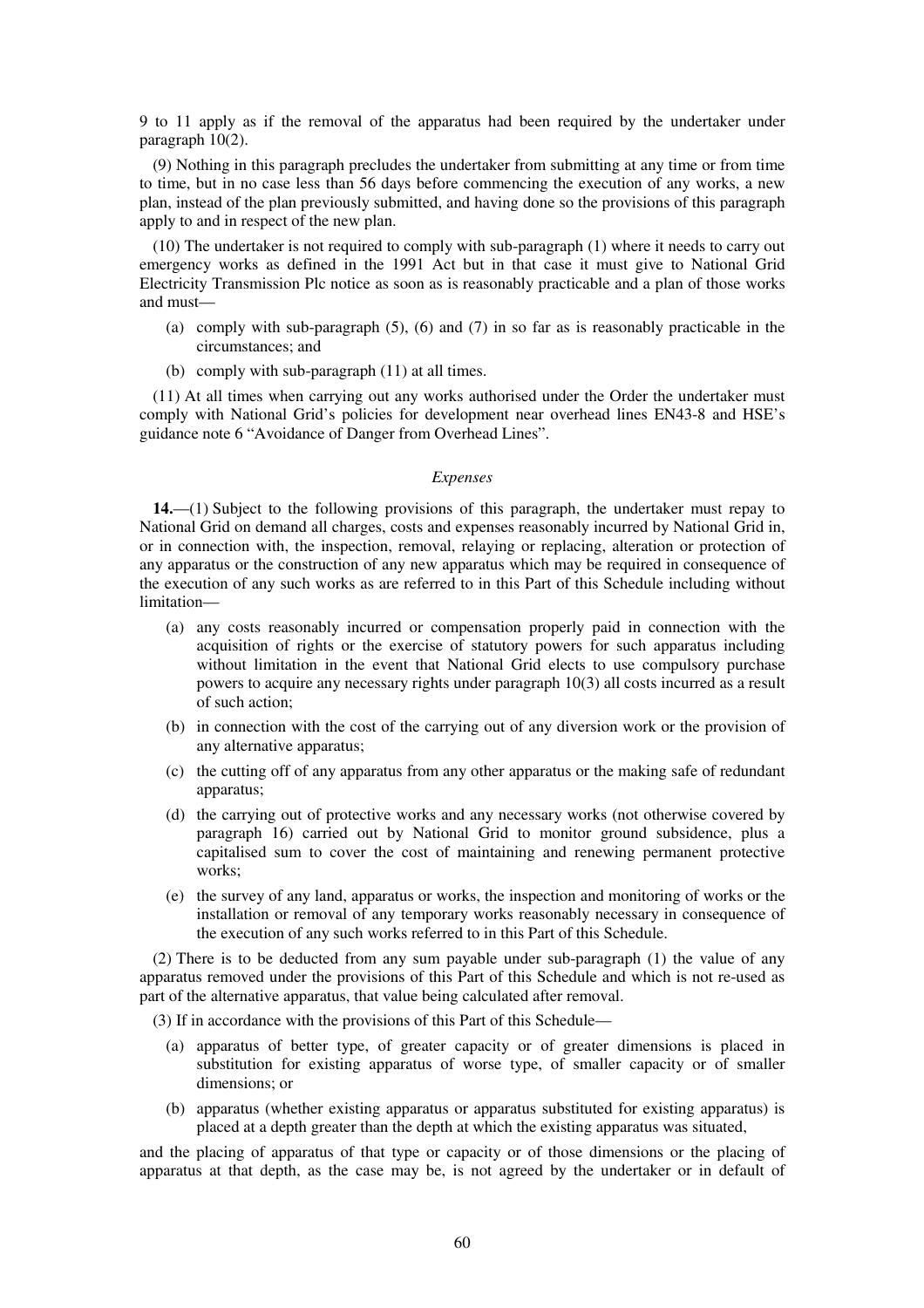agreement settled by arbitration in accordance with article 39 (arbitration) to be necessary, then, if such placing involves cost in the construction of works under this Part of this Schedule exceeding that which would have been involved if the apparatus placed had been of the existing type, capacity or dimensions, or at the existing depth, as the case may be, the amount which apart from this sub-paragraph would be payable to National Grid by virtue of sub-paragraph (1) is to be reduced by the amount of that excess except where it is not possible in the circumstances to obtain the existing type, capacity, or dimensions of apparatus, or to place apparatus at the existing depth in which case full costs must be borne by the undertaker.

(4) For the purposes of sub-paragraph (3)—

- (a) an extension of apparatus to a length greater than the length of existing apparatus is not to be treated as a placing of apparatus of greater dimensions than those of the existing apparatus; and
- (b) where the provision of a joint in a pipe or cable is agreed, or is determined to be necessary, the consequential provision of a jointing chamber or of a manhole is to be treated as if it also had been agreed or had been so determined.

(5) An amount which apart from this sub-paragraph would be payable to National Grid in respect of works by virtue of sub-paragraph (1) must, if the works include the placing of apparatus provided in substitution for apparatus placed more than 7 years and 6 months earlier so as to confer on National Grid any financial benefit by deferment of the time for renewal of the apparatus in the ordinary course, be reduced by the amount which represents that benefit.

## *Indemnity*

**15.**—(1) Subject to sub-paragraphs (2) and (3), if by reason or in consequence of the construction of any such works authorised by this Schedule or in consequence of the construction, use, maintenance or failure of any of the authorised development by or on behalf of the undertaker or in consequence of any act or default of the undertaker or any person employed or authorised by the undertaker in the course of carrying out such works, including without limitation works carried out by the undertaker under this Part of this Schedule or any subsidence resulting from any of these works, any damage is caused to any apparatus or alternative apparatus (other than apparatus the repair of which is not reasonably necessary in view of its intended removal for the purposes of those works) or property of National Grid, or there is any interruption in any service provided, or in the supply of any goods, by National Grid, or National Grid becomes liable to pay any amount to any third party, the undertaker must—

- (a) bear and pay on demand the cost reasonably incurred by National Grid in making good such damage or restoring the supply; and
- (b) indemnify National Grid for any other expenses, loss, demands, proceedings, damages, claims, penalty or costs incurred by or recovered from National Grid, by reason or in consequence of any such damage or interruption or National Grid becoming liable to any third party as previously mentioned.

(2) The fact that any act or thing may have been done by National Grid on behalf of the undertaker or in accordance with a plan approved by National Grid or in accordance with any requirement of National Grid under its supervision does not (subject to sub-paragraph (3)), excuse the undertaker from liability under the provisions of sub-paragraph (1).

(3) Nothing in sub-paragraph (1) imposes any liability on the undertaker with respect to any damage or interruption to the extent that it is attributable to the neglect or default of National Grid, its officers, servants, contractors or agents.

(4) National Grid must give the undertaker reasonable notice of any such claim or demand and no settlement or compromise is to be made without first consulting the undertaker and considering their representations.

#### *Ground subsidence monitoring scheme in respect of National Grid's apparatus*

**16.**—(1) No works—

(a) that are near to, or will or may affect (with reference to the guidance specified at paragraph 12(11)) any National Grid Gas Plc apparatus or alternative apparatus; or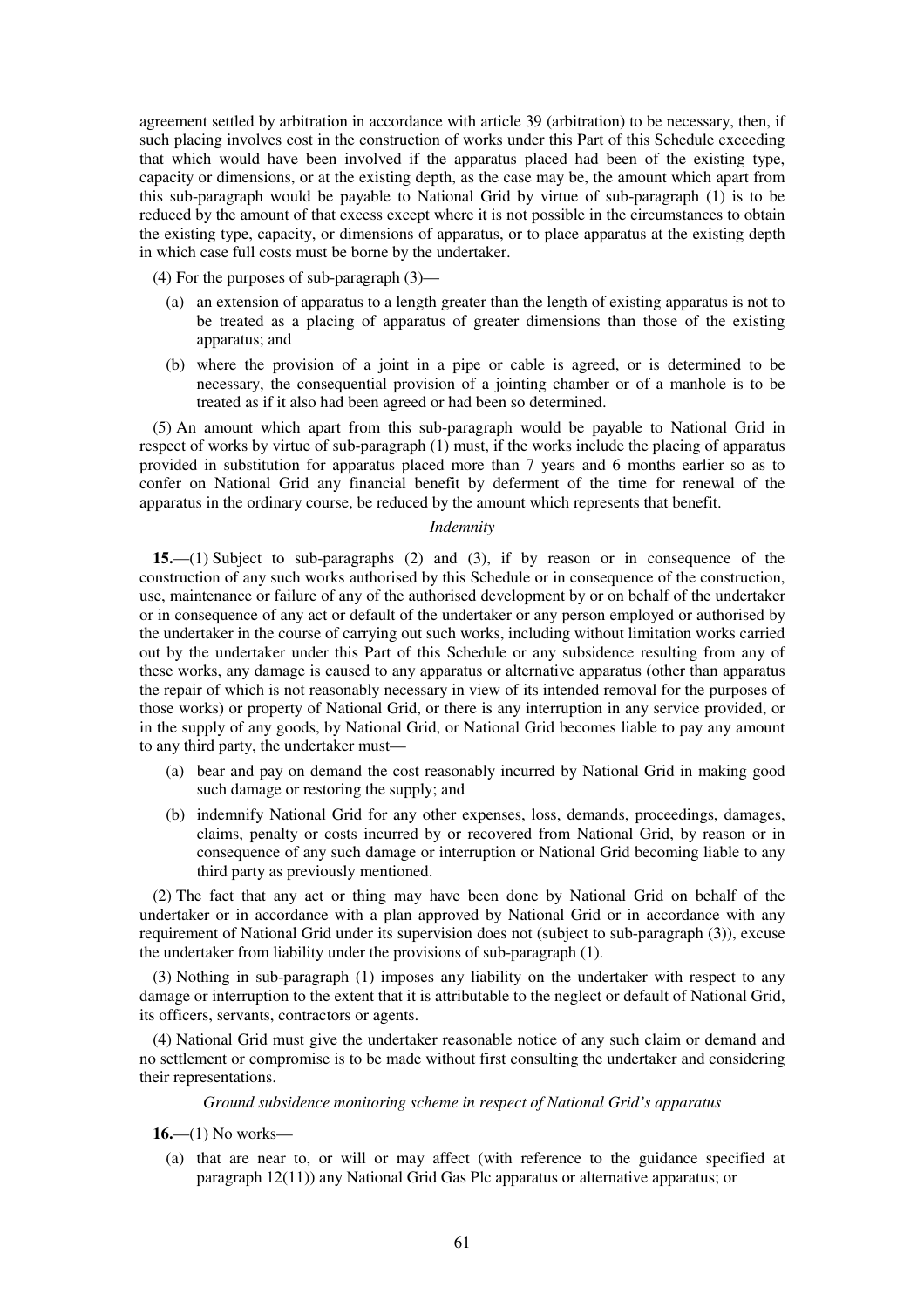(b) within 100 metres of any National Grid Electricity Transmission Plc apparatus or alternative apparatus

are to commence until a scheme for monitoring ground subsidence (referred to in this paragraph as "the monitoring scheme") within the Order limits (and beyond if necessary and where the undertaker has sufficient rights to undertake such monitoring or where such rights can be provided by National Grid) which is capable of interfering with or risking damage to any of National Grid's apparatus has been submitted to and approved in writing by National Grid, such approval not to be unreasonably withheld or delayed.

(2) The ground subsidence monitoring scheme described in sub-paragraph (1) must set out—

- (a) the apparatus which is to be subject to such monitoring;
- (b) the extent of land to be monitored;
- (c) the manner in which ground levels are to be monitored;
- (d) the timescales of any monitoring activities; and
- (e) the extent of ground subsidence which, if exceeded, requires the undertaker to submit for National Grid's approval a ground subsidence mitigation scheme in respect of such subsidence in accordance with sub-paragraph (4).

(3) The monitoring scheme required by sub-paragraphs (1) and (2) must be submitted within 56 days prior to the commencement of any works authorised by this Order or comprised within the authorised development. Any requirements of National Grid must be notified within 28 days of receipt of the monitoring scheme. Afterwards the monitoring scheme must be implemented as approved, unless otherwise agreed in writing with National Grid.

(4) As soon as reasonably practicable after any ground subsidence identified by the monitoring activities set out in the monitoring scheme has exceeded the level described in sub-paragraph (2)(e), a scheme setting out necessary mitigation measures (if any) for such ground subsidence (referred to in this paragraph as a "mitigation scheme") must be submitted to National Grid for written approval, such approval not to be unreasonably withheld or delayed; and any mitigation scheme must be implemented as approved, unless otherwise agreed in writing with National Grid except that National Grid retains the right to carry out any further necessary protective works for the safeguarding of its apparatus and may recover any such costs in line with paragraph 14.

(5) If the monitoring scheme or mitigation scheme would conflict with any aspect of any ground subsidence monitoring scheme or ground subsidence mitigation scheme approved by the relevant planning authority under Schedule 2 (requirements) the undertaker may submit a revised monitoring scheme or mitigation scheme to National Grid for its approval, such approval not to be unreasonably withheld or delayed; and the revised monitoring scheme or mitigation scheme must be implemented as approved, unless otherwise agreed in writing with National Grid.

#### *Enactments and agreements*

**17.** Nothing in this Part of this Schedule affects the provisions of any enactment or agreement regulating the relations between the undertaker and National Grid in respect of any apparatus laid or erected in land belonging to the undertaker on the date on which this Order is made.

## *Co-operation*

**18.** Where in consequence of the proposed construction of any of the authorised development, the undertaker or National Grid requires the removal of apparatus under paragraph 10(2) or National Grid makes requirements for the protection or alteration of apparatus under paragraph 12 or 13, the undertaker must use its best endeavours to co-ordinate the execution of the works in the interests of safety and the efficient and economic execution of the authorised development and taking into account the need to ensure the safe and efficient operation of National Grid's undertaking and National Grid must use its best endeavours to co-operate with the undertaker for that purpose.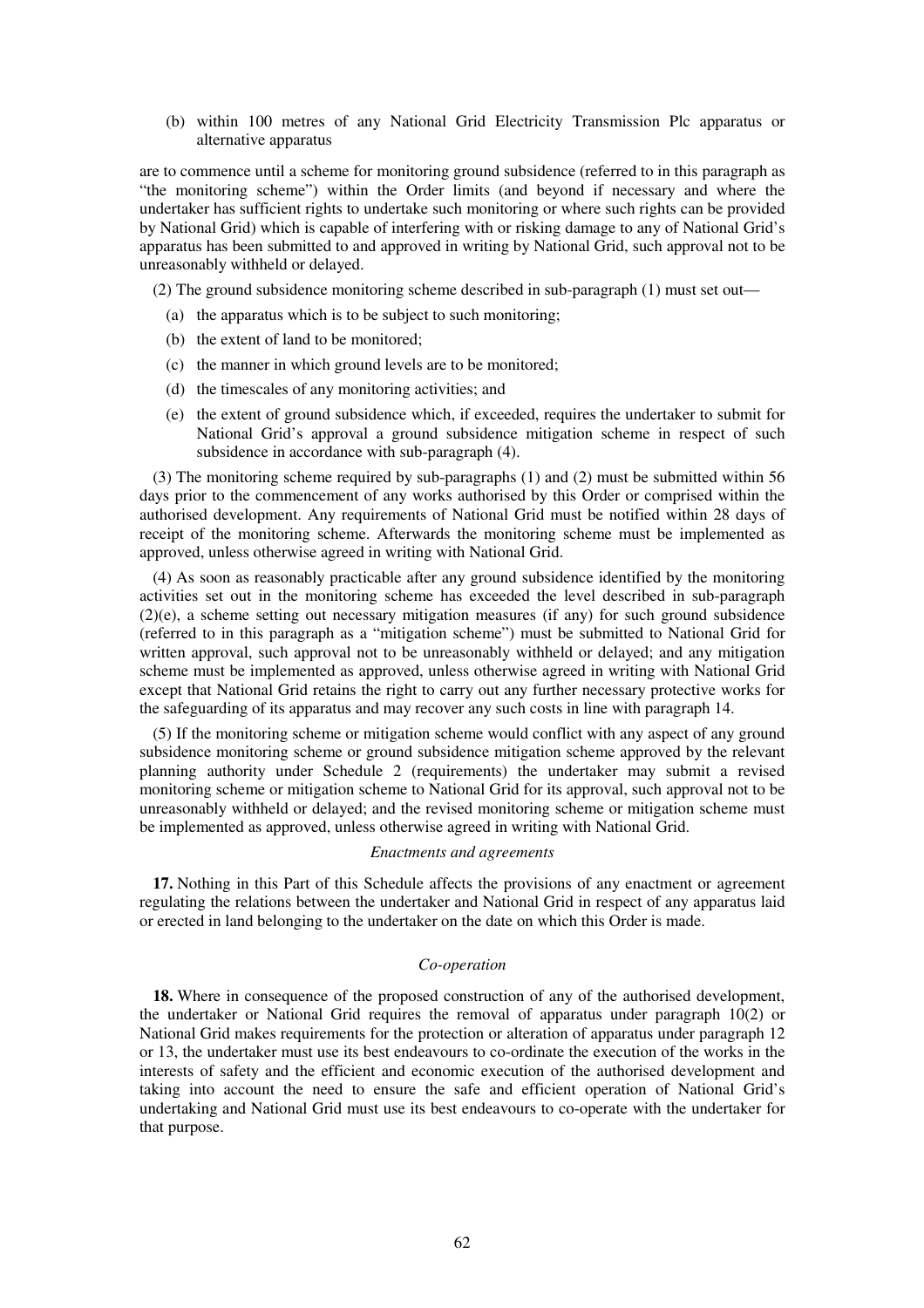#### *Access*

**19.** If in consequence of the agreement reached in accordance with paragraph 9 or the powers granted under this Order the access to any apparatus is materially obstructed, the undertaker must provide such alternative means of access to such apparatus as will enable National Grid to maintain or use the apparatus no less effectively than was possible before such obstruction.

### *Arbitration*

**20.** Except for differences or disputes arising under paragraph 10(2), 10(4), 11(1), 12(1) to (3) and (5) to  $(11)$  and  $13(1)$  to  $(3)$  and  $(5)$  to  $(11)$ , any difference or dispute arising between the undertaker and National Grid under this Schedule must, unless otherwise agreed in writing between the undertaker and National Grid, be referred to and determined by arbitration in accordance with article 39 (arbitration).

## **EXPLANATORY NOTE**

### *(This note is not part of the Order)*

This Order authorises the Central Bedfordshire Council (referred to in this Order as the undertaker) to construct a new road linking the Woodside Industrial Estate in Houghton Regis to the planned Junction 11A of the M1, and carry out all associated works. The Order would permit the undertaker to acquire, compulsorily or by agreement, land and rights in land and to use land for this purpose. The Order also makes provision in connection with the maintenance of the new section of highway.

A copy of the Order plans and the book of reference mentioned in this Order and certified in accordance with article 37 of this Order (certification of plans, etc.) may be inspected free of charge during normal working hours at Central Bedfordshire Council, Watling House, High Street North, Dunstable, Bedfordshire LU6 1LF.

<sup>©</sup> Crown copyright 2014

Printed and published in the UK by The Stationery Office Limited under the authority and superintendence of Carol Tullo, Controller of Her Majesty's Stationery Office and Queen's Printer of Acts of Parliament.